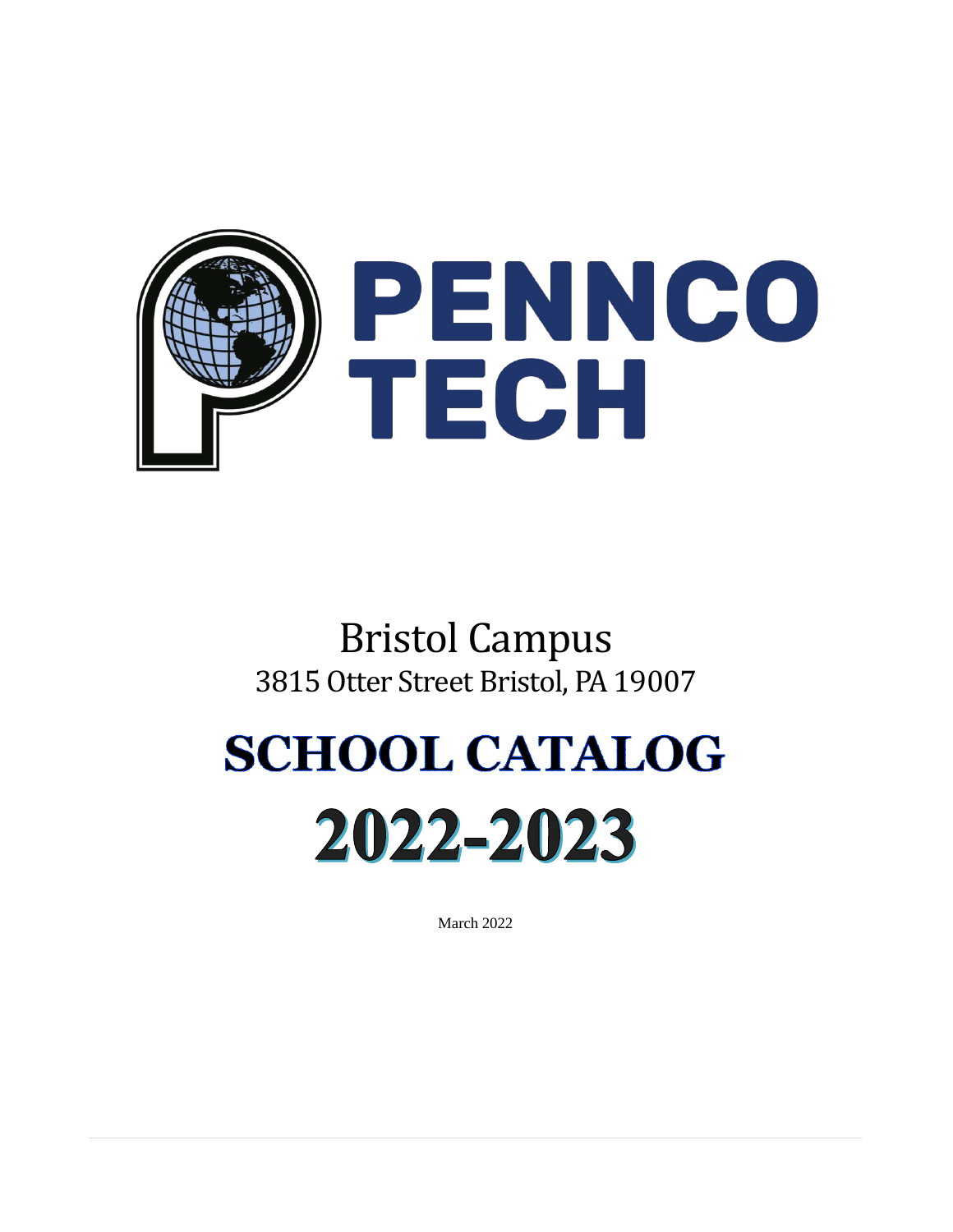#### **TABLE OF CONTENTS**

| Services for individuals with impairments protected under the Americans with Disabilities Act (ADA) |  |
|-----------------------------------------------------------------------------------------------------|--|
|                                                                                                     |  |
|                                                                                                     |  |
|                                                                                                     |  |
|                                                                                                     |  |
|                                                                                                     |  |
|                                                                                                     |  |
|                                                                                                     |  |
|                                                                                                     |  |
|                                                                                                     |  |
|                                                                                                     |  |
|                                                                                                     |  |
|                                                                                                     |  |
|                                                                                                     |  |
|                                                                                                     |  |
|                                                                                                     |  |
|                                                                                                     |  |
|                                                                                                     |  |
|                                                                                                     |  |
|                                                                                                     |  |
|                                                                                                     |  |
|                                                                                                     |  |
| ATTENDANCE PROBATION.                                                                               |  |
|                                                                                                     |  |
|                                                                                                     |  |
|                                                                                                     |  |
|                                                                                                     |  |
|                                                                                                     |  |
|                                                                                                     |  |
|                                                                                                     |  |
|                                                                                                     |  |
|                                                                                                     |  |
|                                                                                                     |  |
|                                                                                                     |  |
|                                                                                                     |  |
|                                                                                                     |  |
|                                                                                                     |  |
|                                                                                                     |  |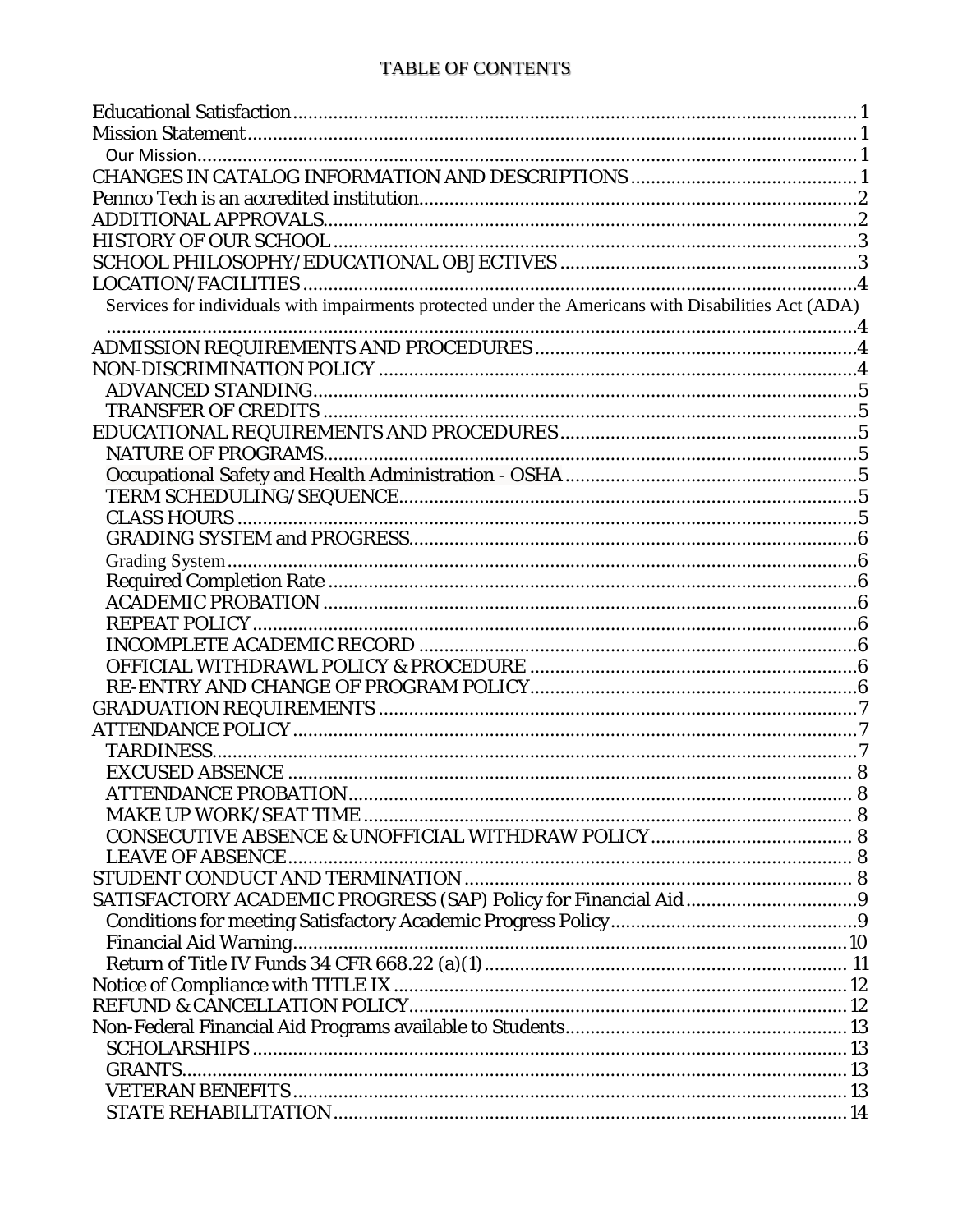| CHANGES IN START DATES, PROGRAM CHANGES - INCLUDING CURRICULUM, |    |
|-----------------------------------------------------------------|----|
|                                                                 |    |
|                                                                 |    |
|                                                                 |    |
|                                                                 |    |
|                                                                 |    |
|                                                                 |    |
|                                                                 |    |
|                                                                 |    |
|                                                                 |    |
|                                                                 |    |
|                                                                 |    |
| <b>NOTES</b> .                                                  | 49 |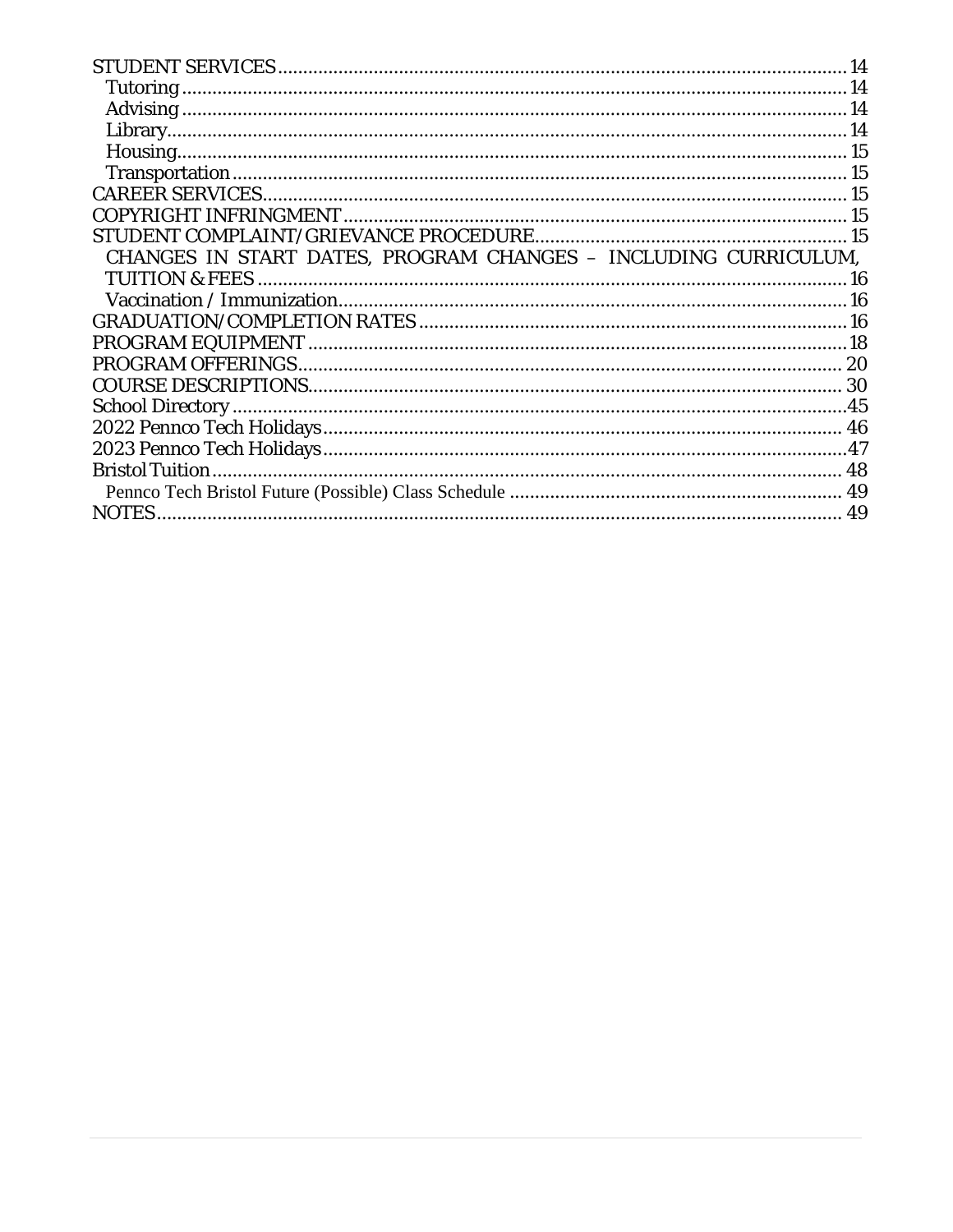### *Educational Satisfaction*

<span id="page-3-0"></span>We know that getting a passing grade on a lab or exam is not enough for our students. You want to walk away from your schooling with the confidence that you have the skill set to diagnose and repair a problem. We want the same thing for you. With that said, if after your training is completed, you feel that you do not have the skill level you desire, you may make arrangements to return to attend classes in order to better comprehend a lab or lecture material. That is our Educational Satisfaction Commitment to you for choosing and attending Pennco Tech.

### *Mission Statement*

#### <span id="page-3-2"></span><span id="page-3-1"></span>**Our Mission**

In the Pennco Tech tradition, we promote educational excellence by encouraging academic and technical curiosity, innovation, and creativity by emphasizing the importance of providing students with hands-on training and the tools to make them resourceful and productive members of the workforce.

Through personal attention and a dedicated faculty and staff, our students become leaders and experts in their fields and chosen professions. Our mission is to empower our students to better their lives and to contribute positively to the organizations and communities in which they work and live. We encourage and foster partnerships among the business community and industry leaders. We are passionate and agile in responding to the changing needs of our students, employers, and the communities we serve through the process of ongoing assessment, evaluation, and improvement.



*[www.penncotech.edu](http://www.penncotech.edu/)*

Published & Effective

**March 17, 2022** Revised April 28, 2022 Revisede May 18, 2022

#### *CHANGES IN CATALOG INFORMATION AND DESCRIPTIONS*

<span id="page-3-3"></span>Changes in the content of this catalog will be made by addendum or publication of a new catalog. No verbal changes or representationsto this catalog may be made by any member of Pennco Tech's staff.

Pennco Tech is an Equal Opportunity Trainer.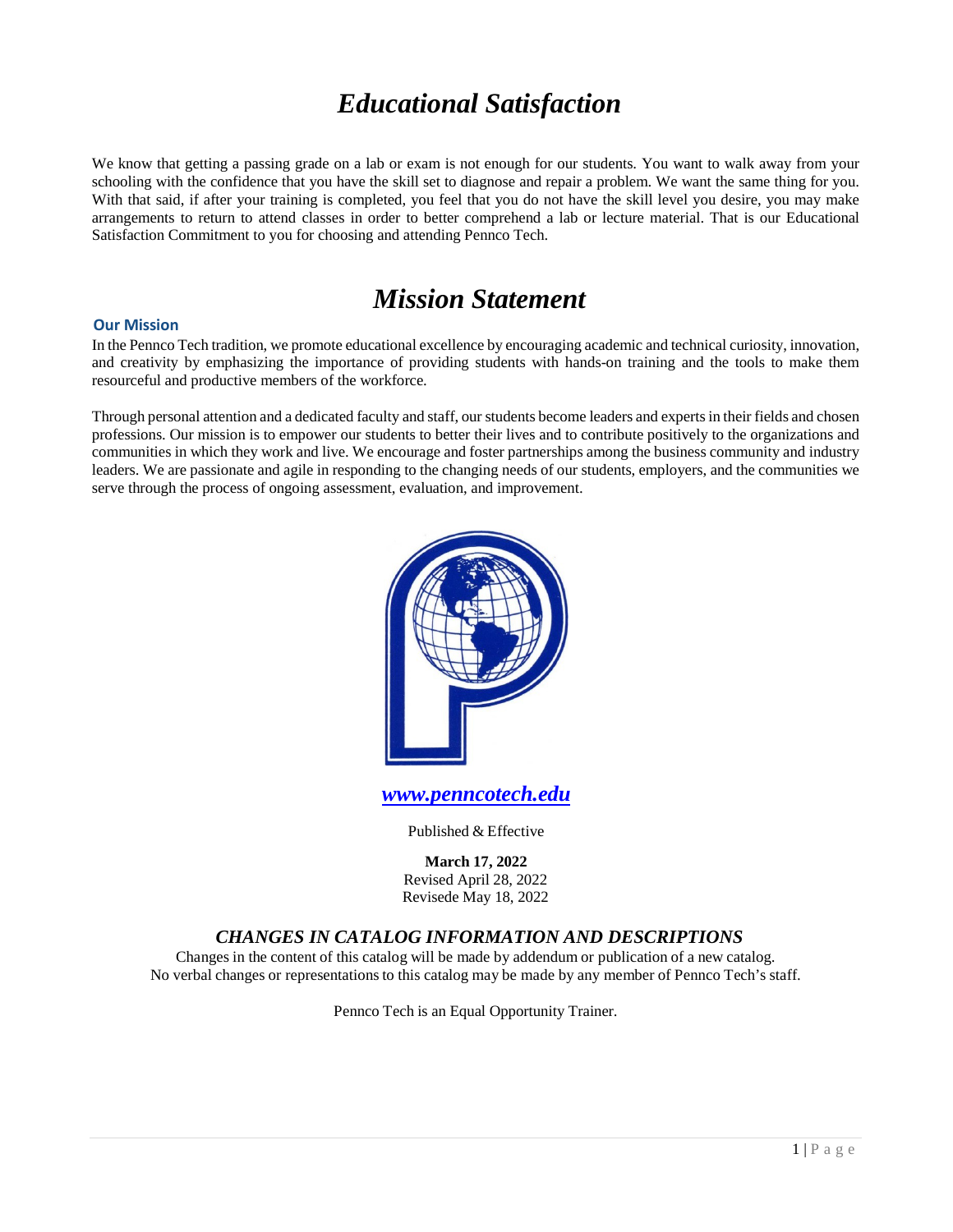### *Pennco Tech is an accredited institution.*

<span id="page-4-0"></span>

Accrediting Commission of Career Schools and Colleges

<span id="page-4-1"></span>**Pennco Tech is accredited by the Accrediting Commission of Career Schools and Colleges (ACCSC). ACCSC is recognized by the United States Department of Education as a private, non-profit, independent accrediting agency.**

### *ADDITIONAL APPROVALS*

Pennco Tech prides itself on a long history of earning and maintaining accreditation and licensing through various National, Regional, State, and Local agencies. These include the following:

- Licensed by the Department of Education, Commonwealth of Pennsylvania, State Board of Private Licensed Schools.
- Approved by the Pennsylvania Department of Education to Award the Associate in Specialized Technology Degree to graduates of the:
	- o AutomotiveTechnologyProgram.
- Accredited by the Accrediting Commission of Career Schools and Colleges (ACCSC).
- All programs approved for the training of veterans.
- Listed as an authorized training facility by
	- o Pennsylvania OfficeofVocational Rehabilitation
	- o NewJerseyDepartment ofRehabilitation.
- Listed as an authorized trainer by the Pennsylvania Department of Transportation, Bureau of Traffic Safety, to facilitate the Pennsylvania State Inspection and Emission ControlCertification Programs.
- Automotive and Collision Repair instructors are generally certified by the National Institute for Automotive Service Excellence (ASE) in their individual specialties as well as in othertechnical areas.
- Listed as an eligible institution under the Federal Direct Student Loan programs (Direct Stafford and Direct PLUS).
- All students are also eligible and may apply for:
	- o Federal PELLGrants
	- o Federal Supplemental Educational Opportunity Grants
	- o Federal DirectLoansthroughtheU.S.Department ofEducation
	- o Sallie Mae Private Loan Program.
- Pennsylvania residents are eligible to apply for the State Grant administered by the Pennsylvania Higher Education Assistance Agency.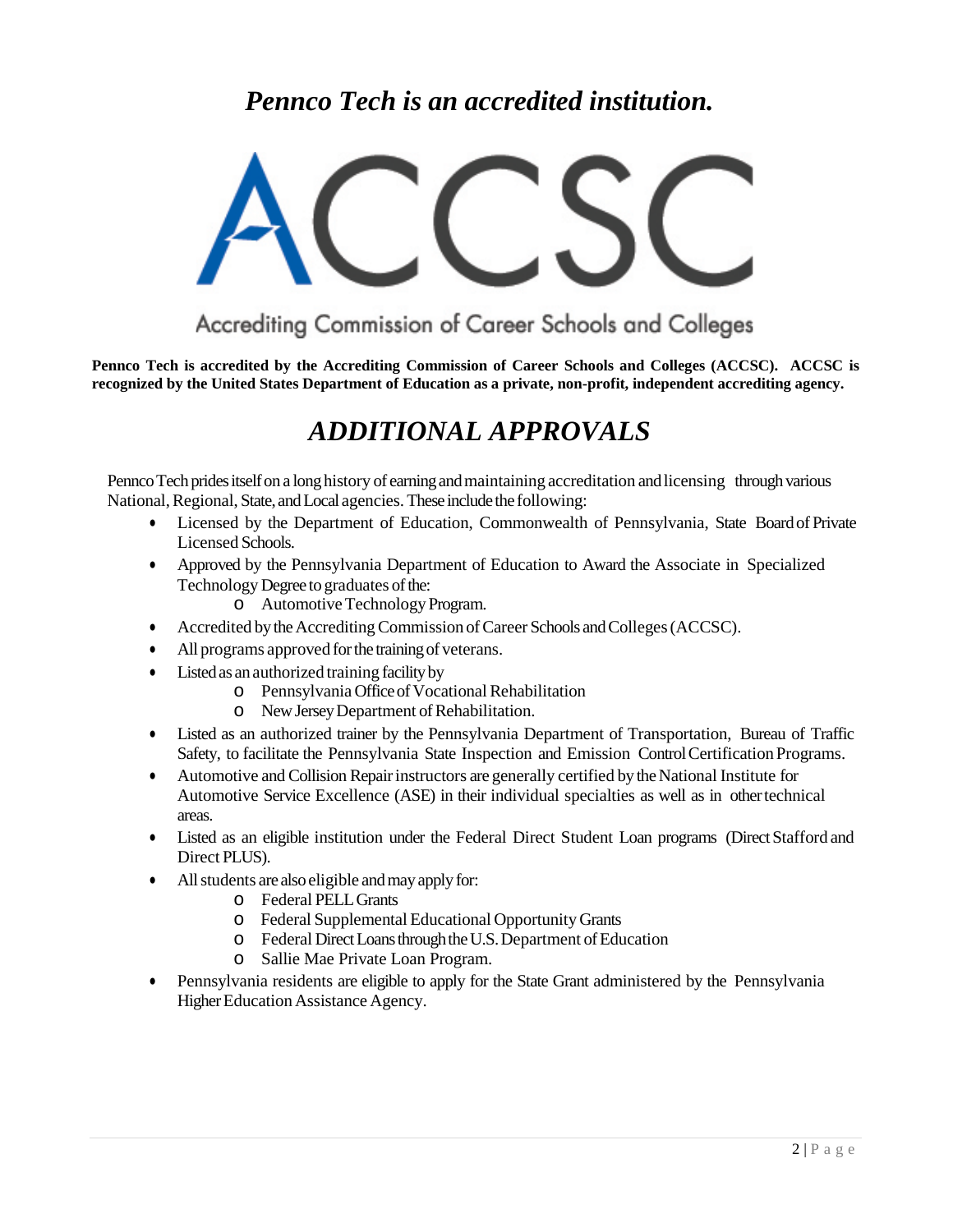### *HISTORY OF OUR SCHOOL*

<span id="page-5-0"></span>In 1961, The School of Electronics was founded in Philadelphia, PA by the Philco Corporation. In 1966, the Ford Motor Company, through its subsidiary, Philco-Ford, established the School of Automotive Technology, also in Philadelphia. Philco-Ford was granted our first accreditation by NATTS (now the Accrediting Commission of Career Schools and Colleges, ACCSC) on March 30, 1969. Pennco Tech has maintained continuous accreditation since that date.

In 1973 these two schools were acquired by Pennco Institutes, Inc., a Pennsylvania Corporation. In 1975 the School of Electronics and the School of Automotive Technology moved to Bristol, Pennsylvania, and consolidated as Pennco Tech.

In 1978, a School of Automotive Body Repair was established in Bristol and an additional Pennco Tech facility was opened in Pennsauken, New Jersey, consisting of a School of Automotive Technology and a School of Automotive Body Repair.

- In December of 1979 the Pennsauken Campus gained accreditation from ACCSC.
- In 1984, the Pennsauken Campus was relocated to a larger facility in Blackwood, New Jersey.
- In 2001 our Pharmacy Technician Program was added.
- In December 2003 the Electrician Program was added.
- In August 2006 Bristol added our Plumbing and Heating Technology Program.
- The year 2018 brought Pennco Tech to its 45th year in operation.
- Welding Program added to the school program offering March 2022.

### <span id="page-5-1"></span>*SCHOOL PHILOSOPHY/EDUCATIONAL OBJECTIVES*

The development of an individual by formal education and training leads to a more fruitful life for that individual, promotes morale and intelligence, conserves human resources and efforts, aids in the production of wealth, and contributes to economic stability and progress.

To aid the student in this development, Pennco Tech:

- Concerns itself with the student as a total human being who, as a graduate, will seek employment based on their personality, experiences, and aspirations as well as technical training.
- Provides training which fosters individual technical proficiency.
- Engages the student in active participation in the learning process.
- Encourages creativity, experimentation, questioning and evaluation.
- Strives to provide pleasant associations with success rather than frustrating experience with failures.
- Provides experiences through which the student can develop proper attitudes and adaptability toward meeting his/her obligations in an ordered society as well as in his/her work environment.

From a practical point of view this philosophy indicates that, since learning takes place within the student, the school is dedicated to helping the student learn. Further, since the school is sensitive to the student's ultimate objective, employment, and employer's needs, learning involves not only technical information, but the other qualities and attitudes that develop the total human being. Thus the student is made aware of the need for self-discipline, neat appearance, clear and concise writing, confident speech, cooperation, honesty, and the many other characteristics that the employer finds desirable in a good employee.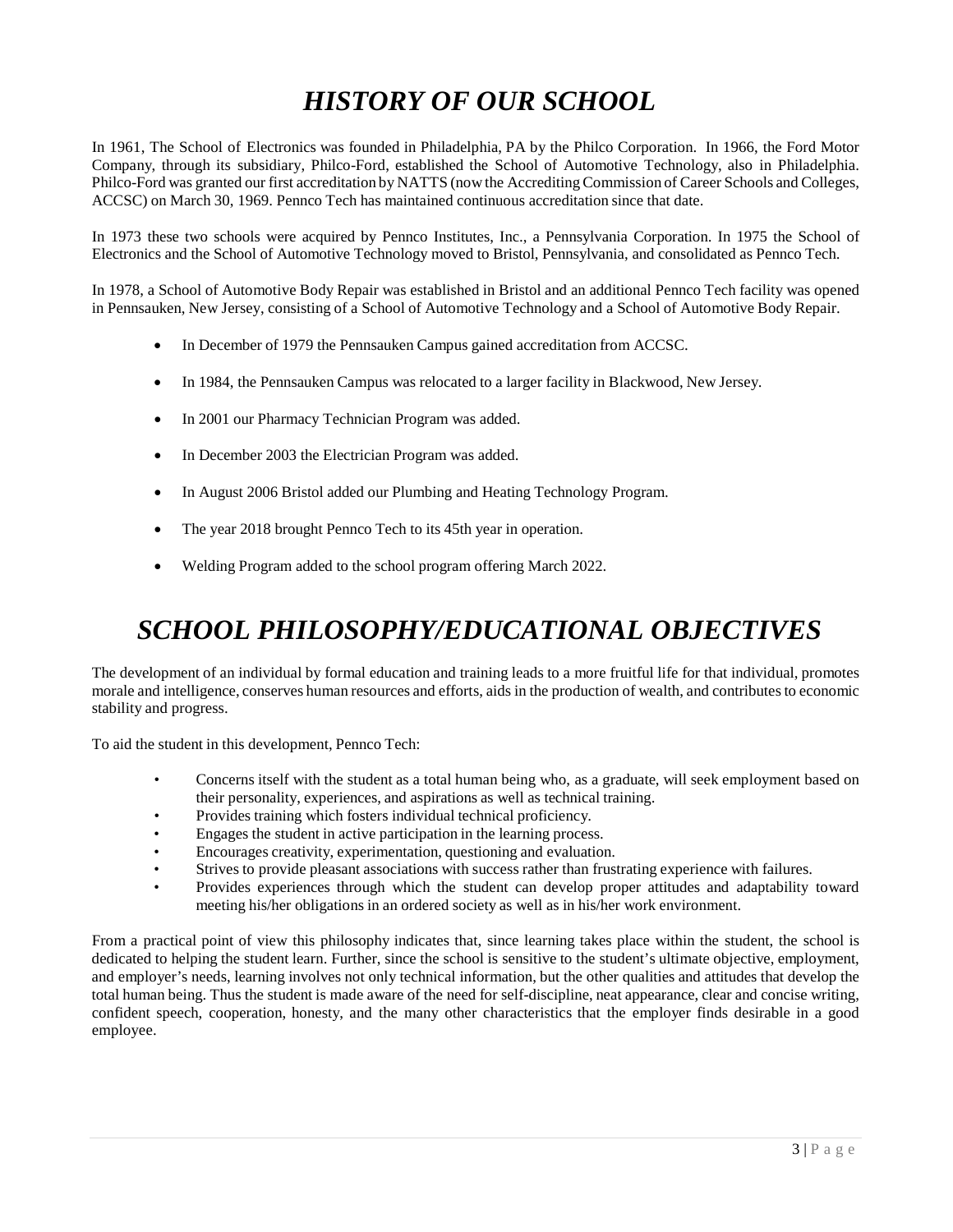### *LOCATION/FACILITIES*

<span id="page-6-0"></span>Pennco Tech is conveniently located in Bristol Township near the Pennsylvania side of the Burlington Bristol Bridge. It is easily accessible from the I-95/Route 413 Interchange; Route 13; the Pennsylvania Turnpike; and Route 130 in New Jersey.

Training is conducted within three adjacent buildings, totaling 102,000-sq. ft. of floor space, situated on more than seven acres of land. A full-service cafeteria is also provided for the students and is located in Building #2. Free parking is available for all students.

Limited "on campus" housing is available. The school also makes information available to students regarding living accommodations in private homes and apartments in the vicinity; however, it cannot assume any responsibility for the safety or health of those residing in private homes, rooms, or apartments.

Each classroom and laboratory is equipped with the appropriate test and demonstration equipment to adequately train students in their chosen profession. All special tools and test equipment are supplied by Pennco Tech during the student's training. . Lecture and/or lab class size shall not exceed a 30 to 1 ratio. Automotive students are permitted to work on their own cars and cars belonging to members of their immediate family when approved by the instructor and such work coincides with scheduled training. Practical experience is gained, therefore in working on products of various makes and models of automobiles. Student work on vehicles during non-school hours is prohibited without permission of instructor and School Director.

<span id="page-6-1"></span>Services for individuals with impairments protected under the Americans with Disabilities Act (ADA)

- **\*** Designated parking and ramp access to all school buildings
- **\*** Restrooms to accommodate wheelchairs
- **\*** Other options are available to meet specific needs and are treated on an individual basis; please see the Pennco Tech ADA Students with Disabilities Policy on our webpage a[t www.penncotech.edu](http://www.penncotech.edu/)

### *ADMISSION REQUIREMENTS AND PROCEDURES*

<span id="page-6-2"></span>All applicant interviews and enrollment documents are completed on Campus. No applicant may start training at Pennco Tech if they are currently attending high school. To be admitted as a regular student to Pennco Tech you must be beyond the age of compulsory school attendance in the State of Pennsylvania and/or have obtained a high school diploma or a GED. Applicants must be able to perform the job duties of their chosen career as outlined in the U.S. Department of Labor publication, *Directory of Occupational Titles*.

- Personal *on-site* interview with an Admissions Representative
- Complete In-House developed Entrance Questionnaire
- Submit a completed enrollment form accompanied by a registration fee of \$100.00
- Provide one of the following as proof of education: a state endorsed High School Diploma or Equivalent (GED), or Ability to Benefit (ATB) with passing scores in Verbal = 200 and Quantitative = 210 and also having established eligibility in a Title IV institution prior to July 1, 2012\* or possess an associate's degree or higher from an accredited institution, (associate degree and beyond proven by submission of an official transcript or College Degree from the college).
- Home School Diplomas must be accompanied with a transcript for all four years of high school. This can be any combination of home-schooled courses and/or state-endorsed high school courses BUT they must be on a formal transcript.

The School Director may require a prospective student to submit additional documents or information as may be deemed necessary for acceptance into Pennco Tech. The School Administration will act promptly upon enrollment applications and notify the prospective student in writing of their acceptance.

**\***ATB students may be required to re-test a US Dept. of Ed. approved examination of the ATB based on a transcript review of their prior educational experience, or their inability to obtain documentation of their original test scores.

#### <span id="page-6-3"></span>**NON-DISCRIMINATION POLICY**

Pennco Tech accepts students based upon the credentials presented. Pennco Tech is dedicated to a policy of non-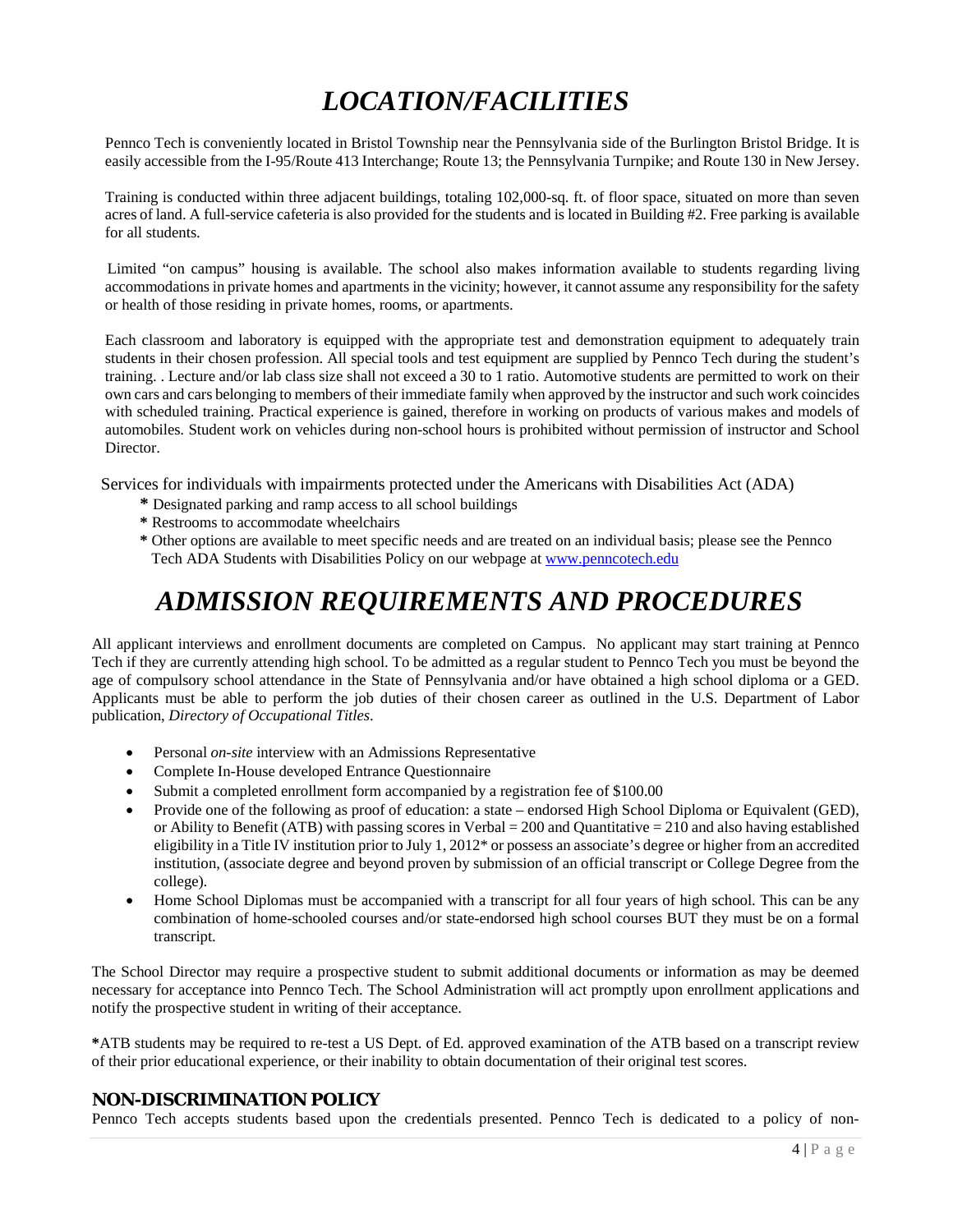discrimination on any basis including race, religion, color, gender, sexual orientation, genetic information, age, disability, or national origin. We will make reasonable accommodations to applicants and students with disabilities to the extent required by applicable law.

#### <span id="page-7-0"></span>**ADVANCED STANDING**

Applicants with previous comparable training may be admitted with advanced standing and their training period shortened if their schooling, experience, and the results of advanced-standing examinations so warrant. Only grades of "C" or better will be considered for potential transfer credit. There is no fee for this service. Tuition will be pro-rated in accordance with the school's refund policy. Requests for advanced standing should be made at least 5 business days prior to starting the program. At no time will a student be awarded more than two (2) terms or 600 clock hours for advanced standing in an 1800 clock hour program – nor be awarded more than one term or 300 clock hours for advanced standing in any diploma program.

#### <span id="page-7-1"></span>**TRANSFER OF CREDITS**

Decisions concerning the acceptance of Pennco Tech credits by any other institution are made at the sole discretion of the receiving institution. No representation is made concerning the transferability of any credits earned at Pennco Tech to any other institution.

### <span id="page-7-2"></span>*EDUCATIONAL REQUIREMENTS AND PROCEDURES*

#### <span id="page-7-3"></span>**NATURE OF PROGRAMS**

All programs of instruction are designed with expected learning outcomes. Through theory, practice and lab assessment the student will have direct experience with their career program of choice.

Pennco Tech is a firm believer that everyone can go on to higher learning. We also feel that there is a school for everyone and that in some cases our educational delivery model is inappropriate for some learners. Programs at Pennco Tech are not designed to be comprehensive transition and postsecondary (CTP) programs for students with intellectual disabilities.

**Pennco Tech's use of Distance Education:** Pennco Tech in no way sees the current method of delivery of our curriculum to our students than in-person changing to any form of distance education. All distance education offered by the school will ONLY be used when needed for pandemic reasons as mandated by the Governor, the State Department of Education, or in the best interest of separating our students and staff to a greater degree than reduced class size or hybrid models can provide.

#### <span id="page-7-4"></span>**Occupational Safety and Health Administration - OSHA**

The Occupational Safety and Health Administration (OSHA) requires safe standards for working men and women, and provides training and education to these workers to ensure a safe environment. Pennco Tech is one of only a few official OSHA Test sites offering a Certified OSHA Trainer through the OSHA organization. The OSHA 10 and 30 certification courses for "Construction Safety and Health" is offered to the Electrician, HVAC&R, and Plumbing students on the Bristol Campus. The students have the opportunity to graduate with their OSHA 10 or OSHA 30 certification card depending on their future aspirations. The OSHA 10-hour safety program consists of training for entry level workers promoting the most updated health and safety regulations. The OSHA 30-hour course is more appropriate for supervisors or workers with some safety responsibility. Through this training, OSHA trained instructors help to ensure that workers are more knowledgeable about workplace hazards in the construction field. For additional information on course schedules and costs, please reach out to our Director of Education.

#### <span id="page-7-5"></span>**TERM SCHEDULING/SEQUENCE**

The sequence in which a student progresses through the program is determined by the Education Department and may not coincide with the sequence used in the catalog.

#### <span id="page-7-6"></span>**CLASS HOURS**

Each "clock hour" contains at least 50 minutes of instruction. Day classes are in session Monday through Thursday from 7:30 a.m. to 3:00 p.m., Fridays will start at7:30 a.m. an end at 2:00 p.m. and occasionally end at 3:00 p.m. for an average of 34 hours per week. Evening sessions are on Monday, Wednesday and Thursday from 6:00 p.m. to 10:00 p.m.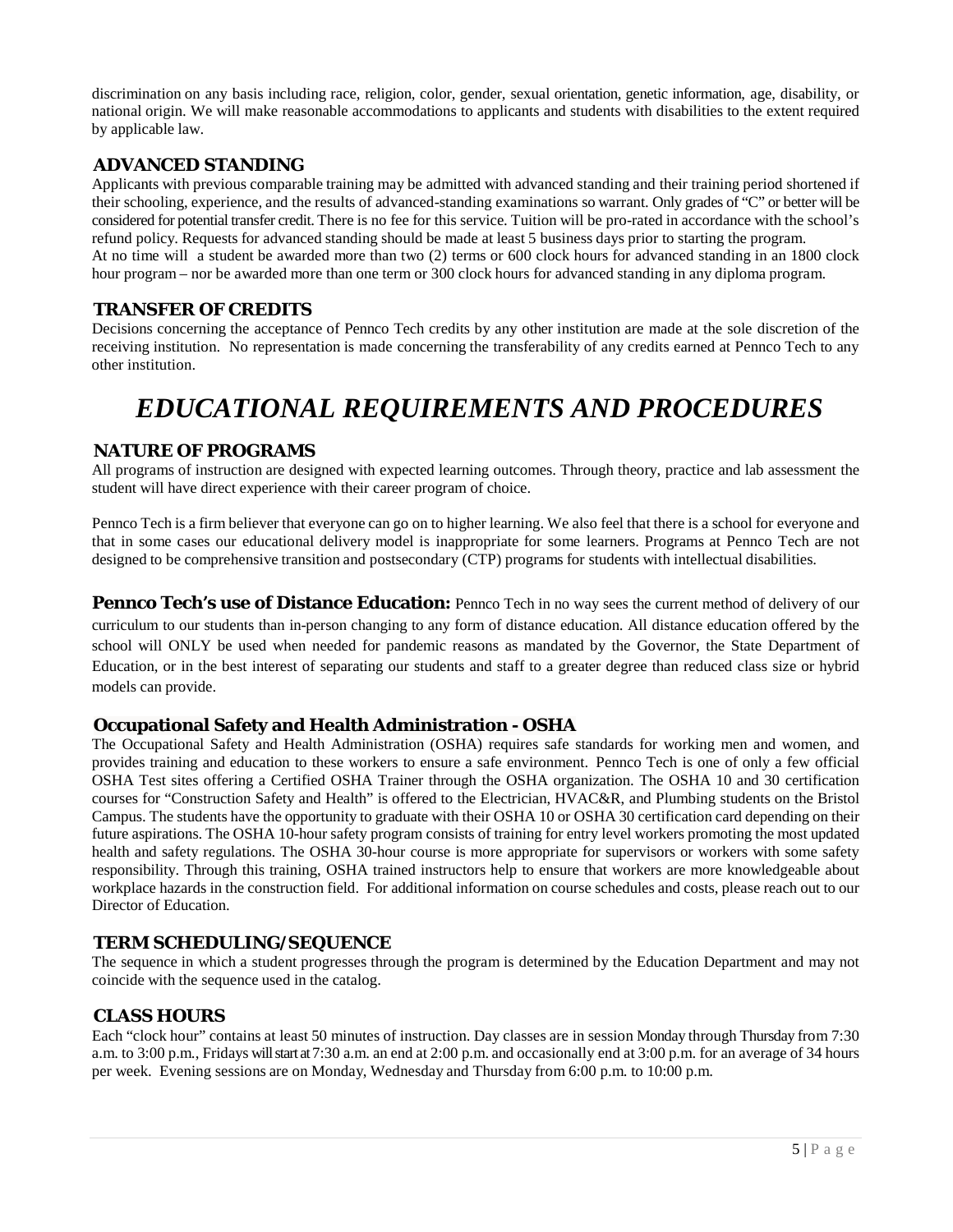#### <span id="page-8-0"></span>**GRADING SYSTEM and PROGRESS**

For **ALL** programs offered at Pennco Tech, students are required to attain a minimal cumulative grade point average of 2.0 in order to be eligible for graduation. Our Grading System is as follows:

<span id="page-8-1"></span>

| <b>Grading System</b> |         |
|-----------------------|---------|
| 90-100%               | 4.0     |
| 80-89%                | 3.0     |
| 70-79%                | 2.0     |
| 60-69%                | 1.0     |
| Below-60%             | Failure |

#### <span id="page-8-2"></span>Required Completion Rate

| Clock Hours Per Program |       | Maximum Timeframe to complete Program |
|-------------------------|-------|---------------------------------------|
| <b>Hours</b>            | Weeks | Weeks                                 |
| 1800                    | 52    | 78                                    |
| 1200                    | 34    | 51                                    |
| 1200 (evening)          | 100   | 150                                   |
| 960                     | 27    | 40                                    |
| 960 (evening)           | 80    | 120                                   |
| 900                     | 26    | 39                                    |
| 900 (evening)           | 75    | 113                                   |
| 600                     | 17    | 25                                    |
| 600 (evening)           | 50    | 75                                    |

#### **GRADE AND ATTENDANCE RECORDS**

ALL records of attendance and final Term/Program grades are maintained by the Registrar's Office electronically. Students can view this information on their student portal. If needed an Official Transcript can be requested from the Registrar by going to the Bursar's Office window in building 3. Upon graduation all students are provided an Official Transcript and a Program Graduation Document.

#### <span id="page-8-3"></span>**ACADEMIC PROBATION**

Any student who fails the first Term of his or her program (below 60%) must repeat that Term, without financial aid, before taking any other individual Term in their Program. If a student fails any subsequent Term in their Program they will be required to retake that Term and receive a passing grade of 60% or higher before they can be considered eligible for graduation.

At the end of each Term, the student's cumulative grade average will be determined. Students who do not achieve a cumulative grade average of 70% or higher at the end of each Term will be placed on *Academic Probation* for the following Term. If, at the end of the probation period, the student's cumulative grade average remains below 70%, the student may be required to repeat the Term or dismissed.

#### <span id="page-8-4"></span>**REPEAT POLICY**

If a student earns a final term grade **below 60%,** the student MUST repeat the term. A student may repeat an entire term only one time. If a student is *required* to or *requests* to repeat a term, the second grade and attendance record will substitute for the first grade. Please note that repeating a term may alter a student's financial aid packaging.

#### <span id="page-8-5"></span>**INCOMPLETE ACADEMIC RECORD**

A final grade for a term of "I" or Incomplete will be utilized at the discretion of the Education Department. The "I" will be converted to a zero if not made up within the time frame determined by the Education Department

#### <span id="page-8-6"></span>**OFFICIAL WITHDRAWL POLICY & PROCEDURE**

In order to officially withdraw from Pennco Tech, a student first must have a meeting with the Director of Student Services, Director of Education, Evening Education Supervisor or School Director to discuss the reason for withdrawing. Additionally, the student must complete and sign a letter of withdraw. The student will then be directed to the Financial Aid department for an exit interview.

#### <span id="page-8-7"></span>**RE-ENTRY AND CHANGE OF PROGRAM POLICY**

Students who are terminated by the school for academic, disciplinary, or attendance reasons as set forth by school policy may request re-entry after one complete term from the date of termination. This request will be reviewed by the Education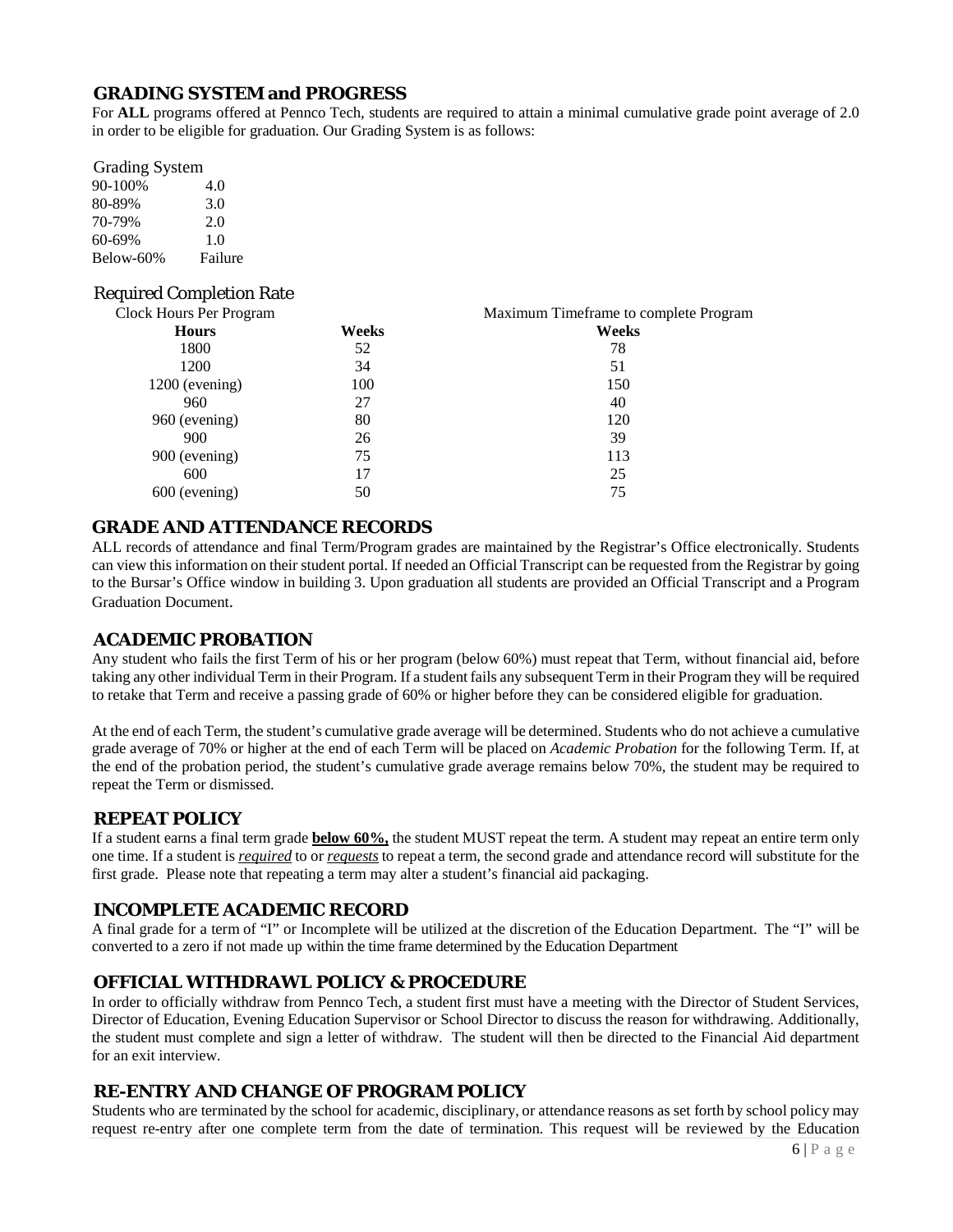Department and submitted to the School Director for approval. This policy does not apply to voluntary withdrawals. A voluntary withdrawal may request re-entry at any feasible date in the program.

Students are encouraged to remain in the program in which they originally enrolled until graduation. The school realizes that situations may arise that warrant a change in the student's educational objective by entering a new program. Such changes must be submitted at least 5 business days prior to the end of the term/effective date, in writing to the School Director, stating the reason(s) for the change. The Director will evaluate the request based on the reason(s) stated, grades, attendance, feasibility, and Title IV regulations, if applicable.

If approved, the grades for those terms credited to the new program will be considered in the student's grade point average. However, for the purposes of determining whether the student is completing the program in the maximum allowable time frame, the time spent in the previous program will not be considered.

Students will be allowed only one Change of Program. A fee may be charged depending on the selected program change. Students who have been dismissed or voluntarily withdrawn prior to the end of a term may be allowed to re-enter at the point at which they stopped attending. Prior to the point of re-entry, students are expected to attend the portions of the term they have already attended and actively audit the classes. In lieu of tuition, students will be charged a \$25 fee for actively auditing the class. Students re-entering after 180 days will be required to retake their entire Term if they left prior to completing the Term. These students will be required to pay for the entire Term a second time.

### *GRADUATION REQUIREMENTS*

<span id="page-9-0"></span>The Graduation Requirements are designed to provide all students with program specific learning outcomes that will support them upon entry into their chosen career field.

#### **Certificate of Completion (Professional Development of an individual Term)**

To be eligible for a Certificate of Completion, the student must:

a. Complete Term requirements with a minimum average grade of 70%;

b. Attend 100% of all scheduled classroom hours (Excused absences and made up time count as attending class);

c. Satisfy all financial obligations to Pennco Tech; and

d. Complete Exit Counseling with SLDC or on Studentaid.gov.

#### **Diploma**

To be eligible for a Diploma the student must:

a. Receive a passing grade, 60% or higher, in each Term of their program

b. Complete program requirements with a minimum average grade of 70%

c. Attend 100% of all scheduled classroom hours (Excused absences and made up time count as attending class);

d. Satisfy all financial obligations to Pennco Tech; and

e. Complete Exit Counseling with SLDC or on Studentaid.gov.

#### **Associate inSpecializedTechnology Degree**

To be eligible for an Associate in Specialized Technology Degree, the student must:

a. Receive a passing grade, 60% or higher, in each Term of the program

b. Complete programrequirements witha minimumGPAof70%

c. Attend 100% of the total clock hours of the program. (Excused absences and made up time count as attending class)

d. Be enrolled in a Degree Program

e. Possess a High School Diploma or GED;

f. SatisfyallfinancialobligationstoPenncoTech; and

e. Complete Exit Counseling with SLDC or on Studentaid.gov.

### *ATTENDANCE POLICY*

#### <span id="page-9-2"></span><span id="page-9-1"></span>**TARDINESS**

All students are expected to be in their assigned classroom/lab at 7:30 am for day students and 6:00pm for evening students. Being late to class is disruptive to the educational process at Pennco Tech. Any student not physically present for the start of,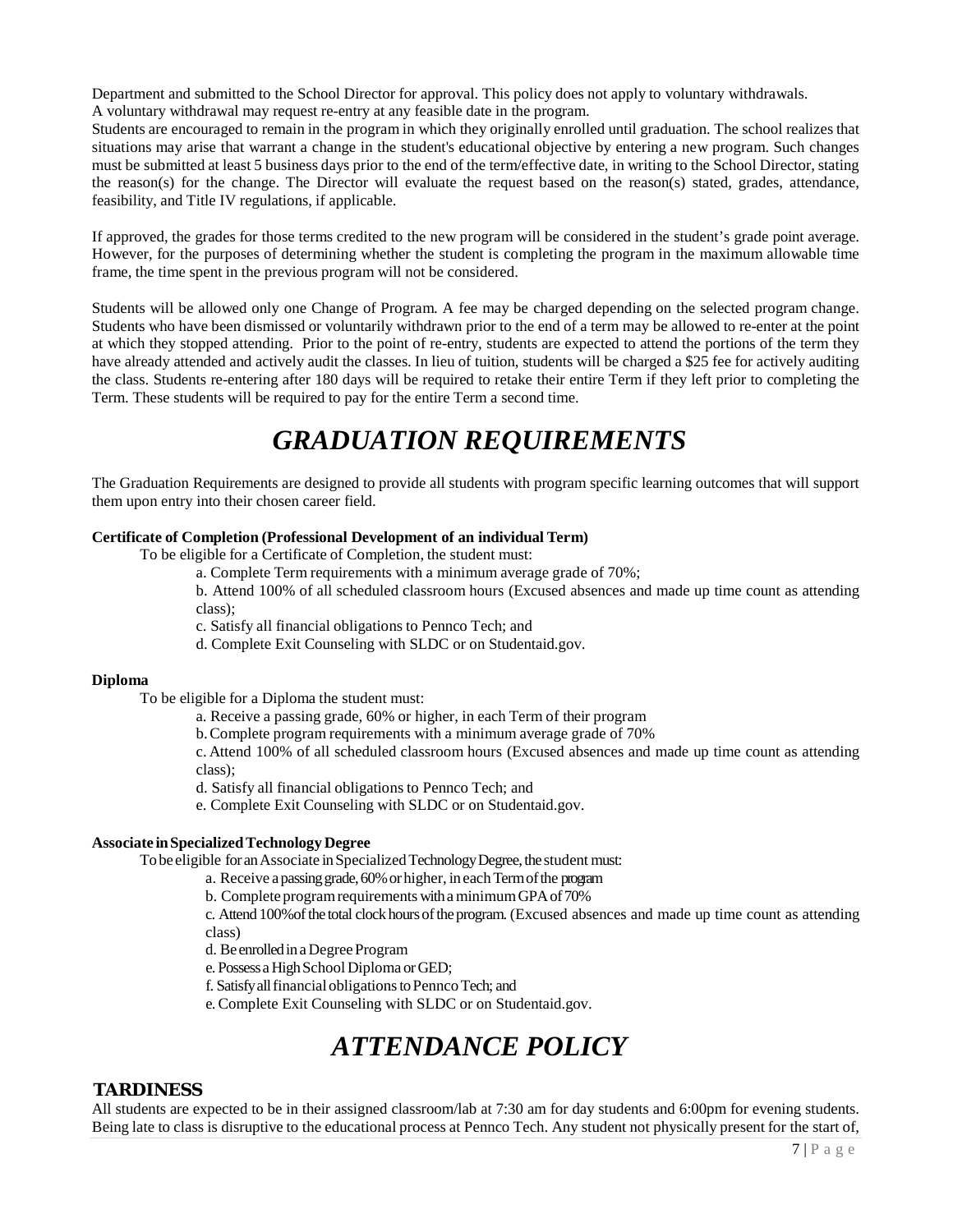or during, a scheduled class period will be considered tardy and their time out of class will be recorded.

#### <span id="page-10-0"></span>**EXCUSED ABSENCE**

Pennco Tech is a Clock Hour institution with extremely focused curriculums and therefore, attendance is a major factor in student success. Absences may be excused by the Education Department if good cause exists and the student documents the reason for the absence by sending a request through the Student Portal. (Excused Absences cannot exceed 10% of a Financial Aid payment period).

#### <span id="page-10-1"></span>**ATTENDANCE PROBATION**

Students will be advised by a member of the Education Department and receive a written notification of their attendance probationary status for exceeding the maximum allowable time available for excused absences, which is 10% of the hours scheduled in a payment period.

#### <span id="page-10-2"></span>**MAKE UP WORK/SEAT TIME**

When a student is absent from class, he/she will be asked to complete a make-up assignment (at no additional charge) relevant to what he/she missed in school that day. Make-up work must be supervised by an instructor and completed during the following times:

- From 3:00-4:00 p.m. in the classroom
- From 3:00-6:00 p.m. in the library
- During scheduled evening classes for day students, and during scheduled day classes for evening students; or

any other time outside a student's regularly scheduled class time. If a student fails to complete his or her make-up assignment he/she will have 10 points deducted from his/her Professional Conduct grade. Furthermore, from an academic standpoint, make up work/seat time is mandatory for incomplete or unsatisfactory lab assessment grades. The purpose of make-up work is to advance the student's ability to achieve student learning outcomes associated with the time absent. All absences are counted against a student's academic record.

#### <span id="page-10-3"></span>**CONSECUTIVE ABSENCE & UNOFFICIAL WITHDRAW POLICY**

Pennco Tech is committed to educating, preparing, and placing students into qualified and well-paying employment. This training includes conveying the expectations of professionalism to our students that will enable them to succeed in the workplace after completing their education. Employers do not tolerate excessive absenteeism, unexcused absences, and extended absences without personal contact, and neither does Pennco Tech.

If a student, day or evening, fails to attend class and fails to communicate with the Education Department as to why they are not attending class for <u>fourteen (14</u>) consecutive calendar days, they will be dismissed from their program.

#### <span id="page-10-4"></span>**LEAVE OF ABSENCE**

Pennco Tech's formal LOA Policy is that we DO NOT allow students to take an approved leave of absence. If a student must leave school for an extended period of time, 14 or more consecutive days, the student must meet with a member of the Education Office and request to withdraw from school in writing. Failure to do this will result in the student being unofficially withdrawn by the school on day 14 of their absence.

### *STUDENT CONDUCT AND TERMINATION*

<span id="page-10-5"></span>Pennco Tech students are being prepared for a work environment and are expected to conduct themselves in a responsible manner conforming to generally accepted standards of employment. Students may be advised verbally or receive a written notification by a member of the educational staff in areas such as; attendance, behavior, adherence to school policy and dress code, and academics. Students may also be suspended or terminated for any of the following violations:

- Dishonesty, including cheating, plagiarism, knowingly furnishing false information to the institution, forgery, and alteration or use of institutional documents of identification with intent to defraud.
- Intentional disruption or obstruction of instruction, research, administration, disciplinary proceedings, public meetings, programs, or other school activities.
- Physical abuse of any person on school premises or at functions sponsored or supervised by the school.
- Theft or damage to the school premises or damage to the property of a member of the school community on the school premises.
- Failure to comply with directions of institutional officials acting in the performance of their duties.
- Violation of the law on school premises in a way that affects the school community's pursuit of its proper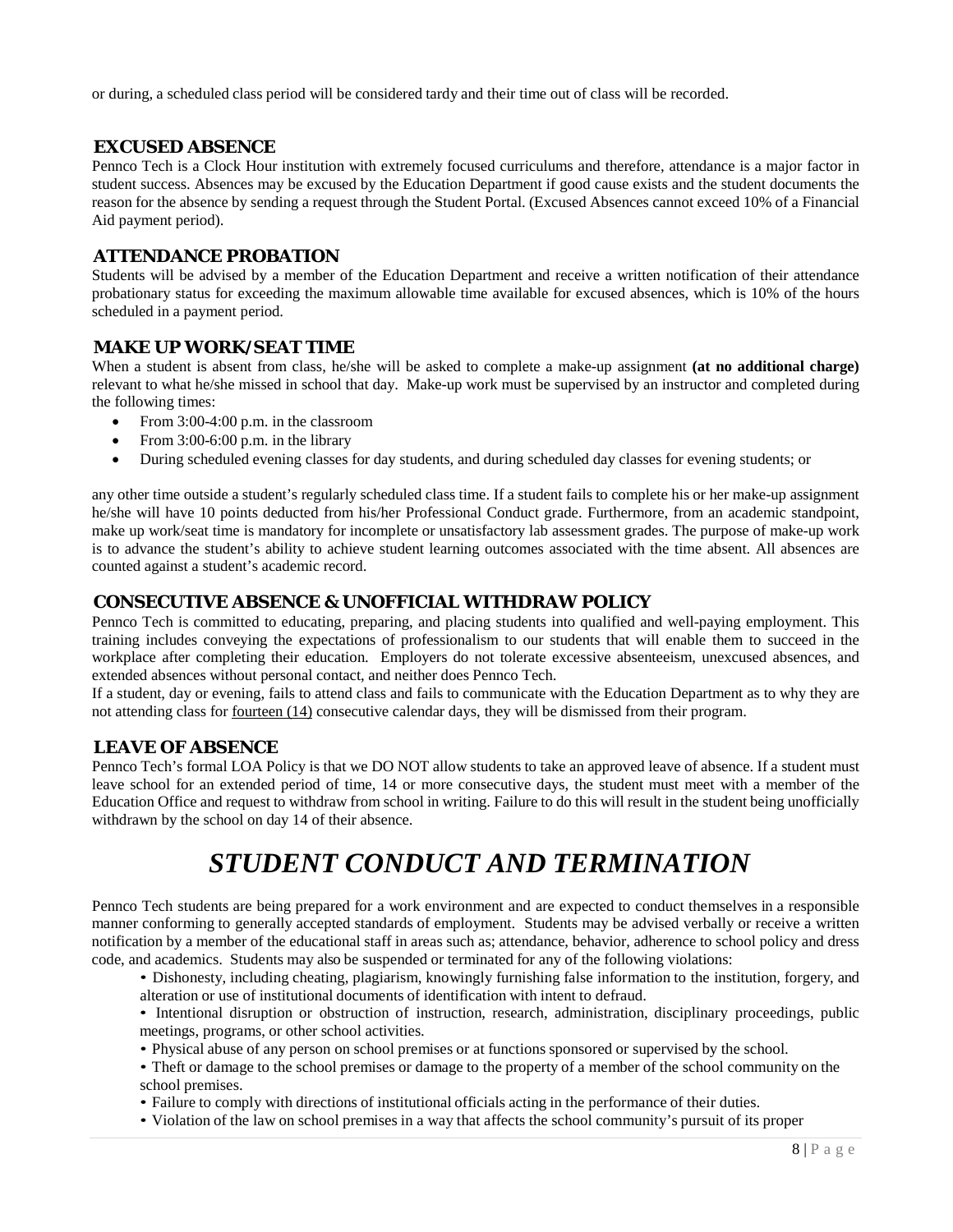educational objectives. This includes, but is not limited to, the use of alcoholic beverages and/or controlled dangerous substances on school premises.

• Violation of Federal Copyright laws and unauthorized peer to peer file sharing. See also the Summary of Civil and Criminal Penalties for Violation of Federal Copyright Laws.

- Jeopardizing the safety or well-being of others.
- Disrespect to the school, staff members or to other students.
- Any other occurrence that the Director deems detrimental to the successful operation of the school.

• Failing to maintain satisfactory academic progress or absenteeism in excess of 20% of all scheduled classroom hours (including excused absence and make up/seat time).

### <span id="page-11-0"></span>*SATISFACTORY ACADEMIC PROGRESS (SAP) Policy for Financial Aid*

Federal law and regulations require that all students receiving financial aid maintain Satisfactory Academic Progress (SAP) according to both qualitative and quantitative measures. The following policy represents the standards adopted by Pennco Tech's Financial Aid Office and applies to all students receiving financial aid, including Federal Direct Stafford Student Loans.

#### <span id="page-11-1"></span>**Conditions for meeting Satisfactory Academic Progress Policy**

Students must meet all components associated with Satisfactory Academic Progress. Students must maintain a grade point average of at least 70% (Qualitative Measure), A Pace of at least 66.66% (scheduled Clock Hours/weeks Completed for the Payment Period (Quantitative), and Maximum Timeframe (completing the program within 150% of the established program length as it relates to calendar time)). Students fail the maximum timeframe component when it becomes mathematically impossible to complete the program within 150% of the published program calendar length timeframe. The Financial Aid Office will notify students via written letter format regarding their SAP status when failing one or more of the aforementioned SAP components. Pennco Tech does not have an appealing process to assist students in regaining Title IV eligibility after failing Maximum Timeframe Standards. Students may consult the Education Department to determine the necessary steps required to complete their academic program.

Students are required to complete 66.66% of the hours/weeks within a given payment period to maintain their required pace. Students will be checked for both completed hours and weeks as it pertains to SAP. (\* Although a student may be making Satisfactory Academic Progress, the student may not be eligible to receive a subsequent disbursement until the total number of hours and weeks are completed for the previous payment period. For a complete description regarding subsequent disbursements, please see the disbursement section of this manual).

#### **Grading System**

| 90-100%   | 4.0     |
|-----------|---------|
| 80-89%    | 3.0     |
| 70-79%    | 2.0     |
| 60-69%    | 1.0     |
| Below-60% | Failure |

#### **Required Completion Rate**

| <b>Clock Hours Per Program</b> |       | <b>Maximum Time Frame to complete a program</b> |       |
|--------------------------------|-------|-------------------------------------------------|-------|
| <b>Hours</b>                   | Weeks | <b>Hours</b>                                    | Weeks |
| 1800                           | 52    | 1800                                            | 78    |
| 1200                           | 35    | 1200                                            | 53    |
| 1200 (evening)                 | 100   | 1200                                            | 150   |
| 960                            | 27    | 960                                             | 40    |
| 960 (evening)                  | 80    | 960                                             | 120   |
| 900                            | 26    | 900                                             | 39    |
| 900 (evening)                  | 75    | 900                                             | 113   |
| 600                            | 17    | 600                                             | 26    |
| $600$ (evening)                | 50    | 600                                             | 75    |

While a student's Maximum Timeframe is calculated based on the number of weeks it takes the student to complete the program, the student is not eligible to receive additional financial aid funds for more hours than required for the program.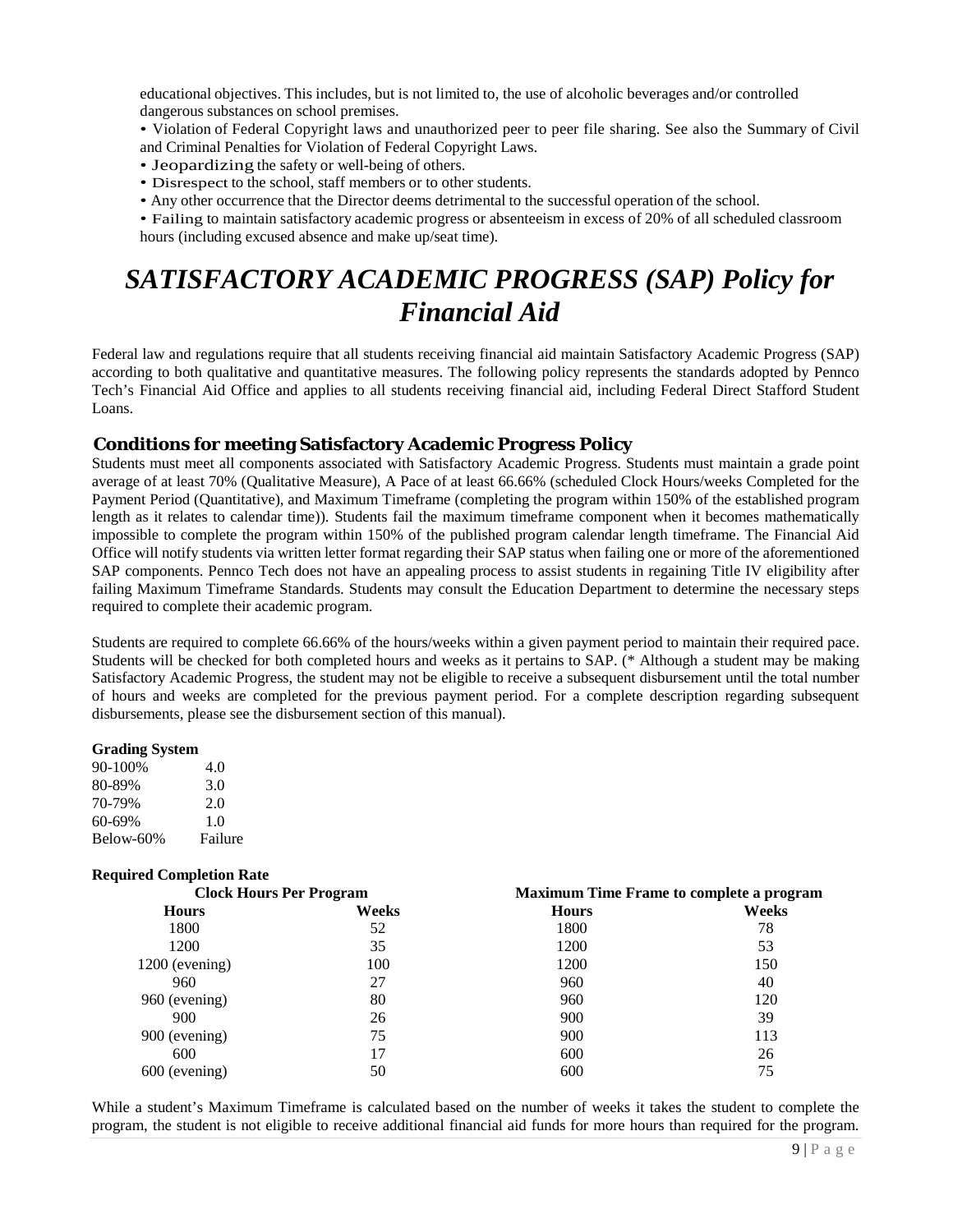With the exception of a re-enter student who enters Pennco Tech after 180 days from separating from the institution the Financial Aid Office cannot pay funds to a student for repeated course hours.

#### **Pace**

Pennco Tech evaluates pace as the students attended time compared to that which is scheduled. If the scheduled hours have elapsed, regardless of whether or not the student has attended them, the student will be reviewed for SAP as noted below. Students who repeat a previously completed course will have the amount of time that it takes to complete the repeated term factored into their Maximum Timeframe standing. Students must be mindful of the number of repeated courses included in their current program as this can affect whether or not the student is able to complete the program on time.

#### **Example of Pace**

At 450 scheduled hours the student completed 300 hours  $300/450 = 66.66\%$ Expressed in Calendar time 8.66 weeks/13 weeks = 66.66% (Both items checked according to Maximum Timeframe) **\*Next SAP review is at 900 scheduled hours (if the student is in an academic program that is longer than one academic year)**

#### <span id="page-12-0"></span>**Financial Aid Warning**

In order for students in a clock-hour program to receive financial aid, they must maintain Satisfactory Academic Progress toward completion of their degree or certificate. Satisfactory progress is evaluated at the end of each scheduled payment period. If satisfactory progress is not achieved at the end of the scheduled payment period, students will automatically be placed on **Financial Aid Warning**.

At the end of each payment period the student's cumulative grade point average will be determined as well as the students' pace of completion. Students who do not achieve a cumulative grade point average of 70% or a Pace of Completion of 66.66% at the end of the payment period will be placed on Financial Aid Warning for one subsequent payment period. During this warning period, the student will receive any financial aid funds due to him. If the cumulative grade point average is less than 70% or the pace of completion is less than 66.66% after the **Financial Aid Warning** payment period, the student's financial aid will be terminated. If the student satisfactorily completes the Financial Aid Warning period based on the standards, the student remains eligible for future financial aid funds.

Pennco Tech's Financial Aid Office does not have an appealing process for failing Satisfactory Academic Progress. Students not making SAP for financial aid programs will be required to pay for any additional courses from their own resources. If the student achieves SAP on his/her own, then the student regains eligibility for ALL financial aid programs. Students must visit the Financial Aid Office to inquire about their Satisfactory Academic Progress status and confirm if the successful completion of a course or courses has enabled them to regain Title IV eligibility; breaks in enrollment or paying for additional coursework does not alone assist the student in regaining Title IV eligibility.

#### **Incompletes and Satisfactory Academic Progress**

Students who receive an incomplete "I" for any course that is included in their current program will have the incomplete averaged into their cumulative GPA standard. The "I" will affect the student's GPA standing similar to the effect of receiving a zero for the course. Hours achieved from the grade of Incomplete are counted in the student's attempted hours and completed. Students are advised to visit the Education Department to determine how to convert the incomplete grade. Students must notify the Financial Aid Office when a grade of incomplete has been changed. The Financial Aid Office will use the new information to recheck Satisfactory Academic Progress (SAP) for the student and update the student regarding their new SAP status via written notification.

#### **Satisfactory Academic Progress Review for Conflicting/New Information**

In all cases the Financial Aid Office must recheck Satisfactory Academic Progress when new information has been received or previous information has been changed. The Financial Aid office will contact the student in written letter format to inform the student of any current or changed information regarding the student's SAP status due to any updates affecting the student's academic record. Students who are unsure of their academic standing in their program must contact the Education Department to resolve any discrepancies or issues.

#### **Transfer Hours and Satisfactory Academic Progress**

Only transfer credits that count toward the student's current program are counted (as both attempted and completed hours). Students who receive credit for transfer hours in their current program are not eligible to receive financial aid funds for the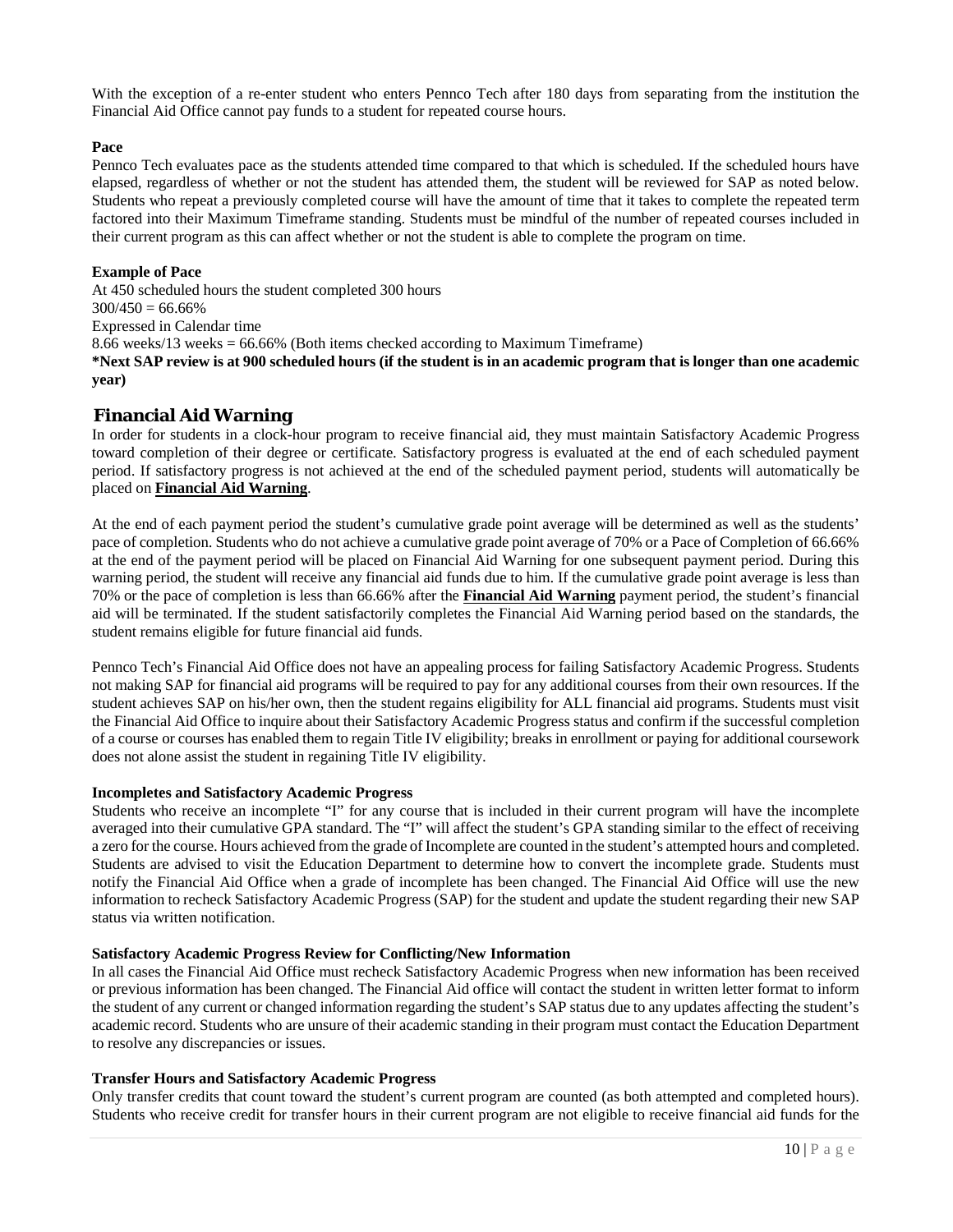course that those transfer hours have satisfied. The student is not eligible to be paid additional financial aid funds or receive additional time for the already completed course as it relates to Maximum Timeframe standards.

#### <span id="page-13-0"></span>**Return of Title IV Funds 34 CFR 668.22 (a)(1)**

When a recipient of Title IV programs withdraws from an institution during a payment period or period of enrollment in which the recipient began attendance the institution must determine the amount of Title IV program funds that the student earned as of the student's withdrawal date. Pennco Tech calculates Return of Funds based on the student's scheduled payment period hours.

There are Federal Regulations that mandate how title IV funds will be calculated when a student withdraws from school before the completion of a payment period. Students are requested, but not required, to notify the school, in writing of their intention of withdrawing.

The Financial Aid Office is required by federal statute to recalculate federal financial aid eligibility for students who withdraw (officially or unofficially), drop out, are dismissed or take a leave of absence. The federal Title IV financial aid programs must be recalculated in these situations.

If a student leaves the institution prior to completing more than 60% of a scheduled payment period, the Financial Aid Office must recalculate eligibility for Title IV funds. Recalculation is based on the percentage of earned aid using the following formula.

#### **Federal Return of Title IV funds formula:**

Percentage of payment period completed= the number of hours scheduled to be completed up to the withdrawal date divided by the number of total hours established in the payment period. This percentage is also the percentage of aid earned.

Any break of five days or more is not counted as part of the days in the payment period.

Funds are returned to the appropriate federal program based on the percentage of unearned aid. If a student earned less aid than was disbursed, the institution would be required to return a portion of the funds and the student would be required to return a portion of the funds. Keep in mind that when Title IV funds are returned, the student may owe a debit balance to the institution. If a student earned more aid than was disbursed, the institution would owe the student a post-withdrawal disbursement.

Pennco Tech must offer any post-withdrawal disbursement of loan funds within 30 days of the withdraw date and make a post- withdrawal of grant funds within 45 days of the withdraw date. Pennco Tech must disburse any Title IV grant funds a student is due as part of a post-withdrawal disbursement within 45 days of the date the withdrawal was determined and disburse any loan funds a student accepts within 180 days of the date.

Pennco Tech will notify students of their post-withdrawal disbursement offer of loan funds via mail. Students will have 30 days to accept or decline the disbursement of their loan funds. Students are informed of the amount of their post-withdrawal disbursement and the source. Students are also informed of any remaining balances the loan funds could cover and that the loan funds are to be repaid. At this time the student (if a borrower) will also receive a letter explaining their obligation to complete Exit Counseling since he is no longer enrolled at the institution if the student has remaining loan debt. Pell Grant post withdraw disbursements are automatically applied to the student's account and will be applied to any institutional and non-institutional charges the student has authorized.

As mentioned the institution must return the amount of Title IV funds for which it is responsible no later than 45 days after the date of the determination that the student withdrew. Return refunds are allocated in the following order:

- Unsubsidized Direct Stafford Loans
- Subsidized Direct Stafford Loans
- Direct PLUS Loans
- Federal Pell Grants for which a Return of funds is required
- Federal Supplemental Opportunity Grants for which a Return of funds is required (Federal Share only)
- Other assistance under this Title for which a Return of funds is required (e.g. IAG)

Each student who withdraws has an R2T4 calculation form completed and retained in his/her file. The Aid Administrator will also retain in the file an "attendance running sum" which indicates the students' progression through the payment period(s) based on actual attendance, the scheduled hours associated with that attendance and the appropriate payment period used to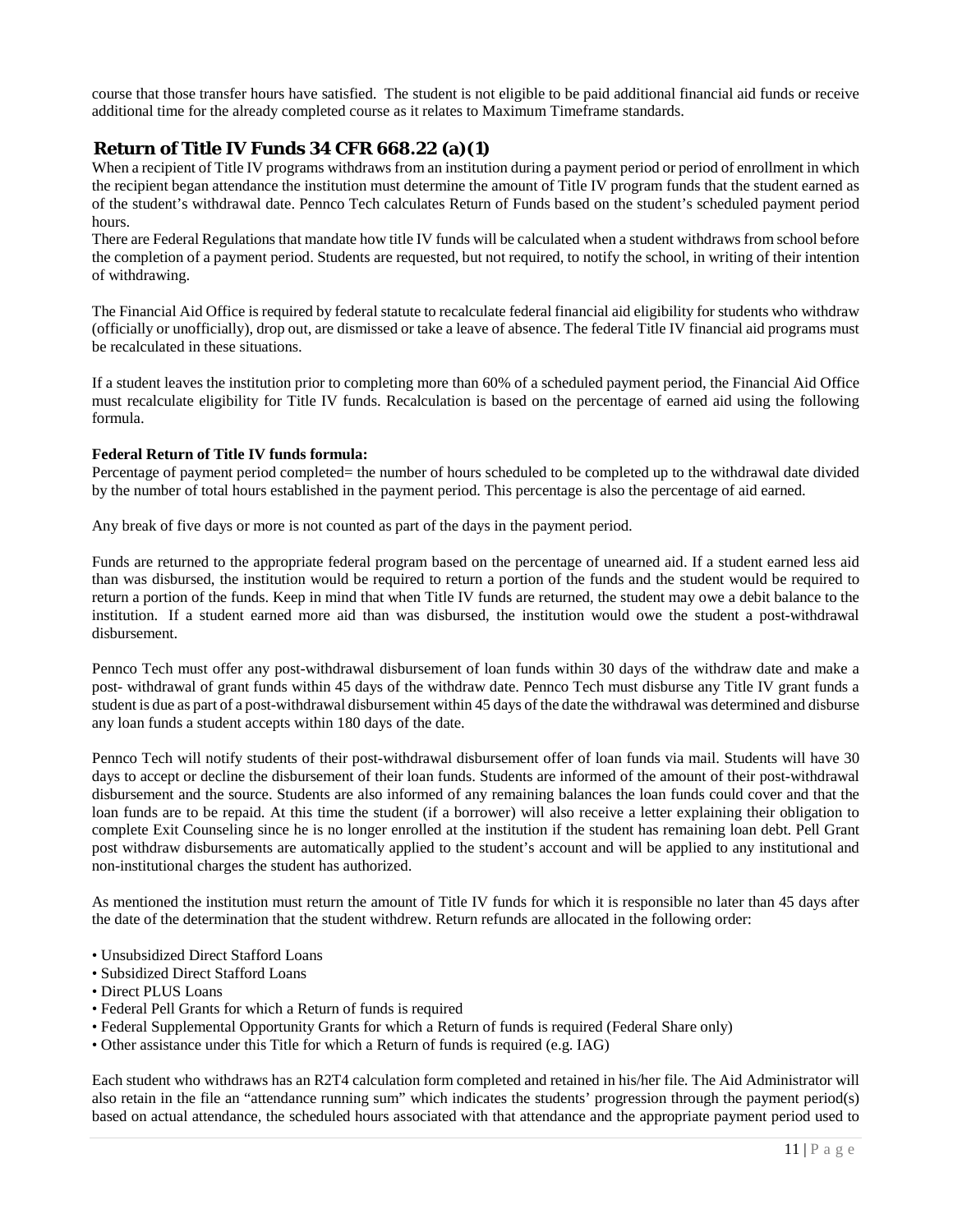calculate the students R2T4. Aid that has been disbursed will be considered based on the student's actual payment period progression and aid that could have been disbursed will be included based on applicable eligibility guidelines established by law.

Students who perfectly attend will follow Pennco Tech's "set up" disbursement schedule and payment periods. Students who need additional time to complete payment periods, will have their payment periods extended and subsequent disbursement dates rescheduled to a later date. This rule directly impacts the R2T4 process calculation and will be considered when the determination is being made in regards to the students scheduled hours, attended hours and payment period start and end dates. Should the student reenter within 180 days, aid that has already been disbursed and retained will be calculated to determine the student's remaining eligibility. Students are encouraged to visit the Financial Aid Office to discuss how reentering may impact the student's financial aid eligibility.

### *Notice of Compliance with TITLE IX* **Of the Education Amendments of 1972**

<span id="page-14-0"></span>**TITLE IX** states, "no person in the United States shall on the basis of sex, be excluded for participation in, be denied the benefits of, or be subject to discrimination under any educational program or activity receiving federal financial assistance."

Pennco Institutes, Inc. and both of its Campuses do not discriminate on the basis of sex in education programs or activities, or employment. All inquiries concerning the application of Title IX and its implementing regulations may be referred to the Title IX coordinator or to the Office for Civil Rights of the United States' Department of Education.

The Director of Human Resources is designated as the Title IX coordinator.

Ms. Teresa Gallagher [TGallagher@penncotech.edu](mailto:TGallagher@penncotech.edu) Direct dial: 267-554-7623 Director of Human Resources 3815 Otter St. Bristol, PA 19007 215-785-0111ext. 342

The office for Civil Rights of the United States Department of Education is located at:

**For Pennsylvania:** 

Office for Civil Rights, Philadelphia Office 100 Penn Square East, Suite 515 Philadelphia, PA 19107 215-656-8541

**For New Jersey:** 

Office for Civil Rights, New York Office  $3200$  Old Slip,  $26<sup>th</sup>$  Floor New York, NY 10005 646-428-3900

### *REFUND & CANCELLATION POLICY*

<span id="page-14-1"></span>**Pennco Tech** reserves the right to amend the terms of its Refund & Cancellation Policy to meet the Federal, State, Accrediting Body or any other regulatory agency statues, guidelines or regulations in effect when an applicant or student withdraws or is terminated.

Students are eligible for a full refund on advance payments when one of the following occurs: 1. an applicant is not accepted by Pennco Tech, 2. the start of the program is rescheduled or canceled, 3. the applicant notifies Pennco Tech in writing within five days after signing the enrollment agreement, even if classroom instruction has begun.

Students who have not visited the school facility prior to enrollment will have the opportunity to withdraw without penalty within three days following either the regularly scheduled orientation date, as appropriate, or following a tour of the school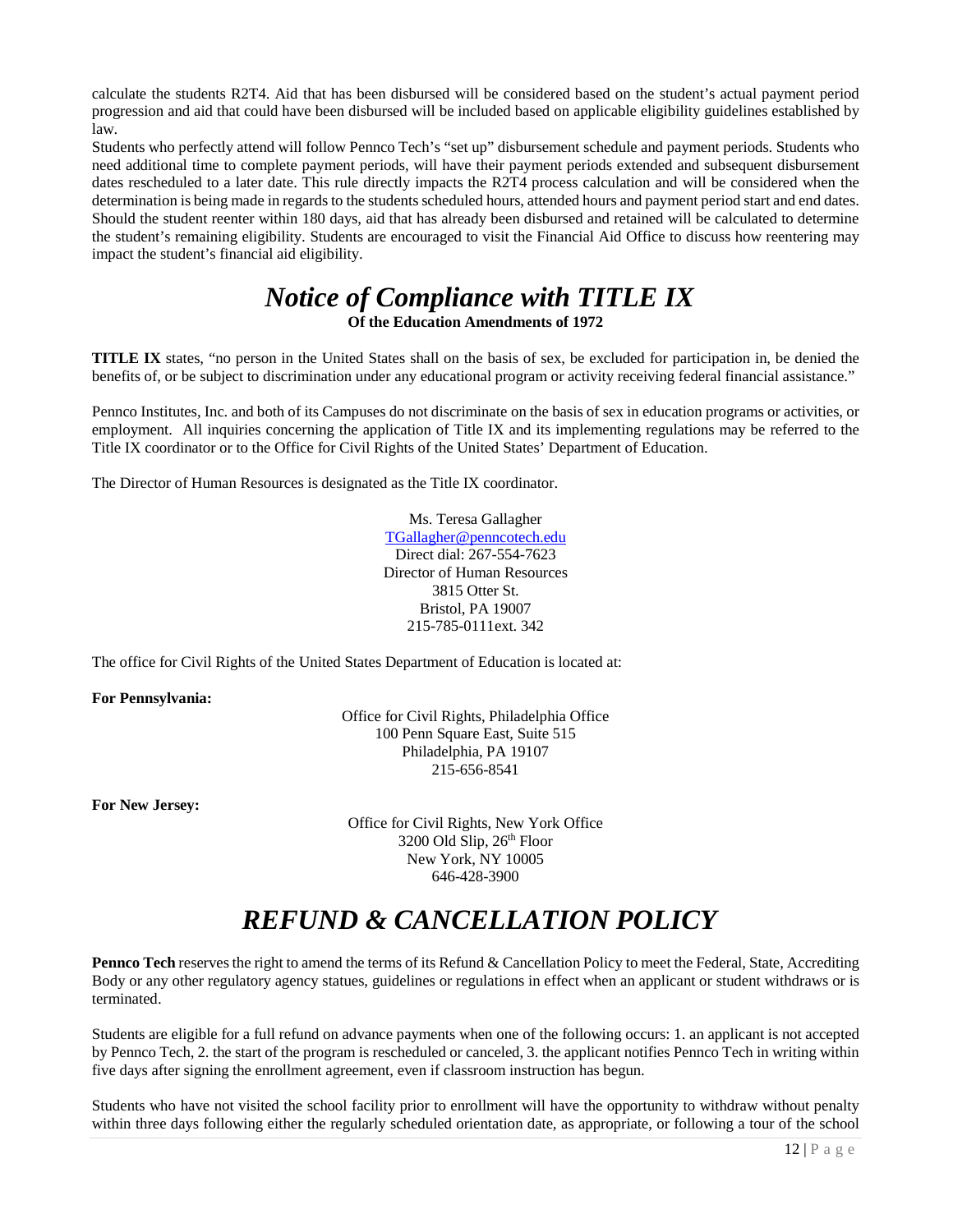facilities and inspection of equipment.

Students cancelling **after** the fifth calendar day following the date of enrollment but prior to the beginning of classes, monies paid to the school shall be refunded except the nonrefundable amount of the application or registration fee of \$100.00

If a student enrolls and withdraws or discontinues after the term, semester or quarter has begun but prior to completion of the term, semester or quarter, the following minimum refunds apply:

- 1. For a student withdrawing from or discontinuing the program during the first 7 calendar days of the term, semester or quarter, the tuition charges refunded by the school shall be at least 75% of the tuition for the term, semester or quarter.
- 2. For a student withdrawing from or discontinuing the program after the first 7 calendar days, but within the first 25% of the term, semester or quarter, the tuition charges refunded by the school shall be at least 55% of the tuition for the term, semester or quarter.
- 3. For the student withdrawing or discontinuing after 25% but within 50% of the term, semester or quarter, the tuition charges refunded by the school shall be at least 30% of the tuition.
- 4. For a student withdrawing from or discontinuing the program after 50% of the term, semester or quarter, the student is entitled to no refund.

If after the commencement of classes either: (1) the student should withdraw or discontinue for any reason or (2) the student is terminated for failure to meet academic, attendance, financial or disciplinary standards, remaining prepaid tuition will be refunded within **30 days** after the date of determination of withdrawal. Tuition is charged pro rata to the scheduled hours in the current period relative to the total hours in the payment period.

For students receiving Third-Party funding assistance, VA assistance including VOC Rehabilitation, Post 9/11, and Yellow Ribbon, and need additional information or questions answered, you should speak directly to your appointed financial aid representative located in the Financial Aid Office.

### *Non-Federal Financial Aid Programs available to Students*

#### <span id="page-15-1"></span><span id="page-15-0"></span>**SCHOLARSHIPS**

Pennco Tech annually sponsors a full-tuition Scholarship Program. Only high school seniors are eligible to compete for these scholarships. The program is administered by an independent Scholarship Awards Committee. Normally, six (6) full scholarships are awarded annually between the Pennsylvania and New Jersey Pennco Tech Campuses. The value of which will vary depending on the programs in which the winners enroll.

Half-tuition scholarships are sponsored for the Cooperative Industrial Education (CIE) program. CIE handles all selection criteria for these scholarships. For more information on being an applicant for this program contact your CIE Instructor or Guidance Counselor's office at your high school.

Also for high school seniors only is the Imagine America Foundation, [www.imagine-america.org,](http://www.imagine-america.org/) Career and Technical Education Scholarship Program. Pennco Tech is one of many schools where this scholarship can be use. Please visit our Campus Admissions Office or the Imagine America webpage for additional information.

#### <span id="page-15-2"></span>**GRANTS**

The Pennsylvania State Grant Program awards grants to students, based on financial need, residency, and programenrollment, only the AST Degree Programs qualify. The State of Pennsylvania now offers(PATIP) and (EAP) for Pennsylvania residents. Students are eligible to apply for a Federal PELL Grant and Federal Supplemental Education Opportunity Grant (FSEOG).

#### <span id="page-15-3"></span>**VETERAN BENEFITS**

All programs are approved for veterans' benefits.

#### **Title 38 United States Code Section 3679(e) School Compliance Form**

As part of the Veterans Benefits and Transition Act of 2018, section 3679 of title 38, United States Code was amended as follows:

**Effective August 1, 2019, the State Approving Agency, or the Secretary when acting in the role of the State Approving Agency, shall disapprove a course of education provided by an educational institution that has in effect a policy that is inconsistent with the areas below:**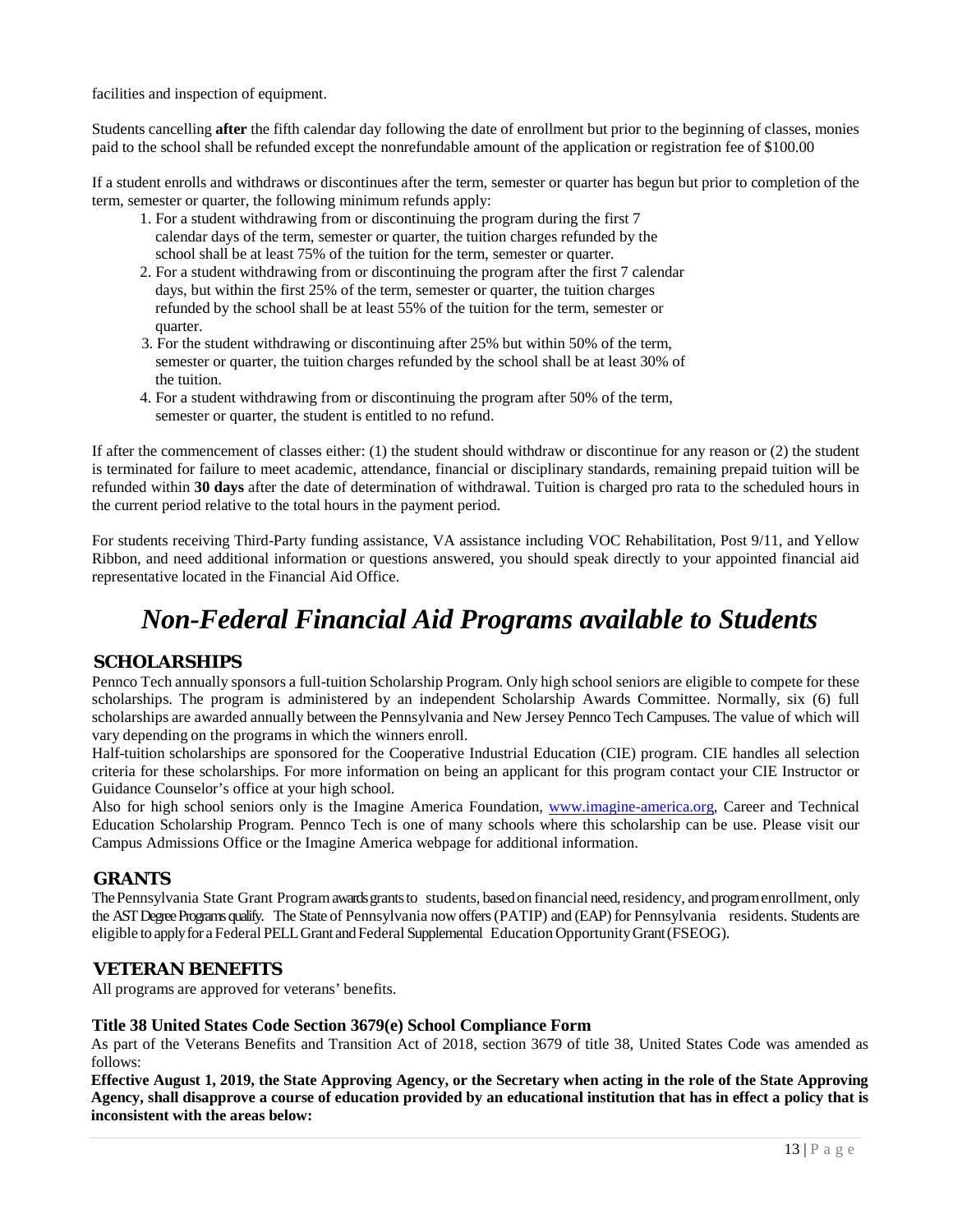**NOTE:** A *Covered Individual* is any individual who is entitled to educational assistance under chapter 31, Vocational Rehabilitation and Employment, or chapter 33, Post-9/11 GI Bill® benefits.

- This policy permits any covered individual to attend or participate in the course of education during the period beginning on the date on which the individual provides to the educational institution a certificate of eligibility for entitlement to educational assistance under chapter 31 or 33 (a "certificate of eligibility" can also include a "Statement of Benefits" obtained from the Department of Veterans Affairs' (VA) website e-Benefits, or a VAF 28-1905 form for chapter 31 authorization purposes) and ending on the earlier of the following dates:
	- 1. The date on which payment from VA is made to the institution.
	- 2. 90 days after the date the institution certified tuition and fees following the receipt of the certificate of eligibility.
- This policy ensures that we will not impose any penalty, including the assessment of late fees, the denial of access to classes, libraries, or other institutional facilities, or the requirement that a covered individual borrow additional funds, on any covered individual because of the individual's inability to meet his or her financial obligations to the institution due to the delayed disbursement funding from VA under chapter 31 or 33.

In addition, statute allows this policy to require Ch. 31 and Ch. 33 students to take the following additional actions:

- 1. Submit a certificate of eligibility for entitlement to educational assistance no later than the first day of a course of education.
- 2. Submit a written request to use such entitlement.
- 3. Provide additional information necessary to the proper certification of enrollment by the educational institution.
- 4. This policy may also require additional payment or impose a fee for the amount that is the difference between the amount of the student's financial obligation and the amount of the VA education benefit disbursement.

"GI Bill®" is a registered trademark of the U.S. Department of Veterans Affairs (VA). More information about education benefits offered by VA is available at the official U.S. government website at [www.benefits.va.gov/gibill.](http://www.benefits.va.gov/gibill)

#### <span id="page-16-0"></span>**STATE REHABILITATION**

<span id="page-16-1"></span>Financial aid in varying amounts is available to qualified handicapped students under various state agencies directing rehabilitation in Pennsylvania, New Jersey, Delaware and other states.

### *STUDENT SERVICES*

Pennco Tech has all kinds of support; for all kinds of students. Students often have to balance a job, family and other responsibilities along with their academic work. Many students come to PenncoTech as the first in their family to attend college. Learn more about our student services and how we can help you succeed.

Visit the Student Services office in building 3 next to the Library to learn more about the services we have to offer.

#### <span id="page-16-2"></span>**Tutoring**

Instructors are available to students after regular class hours on an as-need basis. Students can discuss academic concerns and arrange additional learning time directly with instructors.

#### <span id="page-16-3"></span>**Advising**

Instructors are able to provide advisement to studentsin most casesregarding school policy, academic requirements, technical information and career information. Problems or concerns beyond the scope of instructors can be addressed through the Director of Student Services or Director of Education. Assistance for career information or employment opportunities is available through the Career Services Office.

#### <span id="page-16-4"></span>**Library**

The school maintains a library, which contains a large volume of resource materials including textbooks, reference books, audio visuals and periodicals. Materials are representative of all programs taught at the school and can be checked out to be used as supplemental reading or research information. Students are encouraged to use the materials to expand on or support training information provided in their program. An inventory of the library contents is located in the library. The internet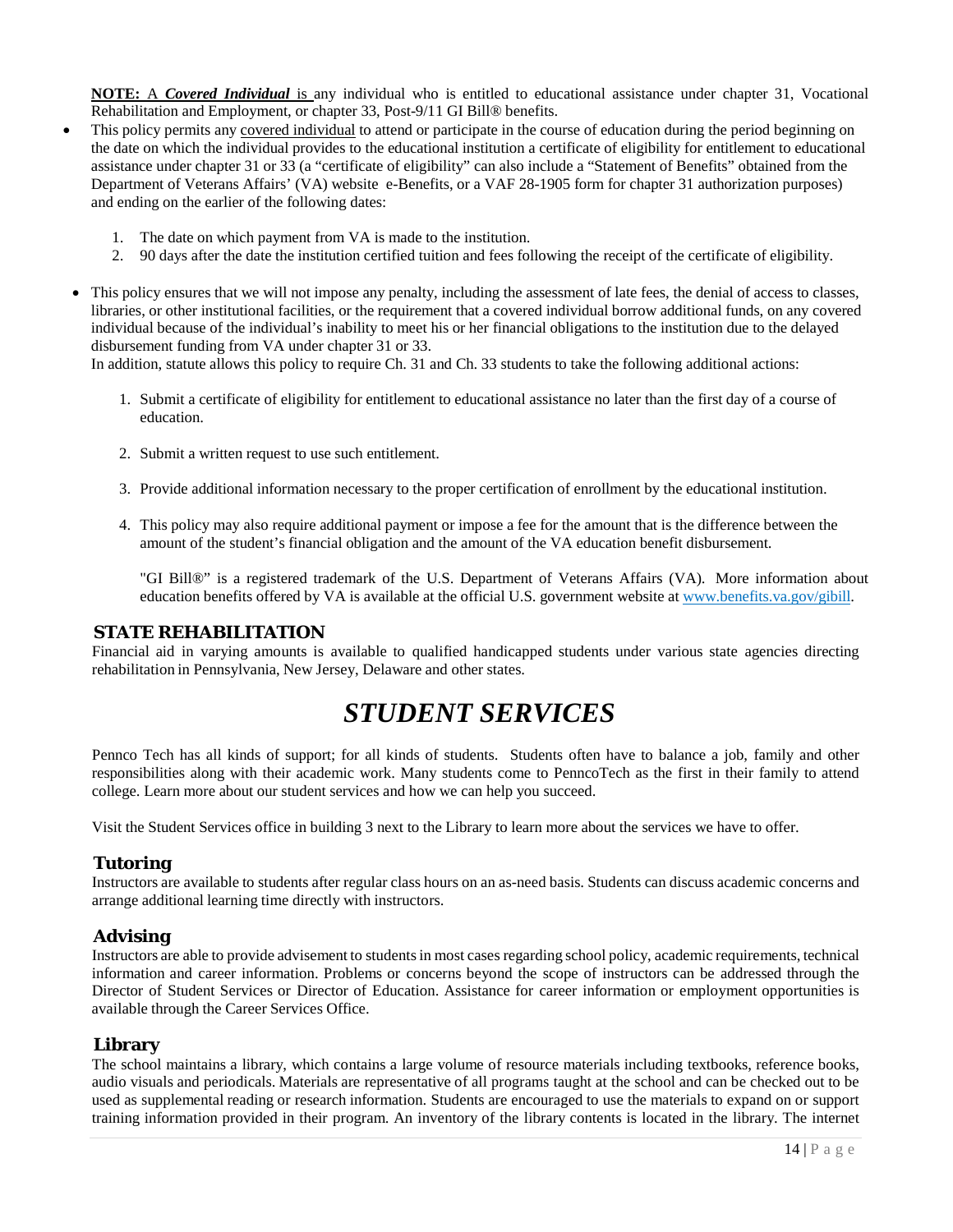library is available to all students and has access to the World Wide Web.

#### <span id="page-17-0"></span>**Housing**

On-campus Dorms may be available. Other Living accommodations are available in private homes and apartments in the vicinity. The school makes information available regarding these accommodations as to their location and relationship with the school; however, it does not assume any responsibility for the safety or health of those residing in private homes, rooms, or apartments.

#### <span id="page-17-1"></span>**Transportation**

Students can contact other students in the school for possible car-pooling or ride-sharing through the Student Services Office. The Office will provide student location and travel route information to all studentsin the school to help coordinate riders and drivers in the same areas, however, the school does not assume any responsibility for the safety or reliability of drivers.

### *CAREER SERVICES*

<span id="page-17-2"></span>Pennco Tech, at no additional charge, assists students in seeking employment after graduation. The assistance takes the form of encouraging and permitting representatives from local and out-of-city concerns to visit the school and interview students about to graduate, maintaining contacts with local and out-of-city concerns to determine employment openings and set up interviews, making contacts with companiesthat have not previously hired to initiate new employment opportunities, keeping in touch with graduates seeking employment, checking with interviewers who visit the school or those contacting the school as to their satisfaction with the graduates, and maintaining graduation and employment records.

**(THERE IS NO GUARANTEE OR PROMISE OF THE AVAILABILITY OF EMPLOYMENT.)**

### *COPYRIGHT INFRINGMENT*

#### <span id="page-17-3"></span>**Summary of Civil and Criminal Penalties for Violation of Federal Copyright Laws:**

Copyright infringement is the act of exercising, without permission or legal authority, one or more of the exclusive rights granted to the copyright owner under section 106 of the Copyright Act (Title 17 of the United States Code). These rights include the right to reproduce or distribute a copyrighted work. In the file-sharing context, downloading or uploading substantial parts of a copyrighted work without authority constitutes an infringement.

Penalties for copyright infringement include civil and criminal penalties. In general, anyone found liable for civil copyright infringement may be ordered to pay either actual damages or "statutory" damages affixed at not less than \$750 and not more than \$30,000 per work infringed. For "willful" infringement, a court may award up to \$150,000 per work infringed. A court can, in its discretion, also assess costs and attorneys' fees. For details, see Title 17, United States Code, Sections 504, 505. Willful copyright infringement can also result in criminal penalties, including imprisonment of up to five years and fines of up to \$250,000 per offense. For more information, please see the Web site of the U.S. Copyright Office [atwww.copyright.gov,](http://www.copyright.gov/) especially their FAQ's at [www.copyright.gov/help/faq.](http://www.copyright.gov/help/faq/)

### *STUDENT COMPLAINT/GRIEVANCE PROCEDURE*

<span id="page-17-4"></span>If a student feels he/she has a concern that needs immediate attention, or has a complaint during their time at Pennco Tech, he/she can addressthe concern directly with their instructor. Instructors will complete a Student Advisement Form, listing the student's concerns. Both the student and instructor will sign the form and, if the matter cannot be resolved at that time, the form will be forwarded to the Director of Education for further review and response. If the concern directly involves the instructor, the student can go directly to the Director of Education.

Subsequently, if a student feels that a concern has not been adequately addressed through their instructor or the Director of Education, he/she may contact the School Director. Every effort will be made to satisfy the student'sissues within the School Director's ability. If a student still feels his concerns have not been adequately addressed, they may then contact the Vice President of Pennco Tech in writing.

If after these avenues have been thoroughly exhausted and the student feels that the school has not adequately addressed a concern, the student may consider contacting the Pennsylvania Department of Education State Board of Private Licensed Schools at: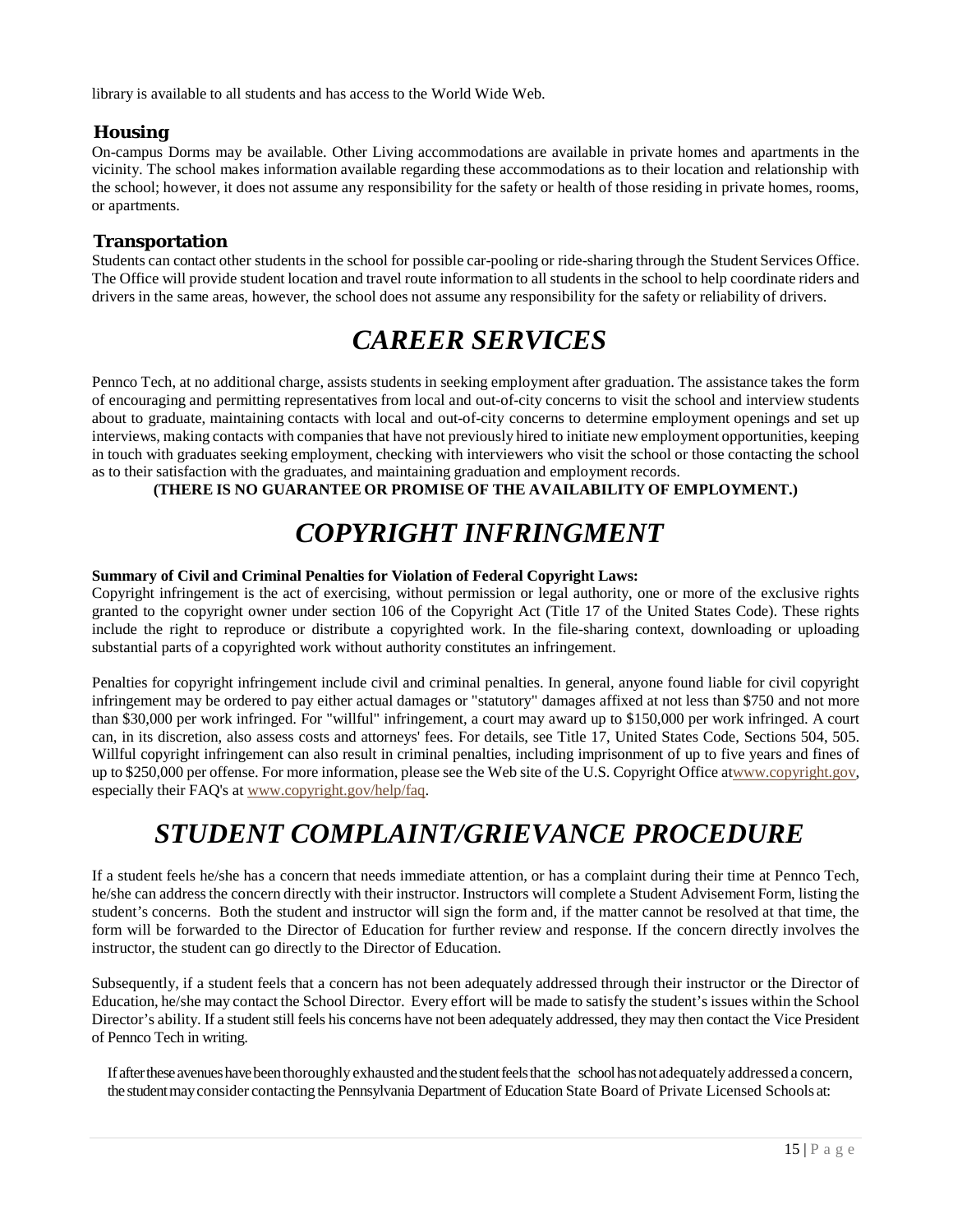#### State Board of Private Licensed Schools Pennsylvania Department of Education 333Market Street, 12th Floor Harrisburg, PA 17126-0333 Telephone (717)783-8228 Fax:(717)772-3622 or e-mail ra-pls@pa.gov. **Or** the Accrediting Commission of Career Schools and Colleges (ACCSC) by following the steps outlined below:

#### **STUDENT COMPLAINT PROCEDURE**

Schools accredited by the Accrediting Commission of Career Schools and Colleges must have a procedure and operational plan for handling student complaints. If a student does not feel that the school has adequately addressed a complaint or concern, the student may consider contacting the Accrediting Commission. All complaints reviewed by the Commission must be in written form and should grant permission for the Commission to forward a copy of the complaint to the school for a response. This can be accomplished by filing the ACCSC Complaint Form. The complainant(s) will be kept informed as to the status of the complaint as well as the final resolution by the Commission. Please direct all inquiries to:

> **Accrediting Commission of Career Schools & Colleges 2101 Wilson Boulevard, Suite 302 Arlington, VA 22201 (703) 247-4212 [www.accsc.org](http://www.accsc.org/) [| complaints@accsc.org](mailto:complaints@accsc.org)**

A copy of the ACCSC Complaint Form is available at the school and may be obtained by contacting Alfred W. Parcells, Jr. the School Director or online at [complaints@accsc.org](mailto:complaints@accsc.org) or at https://www.accsc.org/Student-Corner/Complaints.aspx.

#### <span id="page-18-0"></span>**CHANGES IN START DATES, PROGRAM CHANGES – INCLUDING CURRICULUM, TUITION & FEES**

Pennco Tech reserves the right to: (1) reschedule program start dates due to insufficient registration or unforeseen contingencies; (2) revise program outlines, lesson materials and fees; (3) make such other changes as the School deems advisable, after approval by the proper authority. Any adjustment to the cost of tuition will be limited to no more than once in a calendar year and at least 60 days advance notice will be given.

#### <span id="page-18-1"></span>**Vaccination / Immunization**

Pennco Tech does not require vaccination/immunization documentation to attend school. They are required to enter primary schools (K to 12). If you have not received the required immunizations, contact your doctor to update your vaccinations and immunizations. The state of Pennsylvania does require proof of vaccination if a student requests to live in our on Bristol Campus Dorm (Please see the Director of Student Services for additional information).

<span id="page-18-2"></span>For additional information regarding vaccinations and immunizations please visit the Centers for Disease Control (CDC): at [www.cdc.gov](http://www.cdc.gov/) or (800) 232-4636. On the CDC website this information can be found under the Healthy Living tab.

### *GRADUATION/COMPLETION RATES*

PENNCO TECH – BRISTOL, PA DISCLOSURE

As required by the Federal Student Right to Know and Campus Security Act, Public Law 101-542, the following information is provided on program completion rates at Pennco Tech. Refer to our Website for the latest statistics to include full time students entering school September 1, 2008 or later with class hours that have not exceeded 1½ times the program length.

#### **Student Body Diversity – Race/Ethnicity and Gender**

Pennco Tech's student body diversity, including the percentage of enrolled, full time students in the following categories: Male, Female, Self-identified members of a major racial or ethnic group; and Federal Pell Grant recipients. This information is available at[: http://nces.ed.gov/](http://nces.ed.gov/collegenavigator)**collegenavigator**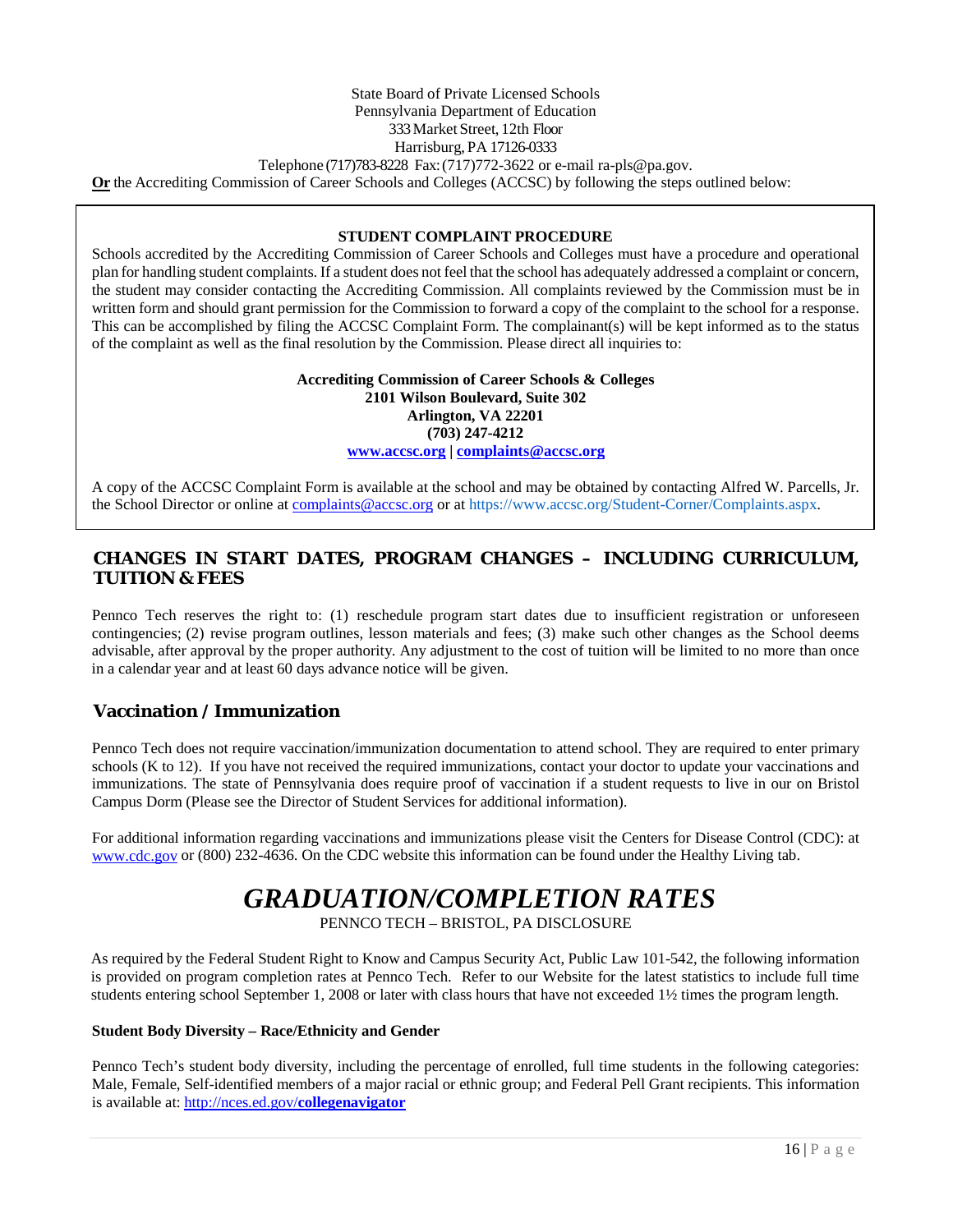#### **Graduation Rates**

Graduation rates, by student diversity, are available at: [http://nces.ed.gov/](http://nces.ed.gov/collegenavigator)**collegenavigator**

**Retention Rate** Pennco Tech's retention rate statistics are also available at:

[http://nces.ed.gov/](http://nces.ed.gov/collegenavigator)**collegenavigator**

Program Equipment

See Comprehensive List of Equipment per department on following pages.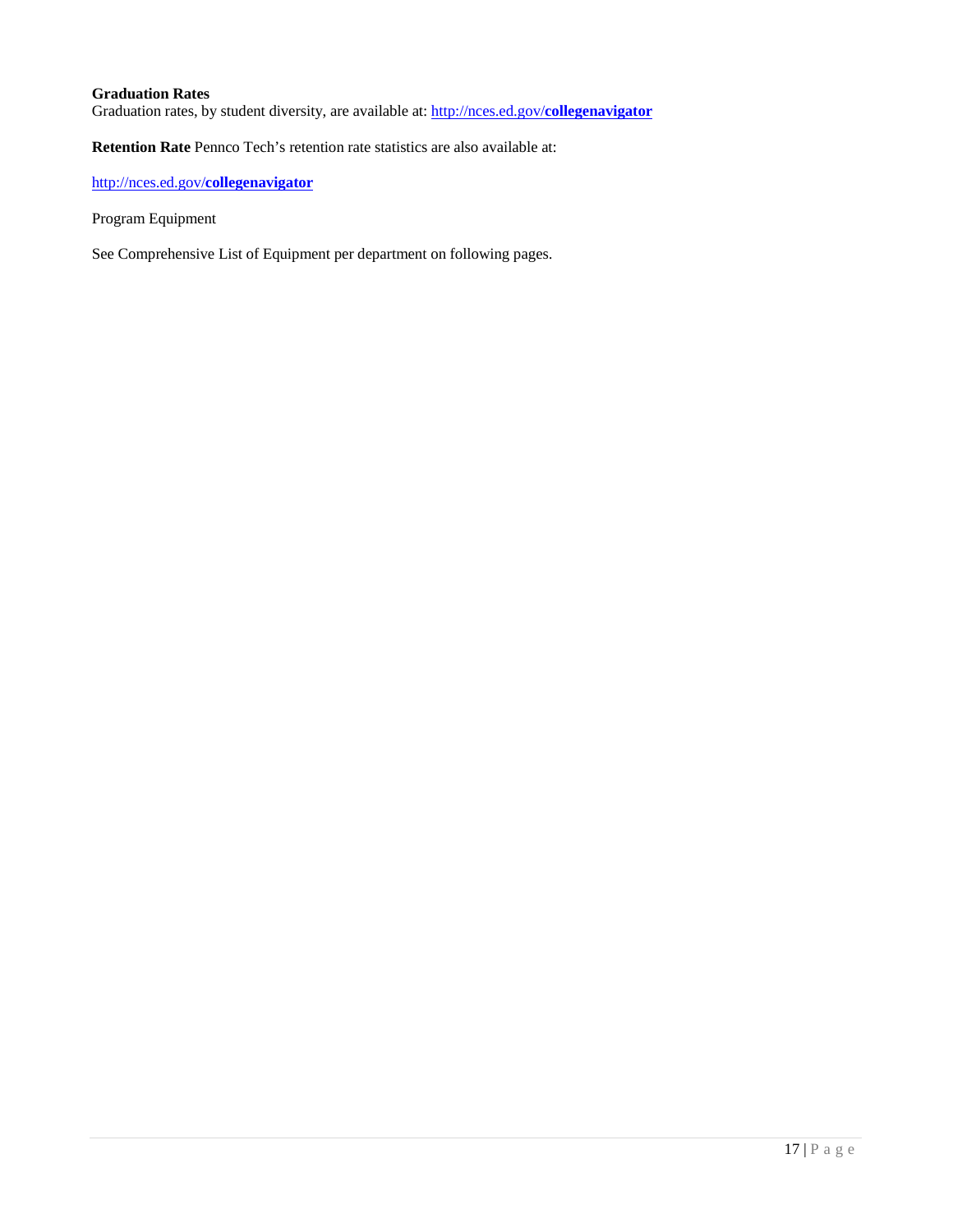### **PROGRAM EQUIPMENT**

### <span id="page-20-0"></span>**Heating, Ventilation, Air Conditioning & Refrigeration**

- Oil Furnaces (Standard)
- Gas Furnaces (High Efficiency, Modulating, Standard)
- Electric Furnaces (Standard)
- Oil-Fired Boilers (Standard)
- Gas-Fired Boilers (Standard)
- Humidifiers
- Baseboards
- Unit heaters (Hydronics)
- Zone Valves (Hydronics)
- Soldering & Brazing Projects
- Torches

### **Collision Repair**

- Multi-SpotM83-S
- 210Miller MIGWelder Matic
- Miller Matic 140
- Plasma Cutter
- 3M Automix Body Filler System
- BurningandWeldingEquipment
- Specialized Hand and Air Tools
- Plastic Welders

### **Automotive Technology**

- Transmission Flush (Fluid Exchange)
- Coolant Flush Machine
- Power Steering Fluid Exchange
- Brake(Service) FlushMachine
- Diagnostic Scan Tools (Up-To-Date)
- Road Force Tire Balance
- Tire Modern Equipment Change (Up-To-Date)
- I/MMachine
- Burning and Welding Equipment
- Alignment Equipment
- Diagnostic Equipment for Engine Performance

### **Electrician Program**

- Conduit(AssortedTypes) andToolstowork withConduit
- Telephone and Computer Cables
- Stick Houses for both Residential and Commercial Work Environment
- Motors
- Transformers
- Switches
- LED Conversion Kits
- Compressors
- Evaporators
- Condensers
- Controllers
- A.C.Units
- Commercial Refrigeration Units
- IceMachines
- BiologicalFreezers
- HeatPumps
- Mini SplitA.C.
- Condensing Furnaces
- Oil&GasHydronics
- Measuring Systems for Body Work
- Grinders
- Dual Action Sanders
- SprayBooths
- Paint Guns
- 4 & 10 Ton Porto Power
- Water Based Paint Mixing
- EZ Liner Frame Bench
- BrakeLathes
- Small Gas Engines
- Automotive Engines
- Automotive Lifts
- Specialized Automotive A/C Equipment
- Hunter Alignment Racks
- Mitchell On Demand
- ALLDATA computer programs
- School owned training vehicles to include Hybrid vehicles
- Mazda Equipment and Automobiles
- Outlet Boxes
- Receptacles
- Breakers
- Luminaires
- Exhaust and Paddle Fans
- Heaters
- Thermostats
- Service Panel
- Solar Trainer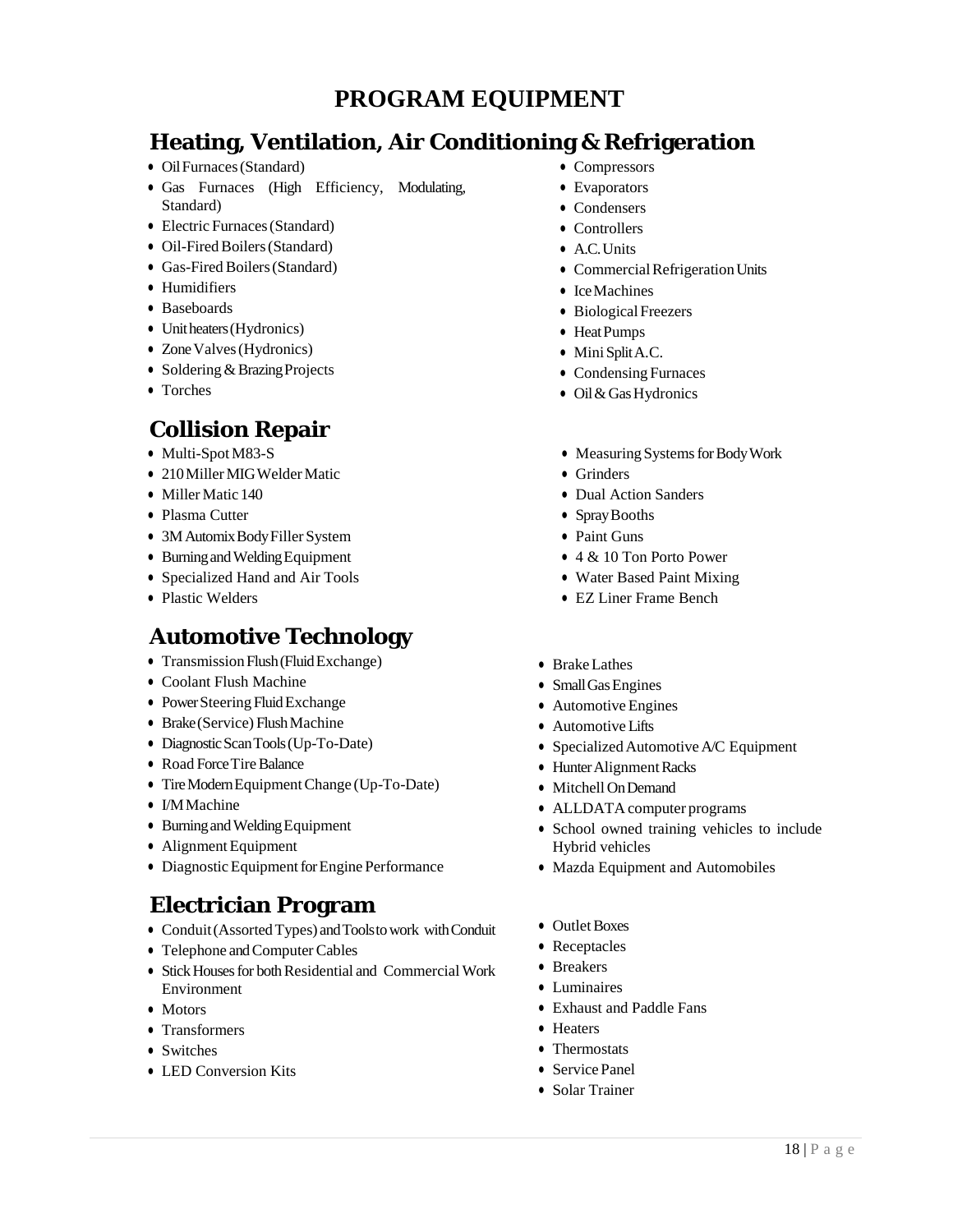### **Medical Assistant**

- Computers
- Microsoft<sup>®</sup> Software
- AED Trainer
- Overhead Projector
- Patient Examining Tables
- Stethoscopes
- Sphygmomanometer
- Otoscope
- Ophthalmoscope
- Exam Light

### **Pharmacy Technician**

- Overhead Projector
- Counting Trays
- Prescription Bottles
- Computers
- Pennco R/XPharmacy Management®Software
- Analytical Balance
- 100 Gm weight

### **Plumbing and Heating Technology**

- Conventional Gas Water Heater Units
- Electric Water Heaters
- Tankless Gas Water Heaters
- Kitchen Sinks
- Faucets
- GarbageDisposals
- Dishwashers
- Installations

### **Welding**

Miller Augmented Reality Welding System Miller Multimatic 255 w/Dual Cyl Welders Plasma Cutter Drill Press Oxyacetylene Systems **Grinders** 

- MercuryThermometers
- Digital Oral Thermometers with disposable sleeves
- Digital Pulse Ox
- Digital Scale with Height Indicator
- Balance Beam Scale
- EKGMachines
- Centrifuge Refractometer
- Microscope
- Simulation Arms and Hands
- Wedgewood Mortars&Pestles
- Stainless Steel Spatulas
- Graduates (Conical & Cylindrical)
- Beakers
- Stirring Rods
- Glass Ointment Tiles Weight Papers and Boats
- Containers-Jars Ointment Tubes
- Laminar Airflow Hood
- Lavatories
- WaterClosets
- DWVPiping
- PVC
- CastIron
- Pex Tubing
- Urinals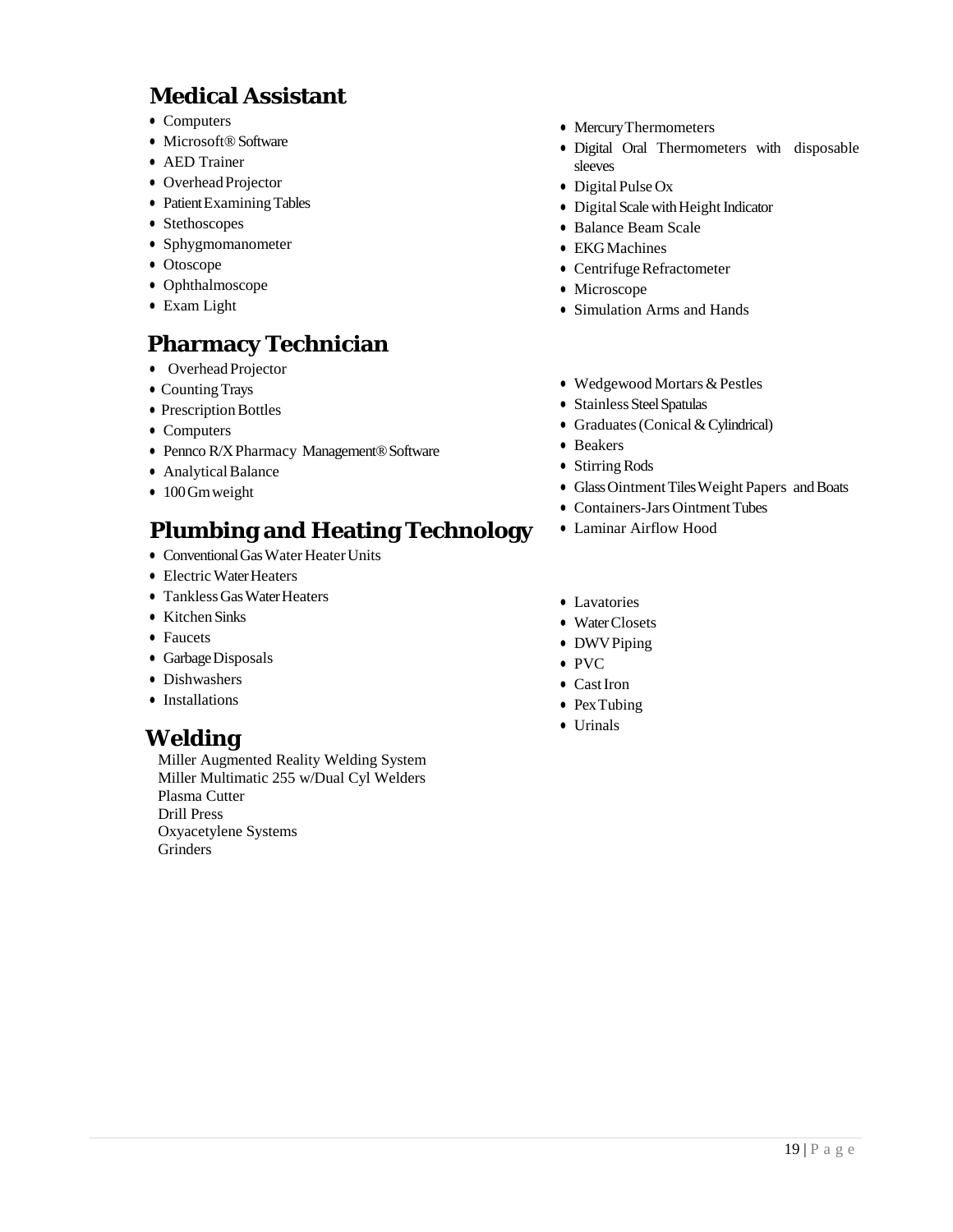# <span id="page-22-0"></span>**PROGRAM OFFERINGS**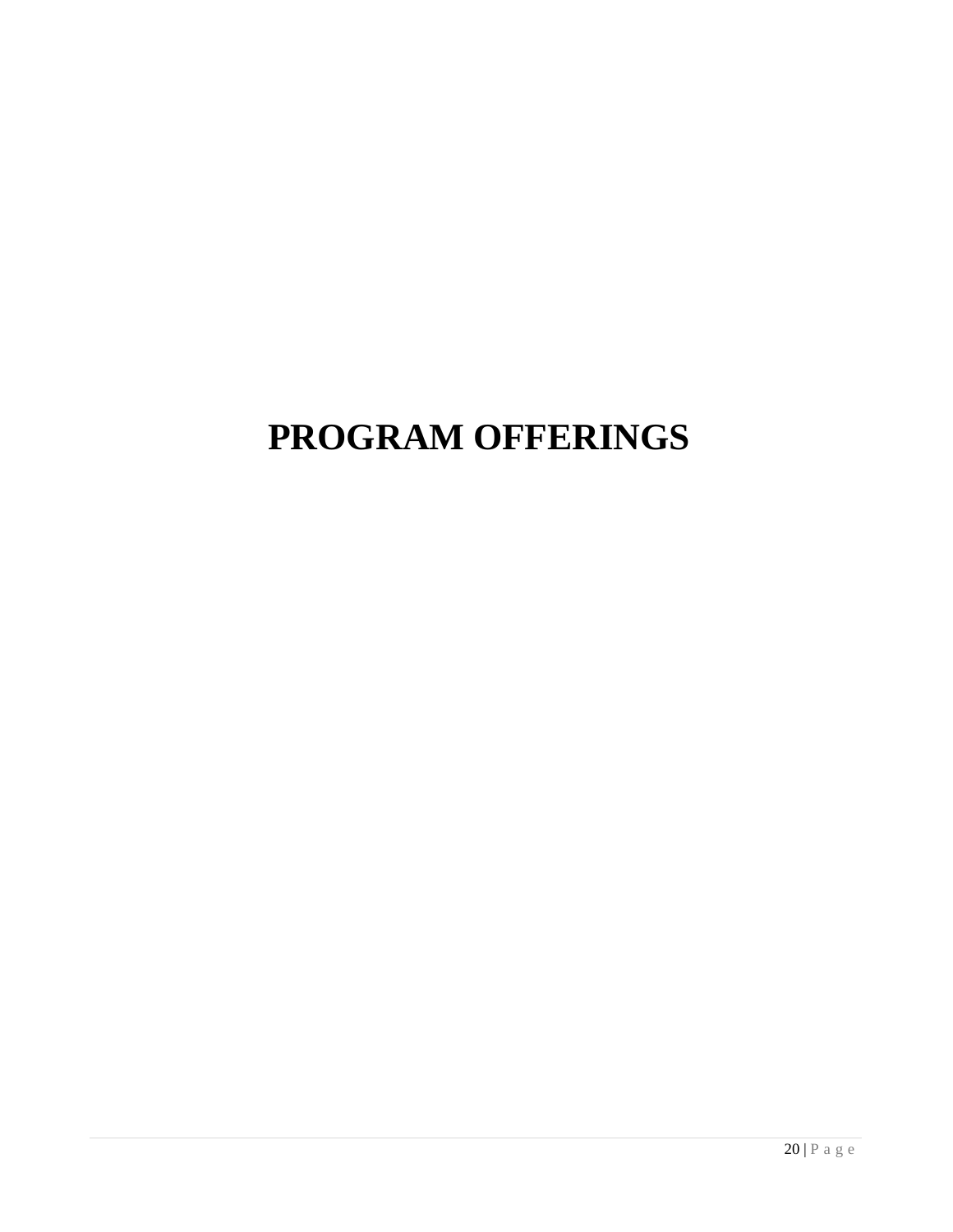#### **AUTOMOTIVETECHNOLOGY DAYSCHOOL ASSOCIATEINSPECIALIZEDTECHNOLOGYDEGREE**

| <b>Total Hours:</b>                           | 1800                                                         | Number of Weeks: | 52                 |
|-----------------------------------------------|--------------------------------------------------------------|------------------|--------------------|
| <b>Total Semester</b><br><b>Credit Hours:</b> | 75                                                           |                  |                    |
| <b>First Term</b>                             |                                                              |                  | <b>Clock Hours</b> |
| <b>ATD 101</b>                                | Fundamentals                                                 |                  | 105/105            |
| <b>GEN 100</b>                                | <b>Automotive Math Skills</b>                                |                  | 20/30              |
| <b>GEN 103</b>                                | FD. Technical Writing                                        |                  | 24/16              |
| <b>Second Term</b>                            |                                                              |                  |                    |
| <b>ATD 112</b>                                | Powertrain                                                   |                  | 125/135            |
| <b>GEN 112</b>                                | PT. Technical Writing                                        |                  | 24/16              |
|                                               |                                                              |                  |                    |
| <b>Third Term</b>                             |                                                              |                  |                    |
| <b>ATD 102</b>                                | Chassis                                                      |                  | 105/105            |
| <b>GEN 101</b>                                | <b>Computer Applications</b>                                 |                  | 20/30              |
| <b>GEN 104</b>                                | CH. Technical Writing                                        |                  | 24/16              |
| <b>Fourth Term</b>                            |                                                              |                  |                    |
|                                               |                                                              |                  |                    |
| <b>ATD 103</b><br><b>GEN 102</b>              | Electrical                                                   |                  | 105/105<br>20/30   |
| <b>GEN 105</b>                                | <b>Applied English Fundamentals</b><br>EL. Technical Writing |                  | 24/16              |
|                                               |                                                              |                  |                    |
| <b>Fifth Term</b>                             |                                                              |                  |                    |
| <b>ATD 109</b>                                | <b>Computerized Engine Management</b>                        |                  | 125/135            |
| <b>GEN 107</b>                                | <b>CEM Technical Writing</b>                                 |                  | 24/16              |
|                                               |                                                              |                  |                    |
| <b>Sixth Term</b>                             |                                                              |                  |                    |
| <b>ATD 110</b>                                | Diagnosis & Repair                                           |                  | 125/135            |
| <b>GEN 108</b>                                | DR. Technical Writing                                        |                  | 24/16              |
|                                               | <b>Total Program Hours</b>                                   |                  | 894/906            |

#### **ProgramObjective:**

This program will enable a student to seek employment as an entry-level Automotive Technician with knowledge in both foreign and domestic cars. The graduate will be equipped with the basic knowledge to repair, replace and diagnose most systems and sub-systems, using test equipment found in the auto industry today. Supportive instruction throughout the program acquaints the student with oral and written communication techniques. In addition, Applied General Education courses will provide students with skills in vocational math, English language usage, communication through writing, and basic computer applications.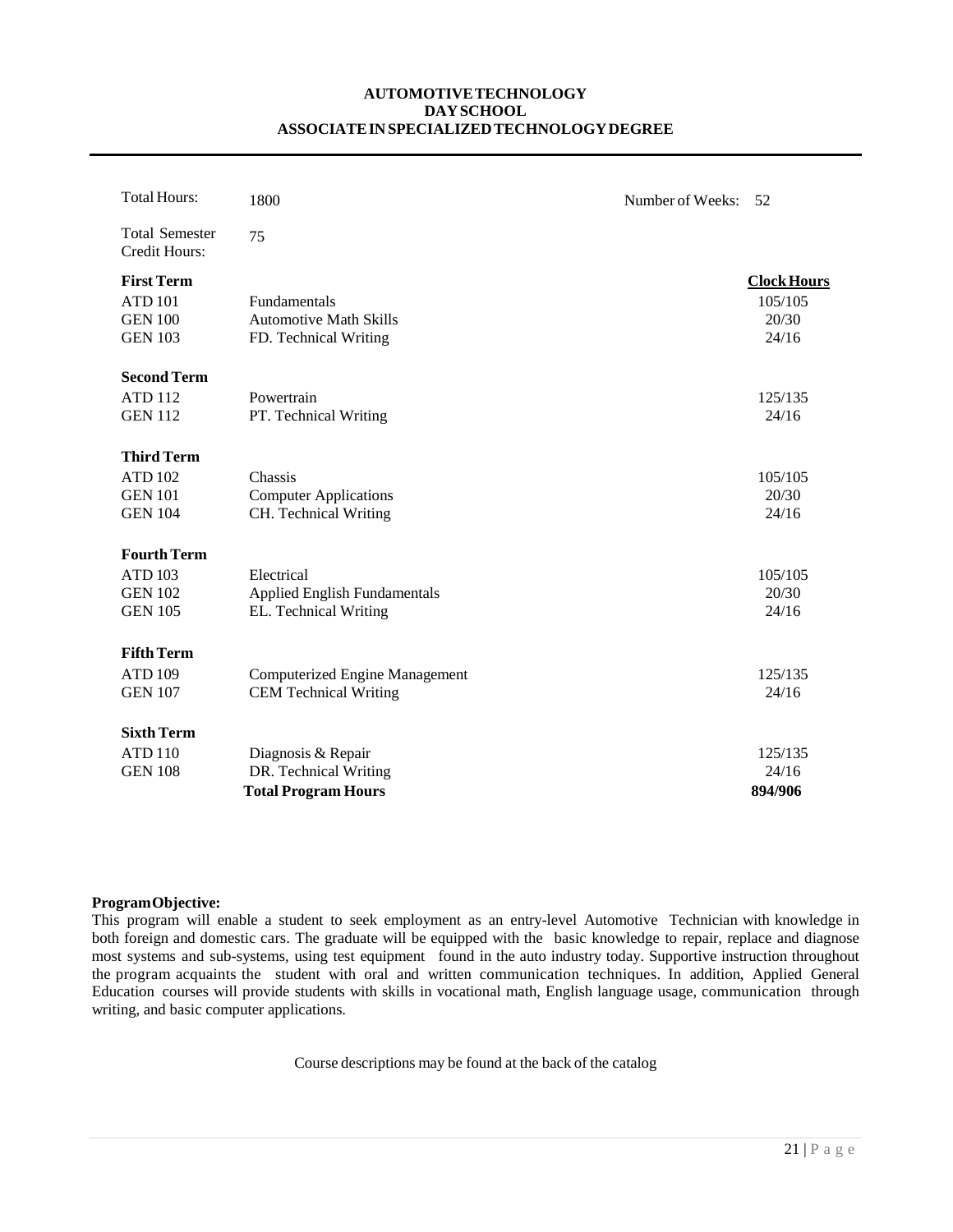#### **AUTOMOTIVETECHNOLOGY MODIFIED - EVENING SCHOOL DIPLOMA**

| Total Hours:   | 1200                           | Number of Weeks: | 100                |
|----------------|--------------------------------|------------------|--------------------|
| <b>Term</b>    |                                |                  | <b>Clock Hours</b> |
| <b>ATE 101</b> | Engines                        |                  | 240                |
| <b>ATE 102</b> | Electrical                     |                  | 240                |
| ATE 103        | Power Train                    |                  | 240                |
| <b>ATE 104</b> | Chassis                        |                  | 240                |
| <b>ATE 105</b> | Computerized Engine Management |                  | 240                |
|                | <b>Total Program Hours</b>     |                  | 1200               |

#### **ProgramObjective:**

This program will enable a student to seek employment as an entry-level Automotive Technician with knowledge in both foreign and domestic cars. The graduate will be equipped with the basic knowledge to repair, replace and diagnose most systems and sub-systems, using test equipment found in the auto industry today. Supportive instruction throughout the program acquaints the student with oral and written communication techniques.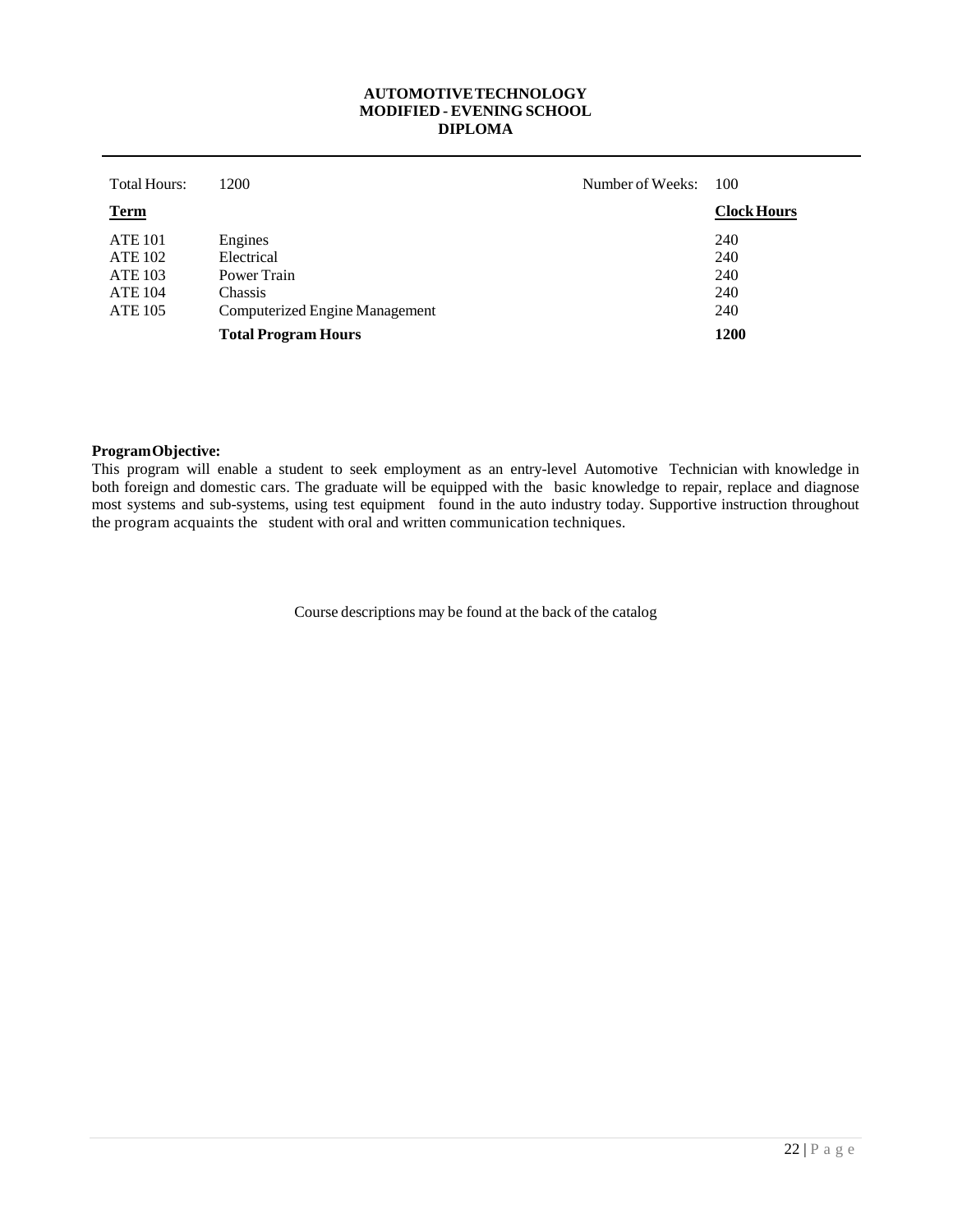#### **COLLISION REPAIR DAYSCHOOL DIPLOMA**

| Total Hours:                   | 960                                                   | Number of Weeks: | -28                |
|--------------------------------|-------------------------------------------------------|------------------|--------------------|
| Term                           |                                                       |                  | <b>Clock Hours</b> |
| <b>CR 100</b><br><b>CR 101</b> | Collision Repair Major/Minor<br>Preparation and Paint |                  | 480<br>480         |
|                                | <b>Total Program Hours:</b>                           |                  | 960                |

#### **ProgramObjective:**

Through lecture and extensive lab training, the program will provide the graduate with the technical, manual and manipulative skills and knowledge to be employed as an entry-level auto body technician. Graduates will be competent in a broad area of applications including basic and major body repair, and the refinishing and painting of automobiles and light trucks.

Course descriptions may be found at the back of the catalog

#### **COLLISION REPAIR MODIFIED – EVENINGSCHOOL DIPLOMA**

| <b>Total Hours</b> | 960                         | Number of Weeks | -80                |
|--------------------|-----------------------------|-----------------|--------------------|
| Term               |                             |                 | <b>Clock Hours</b> |
| <b>ABE 101</b>     | <b>Basic Body Repair</b>    |                 | 240                |
| <b>ABE 102</b>     | Major Body Repair           |                 | 240                |
| <b>ABE 103</b>     | <b>Surface Preparation</b>  |                 | 240                |
| <b>ABE 104</b>     | Refinishing & Painting      |                 | 240                |
|                    |                             |                 |                    |
|                    | <b>Total Program Hours:</b> |                 | 960                |

#### **ProgramObjective:**

Through lecture and extensive lab training, the program will provide the graduate with the technical, manual and manipulative skills and knowledge to be employed as an entry-level auto body technician. Graduates will be competent in a broad area of applications including basic and major body repair, and the refinishing and painting of automobiles and light trucks.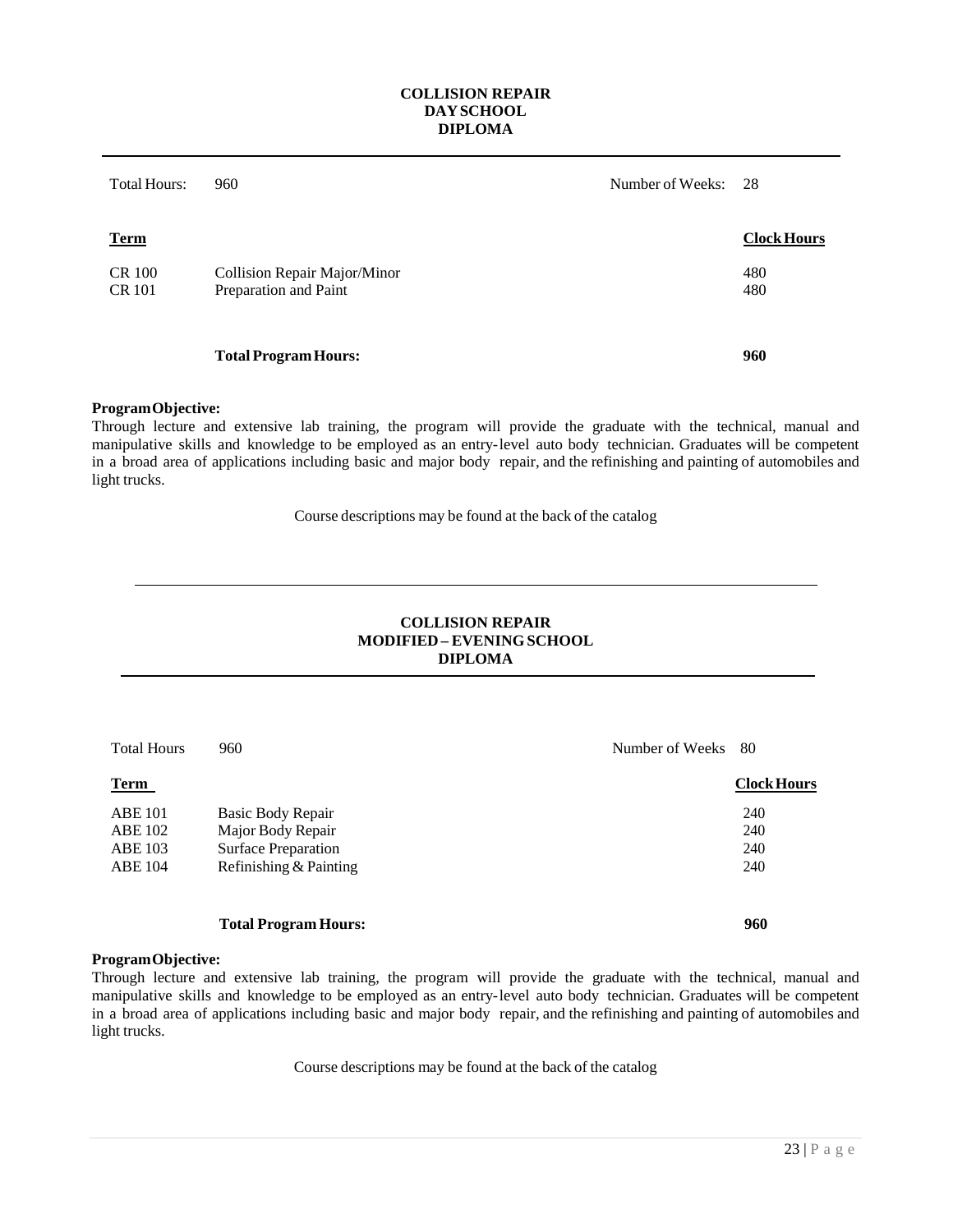#### **ELECTRICIAN DAY SCHOOL DIPLOMA**

| <b>Total Hours</b> | 900                                       | Number of Weeks: 26 |
|--------------------|-------------------------------------------|---------------------|
| Term               |                                           | <b>Clock Hours</b>  |
| <b>ELC</b> 101     | <b>Electricity Fundamentals</b>           | 300                 |
| ELC 102            | Residential Wiring & Electrical Grounds   | 300                 |
| <b>ELC</b> 103     | <b>Commercial Electrical Applications</b> | 300                 |
|                    | <b>Total Program Hours</b>                | 900                 |

#### **ProgramObjective:**

This program will enable a student to obtain entry-level positions with the following and similar job titles: Electrician, Electrician Helper, and Electrical Installer. Students will be prepared to install electrical systems in both residential and commercial applications.

THIS PROGRAM DOES NOT LICENSE OR GUARANTEE BECOMING A LICENSED ELECTRICIAN IN PENNSYLVANIA OR ANY OTHER STATE. A REVIEW OF LICENSING REQUIREMENTS FOR PENNSYLVANIA WILL BE INCLUDED IN COURSE ELC 101.

Course descriptions may be found at the back of the catalog

#### **ELECTRICIAN EVENING SCHOOL DIPLOMA**

| <b>Total Hours</b> | 900                                       | Number of Weeks 75 |
|--------------------|-------------------------------------------|--------------------|
| Term               |                                           | <b>Clock Hours</b> |
| <b>ELC</b> 101     | <b>Electricity Fundamentals</b>           | 300                |
| <b>ELC</b> 102     | Residential Wiring & Electrical Grounds   | 300                |
| <b>ELC</b> 103     | <b>Commercial Electrical Applications</b> | 300                |
|                    | <b>Total Program Hours</b>                | 900                |

#### **ProgramObjective:**

This program will enable a student to obtain entry-level positions with the following and similar job titles: Electrician, Electrician Helper, and Electrical Installer. Students will be prepared to install electrical systems in both residential and commercial applications.

THIS PROGRAM DOES NOT LICENSE OR GUARANTEE BECOMING A LICENSED ELECTRICIAN IN PENNSYLVANIA OR ANY OTHER STATE. A REVIEW OF LICENSING REQUIREMENTS FOR PENNSYLVANIA WILL BE INCLUDED IN COURSE ELC 101.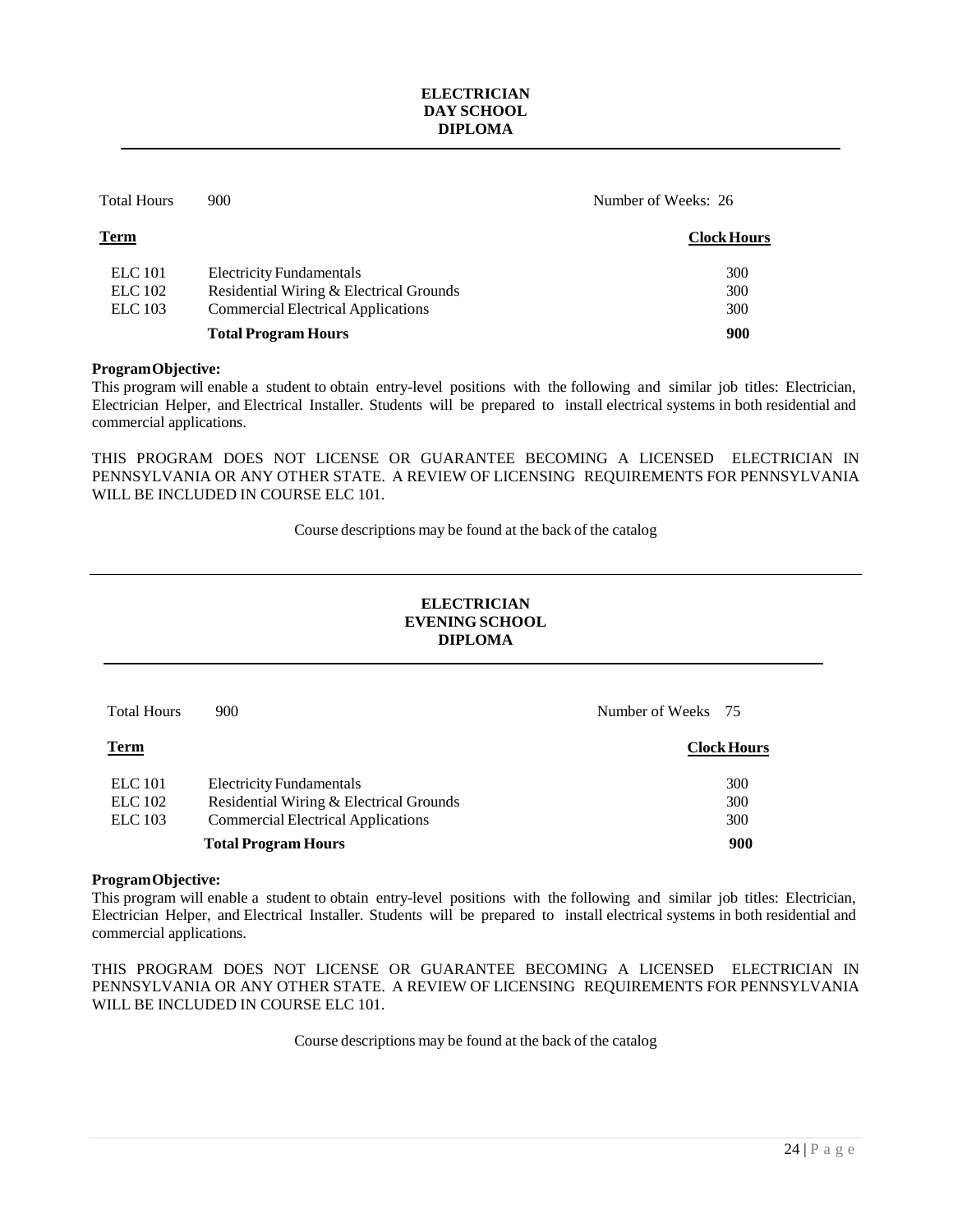#### **HEATING, VENTILATION, AIRCONDITIONING & REFRIGERATION DAYSCHOOL DIPLOMA**

| <b>Total Hours:</b> | 1200                            | Number of Weeks: 35 |  |
|---------------------|---------------------------------|---------------------|--|
| Term                |                                 | <b>Clock Hours</b>  |  |
| <b>ARD</b> 101      | <b>Fundamentals</b>             | 300                 |  |
| <b>ARD 102</b>      | <b>Commercial Refrigeration</b> | 300                 |  |
| <b>ARD 103</b>      | Air Conditioning                | 300                 |  |
| <b>ARD 104</b>      | <b>Heating Systems</b>          | 300                 |  |
|                     | <b>Total Program Hours:</b>     | 1200                |  |

#### **ProgramObjective:**

Through lecture and extensive lab training, the program will provide the graduate with the technical, manual and manipulative skills and knowledge to be employed as an entry-level air conditioning, refrigeration, and heating technician. Graduates will be competent in a broad area of applications including the diagnosis, repair and maintenance of most HVAC&R systems utilized in industrial, commercial, and residential installations. EPA and R-410A training and testing are offered to the student during this program.

Course descriptions may be found at the back of the catalog

#### **HEATING, VENTILATION, AIR CONDITIONING & REFRIGERATION MODIFIED – EVENINGSCHOOL DIPLOMA**

| Total Hours:                                                         | 960                                                                                           | Number of Week: | - 80                     |
|----------------------------------------------------------------------|-----------------------------------------------------------------------------------------------|-----------------|--------------------------|
| <b>Term</b>                                                          |                                                                                               |                 | <b>Clock Hours</b>       |
| <b>ARE 101</b><br><b>ARE 102</b><br><b>ARE 103</b><br><b>ARE 104</b> | <b>Fundamentals</b><br>Commercial Refrigeration<br>Air Conditioning<br><b>Heating Systems</b> |                 | 240<br>240<br>240<br>240 |
|                                                                      | <b>Total Program Hours:</b>                                                                   |                 | 960                      |

#### **ProgramObjective:**

Through lecture and extensive lab training, the program will provide the graduate with the technical, manual and manipulative skills and knowledge to be employed as an entry-level air conditioning, refrigeration, and heating technician. Graduates will be competent in a broad area of applications including the diagnosis, repair and maintenance of most HVAC&R systems utilized in industrial, commercial, and residential installations. EPA and R-410A training and testing are offered to the student during this program.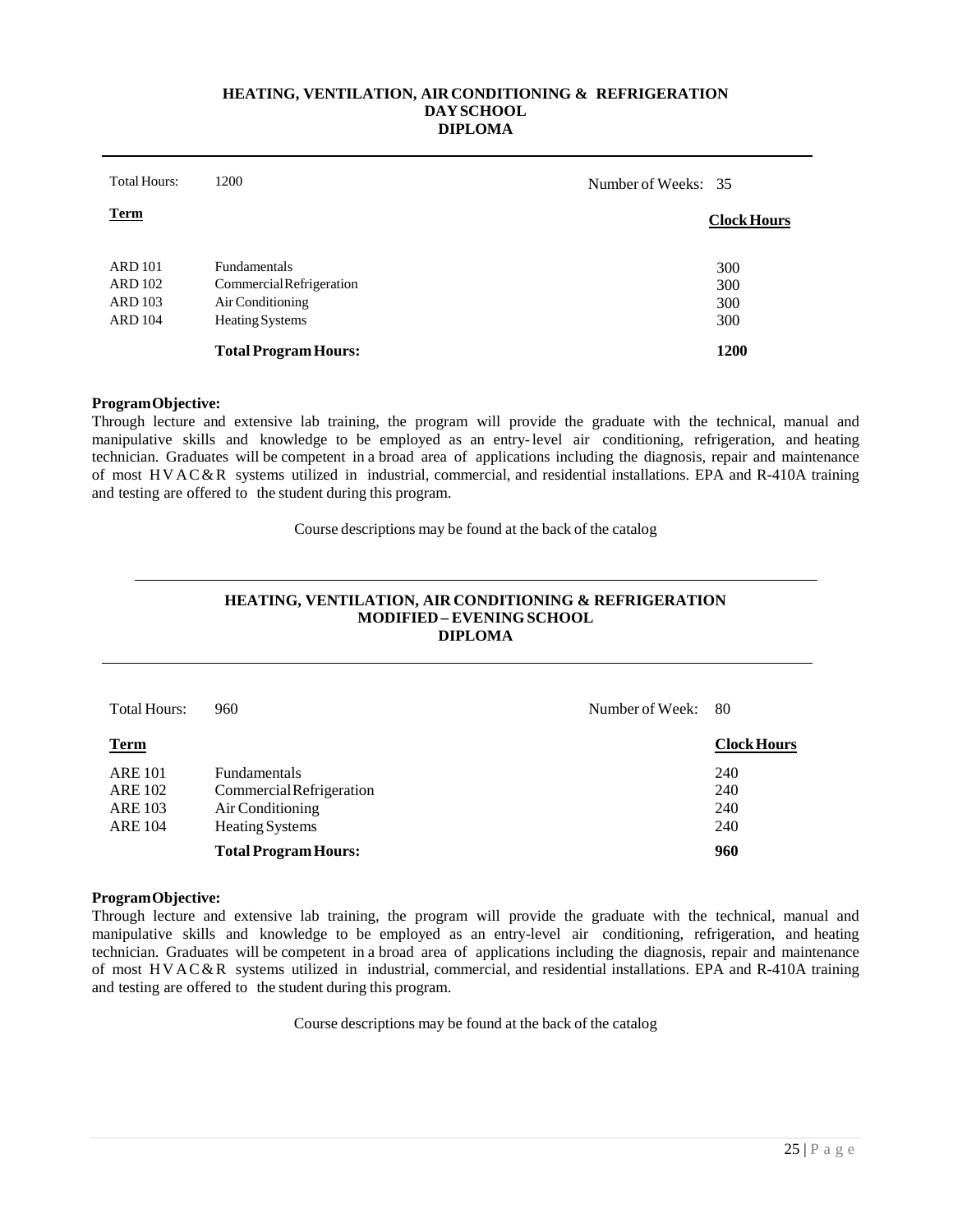#### **MEDICAL ASSISTANT DAY SCHOOL DIPLOMA**

| <b>Total Hours</b> | 600                              | Number of Weeks: 18 |  |
|--------------------|----------------------------------|---------------------|--|
| <b>Term</b>        |                                  | <b>Clock Hours</b>  |  |
| <b>MAA 101</b>     | Medical Administrative Assisting | 300                 |  |
| <b>MAA 102</b>     | Clinical Medical Assisting       | 300                 |  |
|                    | <b>Total Program Hours</b>       | 600                 |  |

#### **ProgramObjective:**

Through lecture and appropriate lab training the program will provide the graduate with the technical, manual, and psychomotor skills and knowledge to be employed as an entry level medical assistant in a broad range of applications including clinical medical assistant, medical administrative assistant, patient care technician, multi-skilled technician, ECG technician, phlebotomist, telemetry monitor technician, patient services associate, home health aide, hospital unit secretary, and patient safety associate.

Course descriptions may be found at the back of the catalog

#### **MEDICAL ASSISTANT EVENING SCHOOL DIPLOMA**

| Total Hours:                     | 600                                                            | Number of Weeks: 50 |
|----------------------------------|----------------------------------------------------------------|---------------------|
| <b>Term</b>                      |                                                                | <b>Clock Hours</b>  |
| <b>MAA 101</b><br><b>MAA 102</b> | Medical Administrative Assisting<br>Clinical Medical Assisting | 300<br>300          |
|                                  | <b>Total Program Hours</b>                                     | 600                 |

#### **ProgramObjective:**

Through lecture and appropriate lab training the program will provide the graduate with the technical, manual, and psychomotor skills and knowledge to be employed as an entry level medical assistant in a broad range of applications including clinical medical assistant, medical administrative assistant, patient care technician, multi-skilled technician, ECG technician, phlebotomist, telemetry monitor technician, patient services associate, home health aide, hospital unit secretary, and patient safety associate.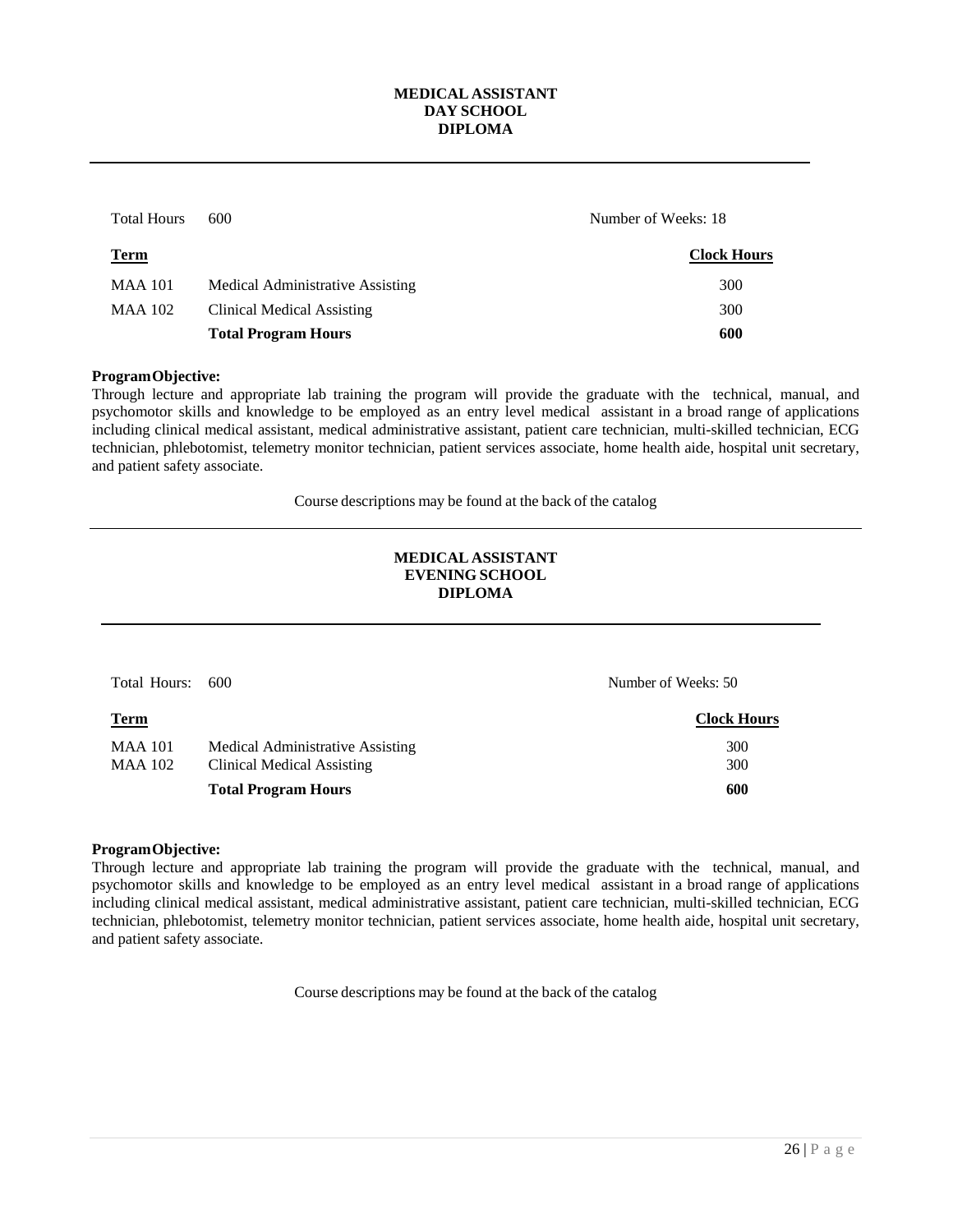#### **Pharmacy Technician Day School Diploma**

| <b>Total Hours</b> | 900                                    | Number of Weeks: 26 |  |  |
|--------------------|----------------------------------------|---------------------|--|--|
| <b>Term</b>        |                                        | <b>Clock Hours</b>  |  |  |
| <b>PT</b> 101      | Pharmacy Technician I                  | 360                 |  |  |
| PT 102             | Pharmacy Technician II                 | 360                 |  |  |
| PT 999             | Applied Pharmacy Technician Internship | 180                 |  |  |
|                    | <b>Total Program Hours</b>             | 900                 |  |  |

#### **ProgramObjective:**

This program will enable a graduate to obtain entry-level employment as a Pharmacy Technician, Pharmacy Clerk, Pharmaceutical Insurance Technician or Pharmacy Inventory Clerk. Graduates of this program may work directly under the supervision of a Registered Pharmacist and they may have the duties of interpreting, typing, calculating quantities, filling and dispensing prescriptions, counting, measuring and compounding medications, ordering and maintaining inventory, filling hospital orders, preparing unit dose medications and preparing intravenous admixtures.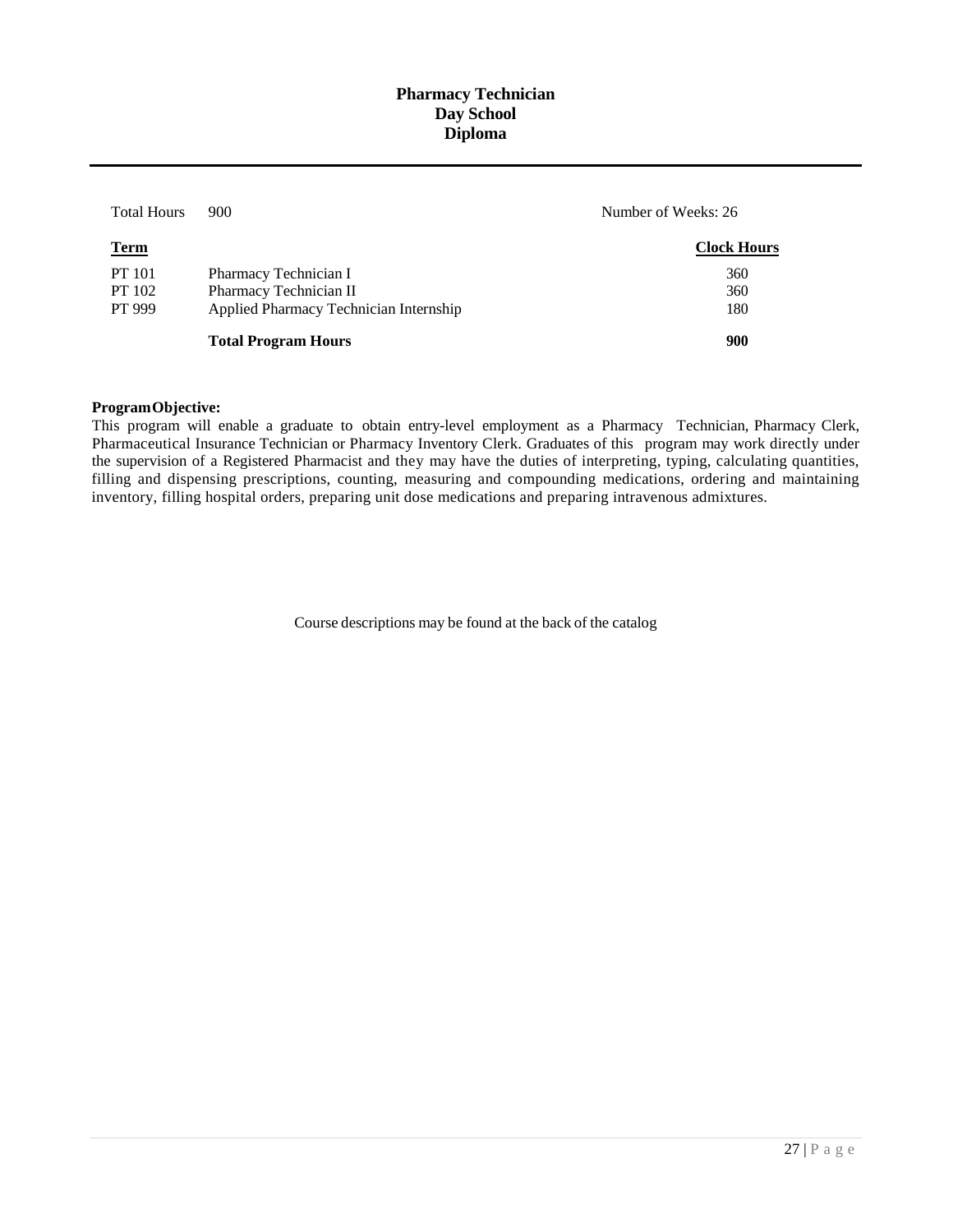#### **PLUMBING & HEATING TECHNOLOGY DAYSCHOOL DIPLOMA**

| Total Hours:   | 900                         | Number of Weeks:26 |
|----------------|-----------------------------|--------------------|
| <b>Term</b>    |                             | <b>Clock Hours</b> |
| <b>ARD</b> 101 | <b>Fundamentals</b>         | 300                |
| <b>ARD 104</b> | <b>Heating Systems</b>      | 300                |
| <b>PLM 101</b> | Plumbing                    | 300                |
|                | <b>Total Program Hours:</b> | 900                |

#### **ProgramObjective:**

Upon completion of this program, the graduate will have the skills and documentation necessary to obtain an entry-level position in the plumbing and heating industry. The graduate will possess the skills necessary to install, repair, and maintain most plumbing and heating systems used in residential, commercial and industrial installations. Additional supportive instructions throughout the program acquaint the student with oral and written communication techniques, effective job search skills and resume preparation.

THIS PROGRAM DOES NOT LICENSE OR GUARANTEE BECOMING A LICENSED PLUMBER IN PENNSYLVANIA OR ANY OTHER STATE. A REVIEW OF LICENSING REQUIREMENTS FOR PENNSYLVANIA WILL BE INCLUDED IN COURSE PLM 101.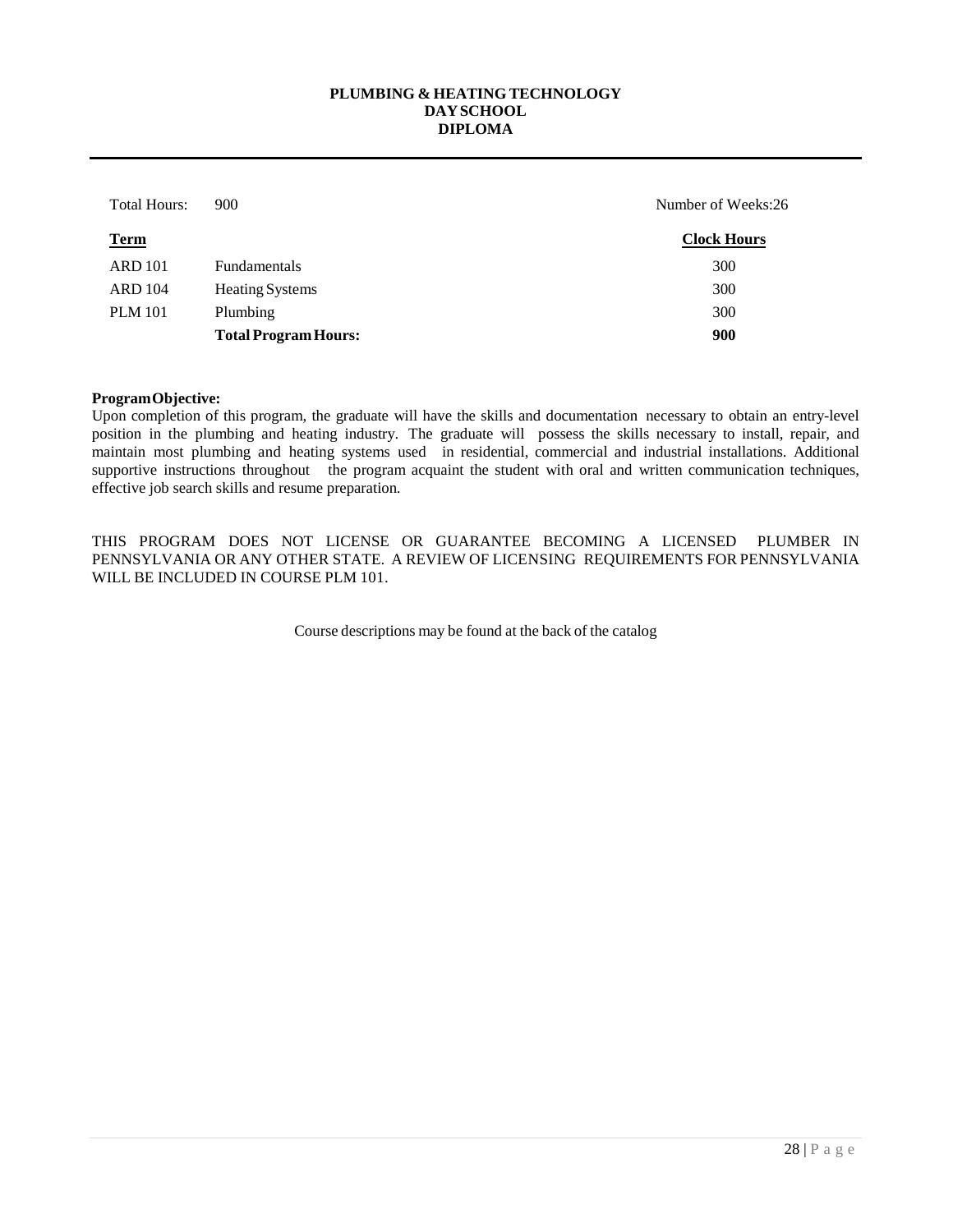#### **WELDING DAY SCHOOL DIPLOMA**

| Total Hours:                     | 900                                                    | Number of Weeks: 26 |
|----------------------------------|--------------------------------------------------------|---------------------|
| <u>Term</u>                      |                                                        | <b>Clock Hours</b>  |
| <b>WLD</b> 101<br><b>WLD</b> 102 | <b>Welding Fundamentals</b><br><b>Advanced Welding</b> | 450<br>450          |

#### **Program Objective:**

The Welding program prepares students for entry level welder positions. Students develop key fundamental skills during the initial course and learn to apply these skills using different and more complex welding procedures. The welding procedures include Shielded Metal Arc Welding (SMAW), Gas Metal Arc Welding (GMAW/MIG), Flux Core Arc Welding (FCAW), and Gas Tungsten Arc Gas Welding (GTAW/TIG). Using each of these procedures, students learn to weld plate in various positions including horizontal, vertical, and overhead. Students also learn various techniques for cutting and preparing metal for welding procedures. Upon successful completion of all components of this program, the graduate should possess the working knowledge and skills to qualify as a welder using any one of three standard welding processes in construction, fabrication, or plant maintenance work settings. Students should be able to successfully complete pre-qualification tests for any construction structural or pipe related projects.

This program will enable a student to obtain an enter-level positions with the following and similar job titles: Welder-helper, Welder, Brazer, Cutter, Fabrication Welder, Fitter/Welder, Industrial and Maintenance Welder, Shielded Metal Arc welder, and Solderer.

THIS PROGRAM DOES NOT CERTIFY/LICENSE OR GUARANTEE BECOMING A CERTIFIED/LICENSED WELDER IN PENNSYLVANIA OR ANY OTHER STATE. A REVIEW OF CERTIFICATION/LICENSING REQUIREMENTS FOR PENNSYLVANIA/NEW JERSEY WILL BE INCLUDED IN COURSE WLD 101.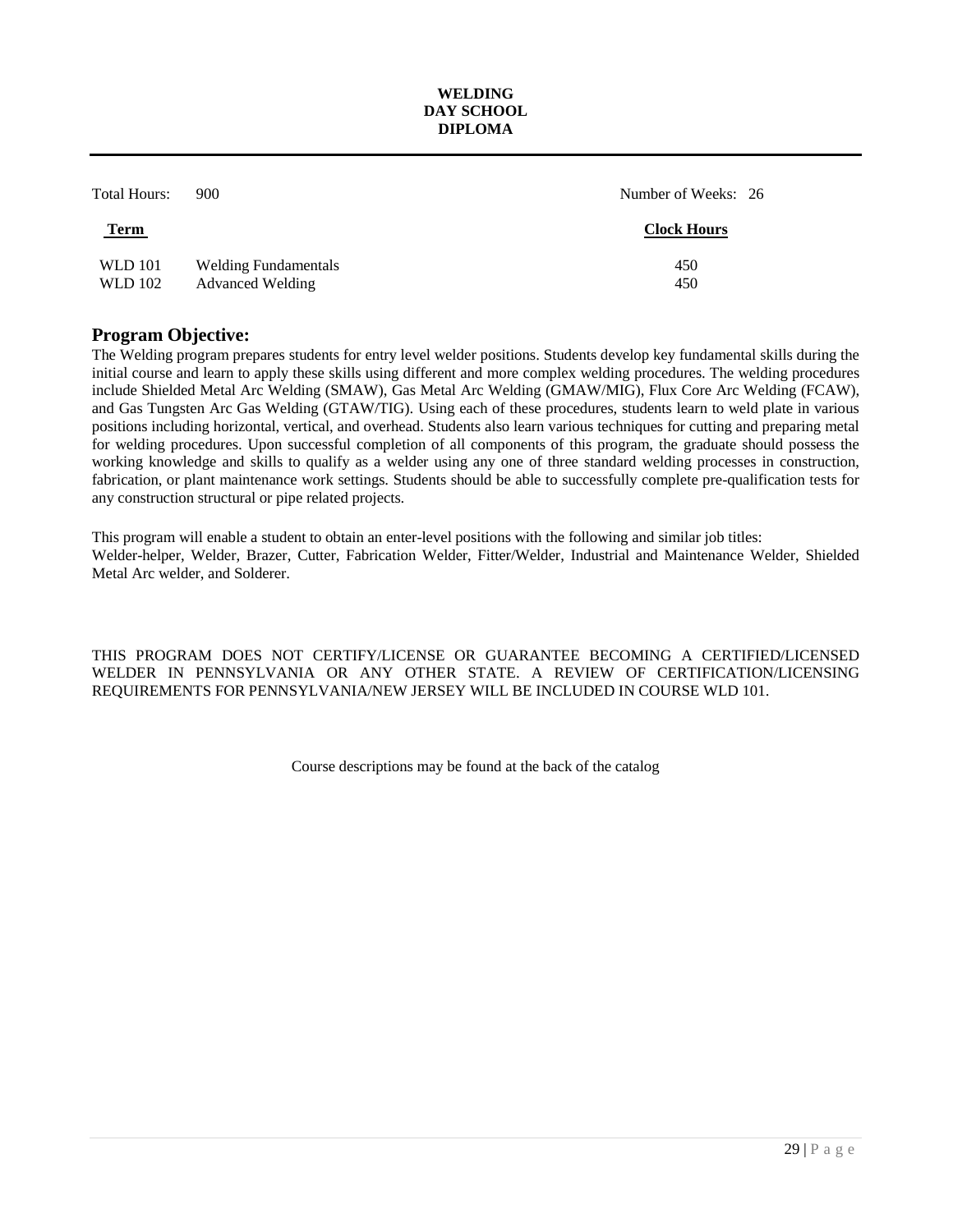## <span id="page-32-0"></span>**COURSE DESCRIPTIONS**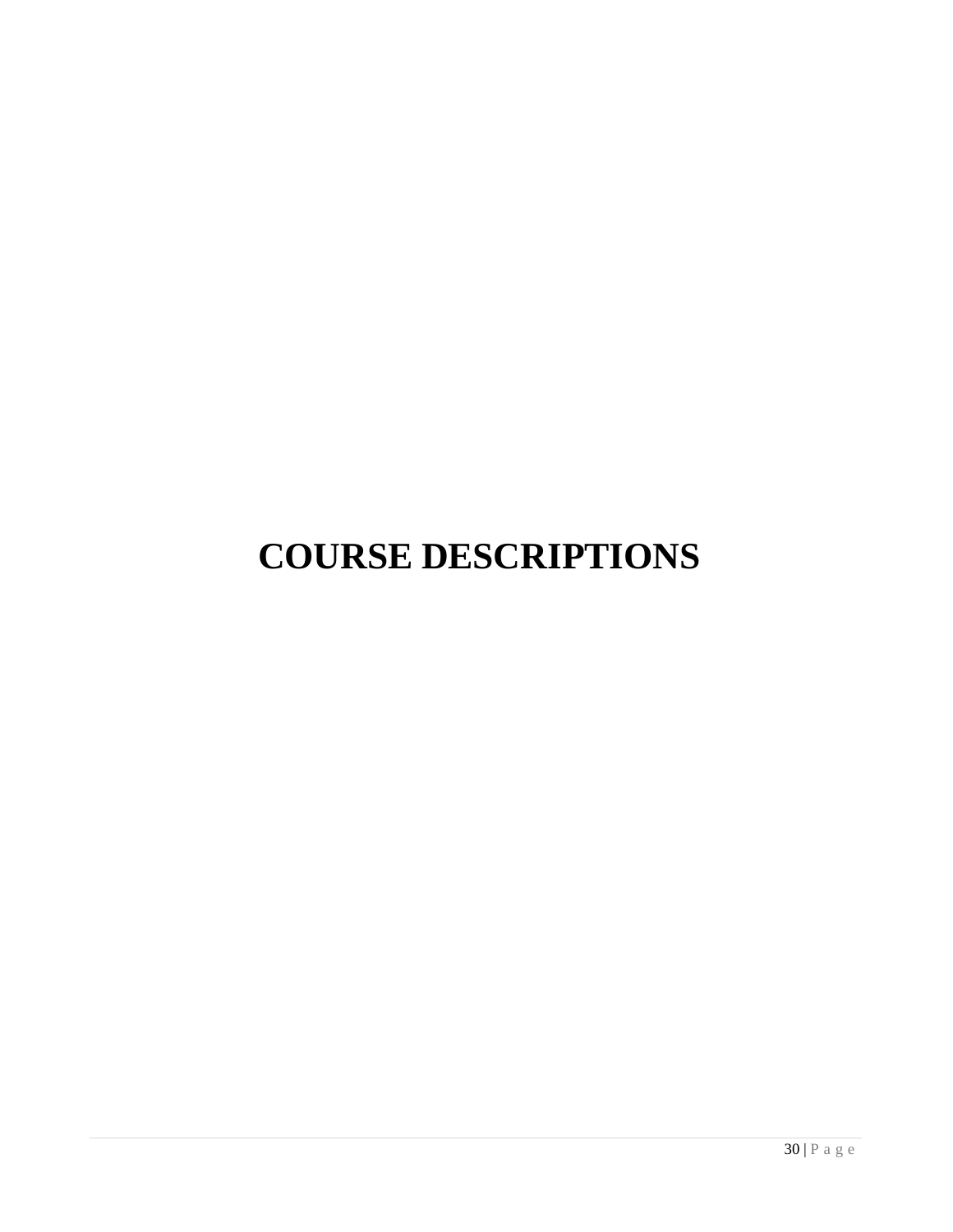#### **Automotive Technology Program – AST - 1800 Clock Hours Day Courses**

#### **ATD 101 Fundamentals** (Prerequisite None)

Learning Outcomes:

- <sup>∗</sup> Understand early developments, design, and progresses of the automotive industry
- <sup>∗</sup> Understand industry standards of shop safety and safe handling of hand, air, and power tools
- <sup>∗</sup> Understand the applications of industry standard fasteners, gaskets, and sealants
- <sup>∗</sup> Understand shop manuals, service information, and vehicle information
- <sup>∗</sup> Understand and apply advanced skills of precision measurement
- <sup>∗</sup> Understand and apply the operational principles of the internal combustion engine
- <sup>∗</sup> Understand the basic operation, construction and maintenance of cooling, fuel, lubrication, brakes, suspension, air conditioning, wheels and alignment
- <sup>∗</sup> Understand the different types and makeup of oils and fuels used in the automotive and diesel industries
- <sup>∗</sup> Understand and apply principles of safety when using oxyacetylene cutting
- <sup>∗</sup> Understand and demonstrate tire service mounting and balancing
- <sup>∗</sup> Understand and demonstrate battery service and diagnostics
- <sup>∗</sup> Understand and apply basic principles of electricity applicable to the automotive industry
- <sup>∗</sup> Understand and demonstrate proper Preventive Maintenance (PM) service.

#### **ATD 102 Chassis** (Prerequisite ATD 101)

Learning Outcomes:

- <sup>∗</sup> Understand and apply principles of theory and operation of suspension systems
- <sup>∗</sup> Understand and apply principles of theory and operation of drive axle shafts and CV joints
- <sup>∗</sup> Understand and apply principles of theory and operation of steering systems
- <sup>∗</sup> Understand and apply principles of theory and operation of brake systems
- <sup>∗</sup> Understand and apply principles of wheel alignment
- <sup>∗</sup> Understand and apply standard methods and procedures of diagnostic and repair to the whole chassis.

#### **ATD 103 Electrical** (Prerequisite ATD 101)

Learning Outcomes:

- <sup>∗</sup> Understand and apply principles of basic electricity and electronics
- <sup>∗</sup> Understand and apply the use of multi meters when testing electrical components
- <sup>∗</sup> Understand and apply the principles of series and parallel circuits
- <sup>∗</sup> Understand and apply the principles of direct and alternating currents
- <sup>∗</sup> Understand and apply the principles of the relationship of magnetism and electricity
- <sup>∗</sup> Understand and apply the principles of magnetism and how it relates to alternators and starter motors
- <sup>∗</sup> Understand and apply the principles of relays and transistors and how they relate to the automobile
- <sup>∗</sup> Understand and apply principles of restraint systems
- <sup>∗</sup> Understand and apply principles of electrical windows, power seats, wiper and miscellaneous accessory diagnostics
- <sup>∗</sup> Understand and apply the principles of refrigeration and how to diagnose and test A/C Systems
- <sup>∗</sup> Understand and apply principles of theory and operation of air bag systems.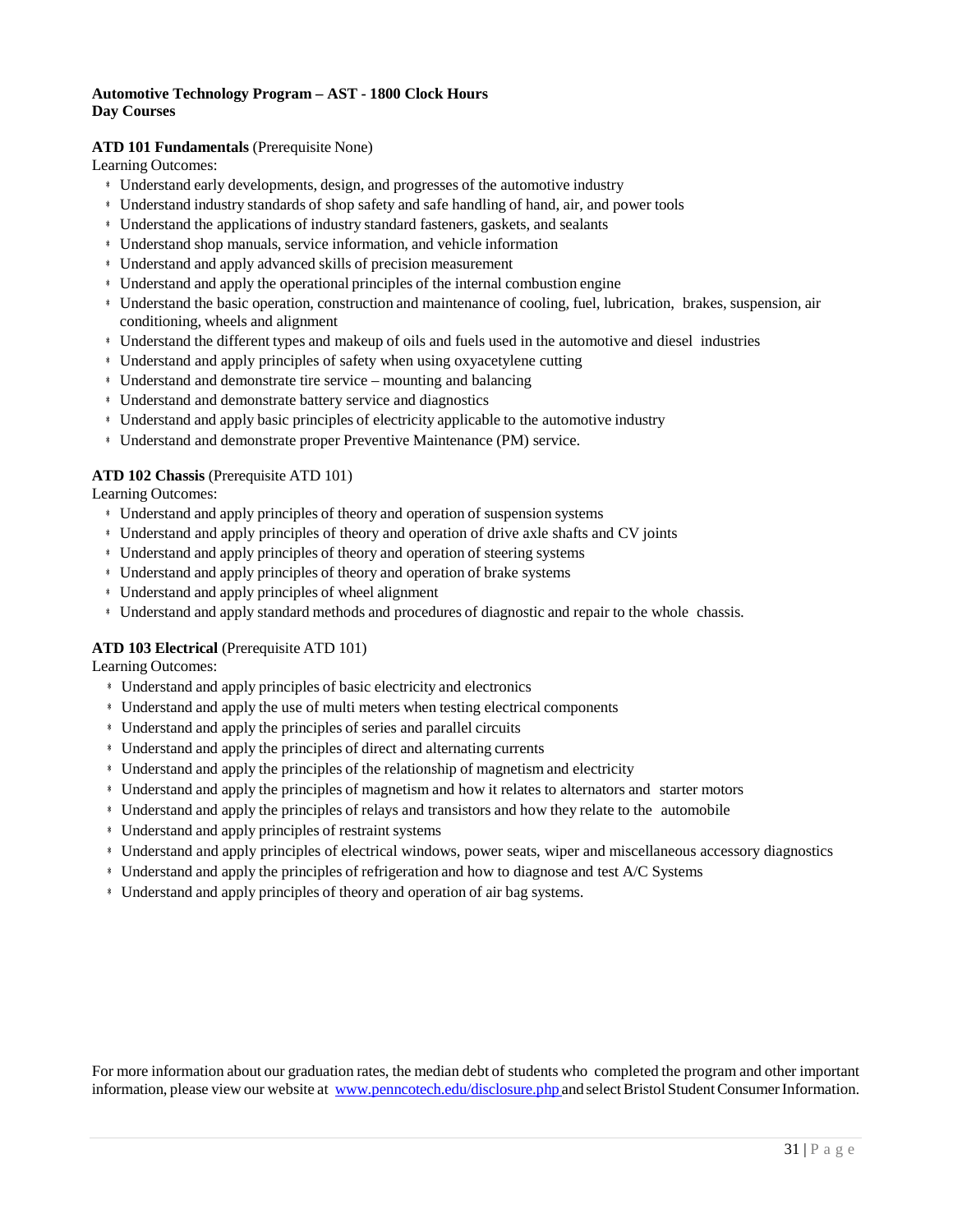#### **ATD 109 Computerized EngineManagement** (Prerequisite ATD 101, ATD 103)

Learning Outcome:

- <sup>∗</sup> Understand and apply principles of theory and operation of computerized engine management systems
- <sup>∗</sup> Understand and apply principles of theory and operation of sensors
- <sup>∗</sup> Understand and apply principles of theory and operation of fuel delivery and fuel injection systems
- <sup>∗</sup> Understand and apply the principles of ignition coils and ignition circuits, and testing
- <sup>∗</sup> Understand and apply principles of theory and operation of ignition systems
- <sup>∗</sup> Understand and apply principles of theory and operation of emission systems
- <sup>∗</sup> Understand and apply standard methods and procedures of diagnosis and repair of drivability issues
- <sup>∗</sup> Students to review and take the PennDOT Emissions Inspector Certification course.

#### **ATD 110 Diagnosis & Repair** (Prerequisites ATD 101,102,103,109,112)

Learning Outcomes:

- <sup>∗</sup> Understand and apply a strong sense of safety awareness
- <sup>∗</sup> Understand and apply good work ethics, while maintaining professionalism
- <sup>∗</sup> Understand and apply knowledge in diagnostics in all phases of automotive repairs
- <sup>∗</sup> Understand and apply principles of theory and operation in a transfer case
- <sup>∗</sup> Understand and apply principles of theory and operation of a differential
- <sup>∗</sup> Understand and apply a sense of what takes place in an actual automotive shop
- <sup>∗</sup> Understand and apply proper automotive repair procedures
- <sup>∗</sup> Students to review and take the PennDOT Vehicle Equipment and Inspection Certification course.

#### **ATD 112 POWERTRAIN (Prerequisite ATD 101) Learning Outcomes:**

\*Understand and apply principles of clutch theory and operation

- \*Understand and apply principles of theory and operation in a manual, automatic and transaxle transmission
- \*Understand and describe driveshaft design and balance
- \*Understand the purpose, function, and operation of Universal-joints (U-joint)
- \*Understand how constant velocity (CV) joints work and the various types of CV joints
- \*Understand and apply standard methods and procedures of diagnostic and repair to the whole powertrain including mechanical, hydraulic and electronic components
- \*Understand and apply the principles of theory and operation of the internal combustion engine/motor
- \*Understand and apply the principles of theory and operation of all major components and support systems of the engine/motor
- \*Understand and apply methods and procedures of engine identification, disassembly, inspection, precision measurement and repair and reassembly
- \*Understand and apply standard methods and procedures of diagnostics to the whole engine.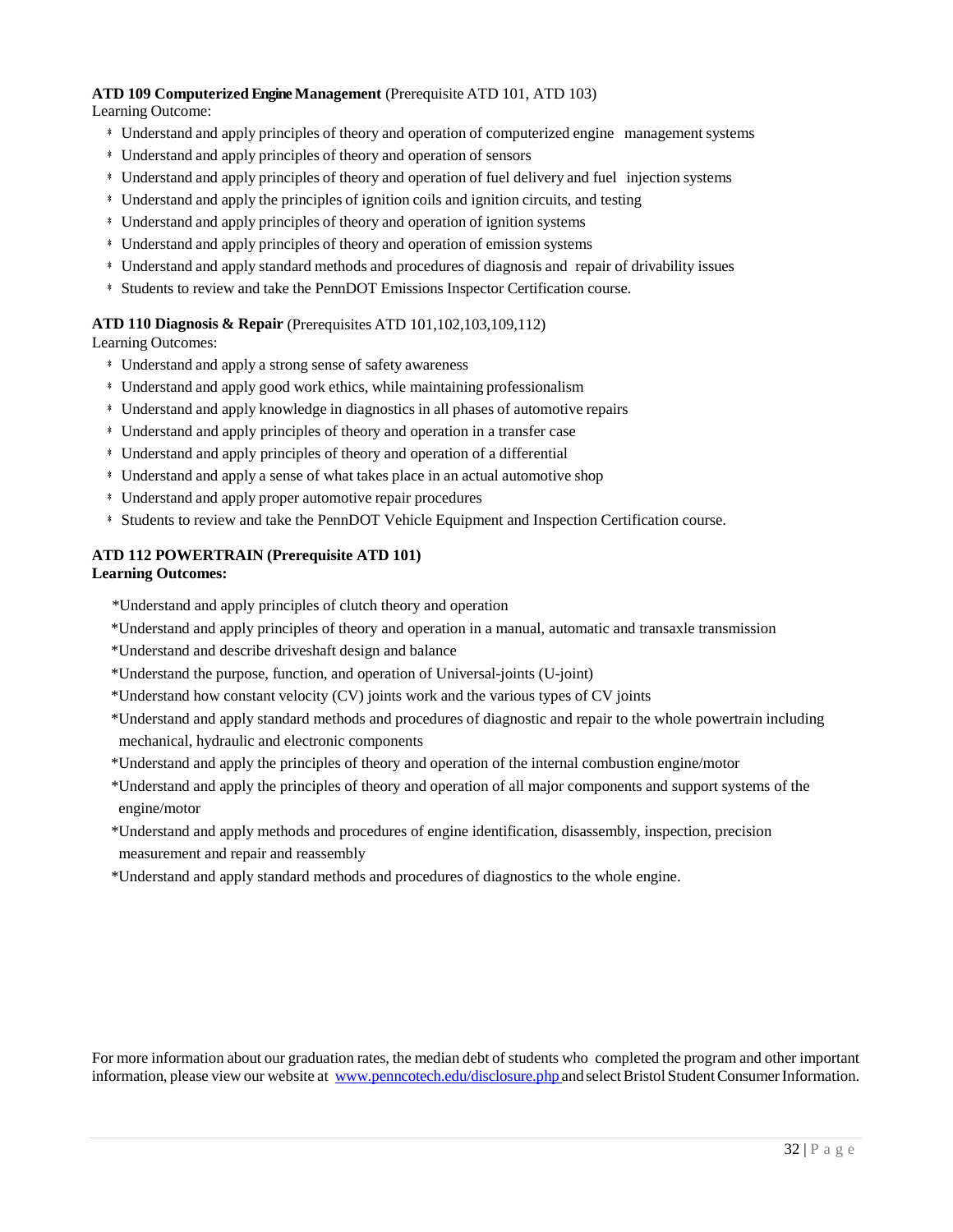#### **Automotive Technology Modified \*Evening Courses\***

#### A**TE 101 Engines** (Prerequisite None)

Learning Outcome:

- <sup>∗</sup> Understand and apply the principles of theory and operation of the internal combustion engine
- <sup>∗</sup> Understand and apply the principles of theory and operation of all major components and support systems of the engine
- <sup>∗</sup> Understand the operating principles of the cooling and lubrication systems
- <sup>∗</sup> Understand and apply methods and procedures of engine identification, disassembly, inspection, precision measurement, repair, and reassembly
- <sup>∗</sup> Understand and apply standard methods and procedures of diagnostic and repair to the whole engine.

#### **ATE 102 Electrical** (Prerequisite None)

Learning Outcomes:

- <sup>∗</sup> Understand and apply principles of basic electricity and electronics
- <sup>∗</sup> Understand and apply the use of multi meters when testing electrical components
- <sup>∗</sup> Understand and apply the principles of series and parallel circuits
- <sup>∗</sup> Understand and apply the principles of direct and alternating currents
- <sup>∗</sup> Understand and apply the principles of the relationship of magnetism and electricity
- <sup>∗</sup> Understand and apply the principles of magnetism and how it relates to alternators and starter motors
- <sup>∗</sup> Understand and apply principles of electrical windows, power seats, wiper and miscellaneous accessory diagnostics
- <sup>∗</sup> Understand and apply the principles of relays and transistors and how they relate to the automobile
- <sup>∗</sup> Understand and apply the principles of refrigeration and how to diagnose and test A/C Systems.

#### **ATE 103 Power Train** (Prerequisite none)

Learning Outcomes:

- <sup>∗</sup> Understand and apply principles of clutch theory and operation
- <sup>∗</sup> Understand and apply principles of gearing and power-flow in a manual transmission
- <sup>∗</sup> Understand and apply principles of theory and operation in a manual, automatic, and transaxle transmission
- <sup>∗</sup> Understand and apply principles of theory and operation in a transfer case
- <sup>∗</sup> Understand and apply principles of theory and operation of a differential
- <sup>∗</sup> Understand and apply standard methods and procedures of diagnostic and repair to the whole powertrain including mechanical, hydraulic, and electronic components.

#### **ATE 104 Chassis** (Prerequisite none)

Learning Outcomes:

- <sup>∗</sup> Understand and apply principles of theory and operation of suspension systems
- <sup>∗</sup> Understand and apply principles of theory and operation of steering systems
- <sup>∗</sup> Understand and apply principles of theory and operation of brake systems
- <sup>∗</sup> Understand and apply principles of theory and operation of air bag systems
- <sup>∗</sup> Understand and apply principles of wheel alignment
- <sup>∗</sup> Understand and apply principles of restraint systems
- <sup>∗</sup> Understand and demonstrate tire service mounting and balancing
- <sup>∗</sup> Students to review and take the PennDOT Vehicle Equipment and Inspection Certification course
- <sup>∗</sup> Understand and apply standard methods and procedures of diagnostic and repair to the whole chassis.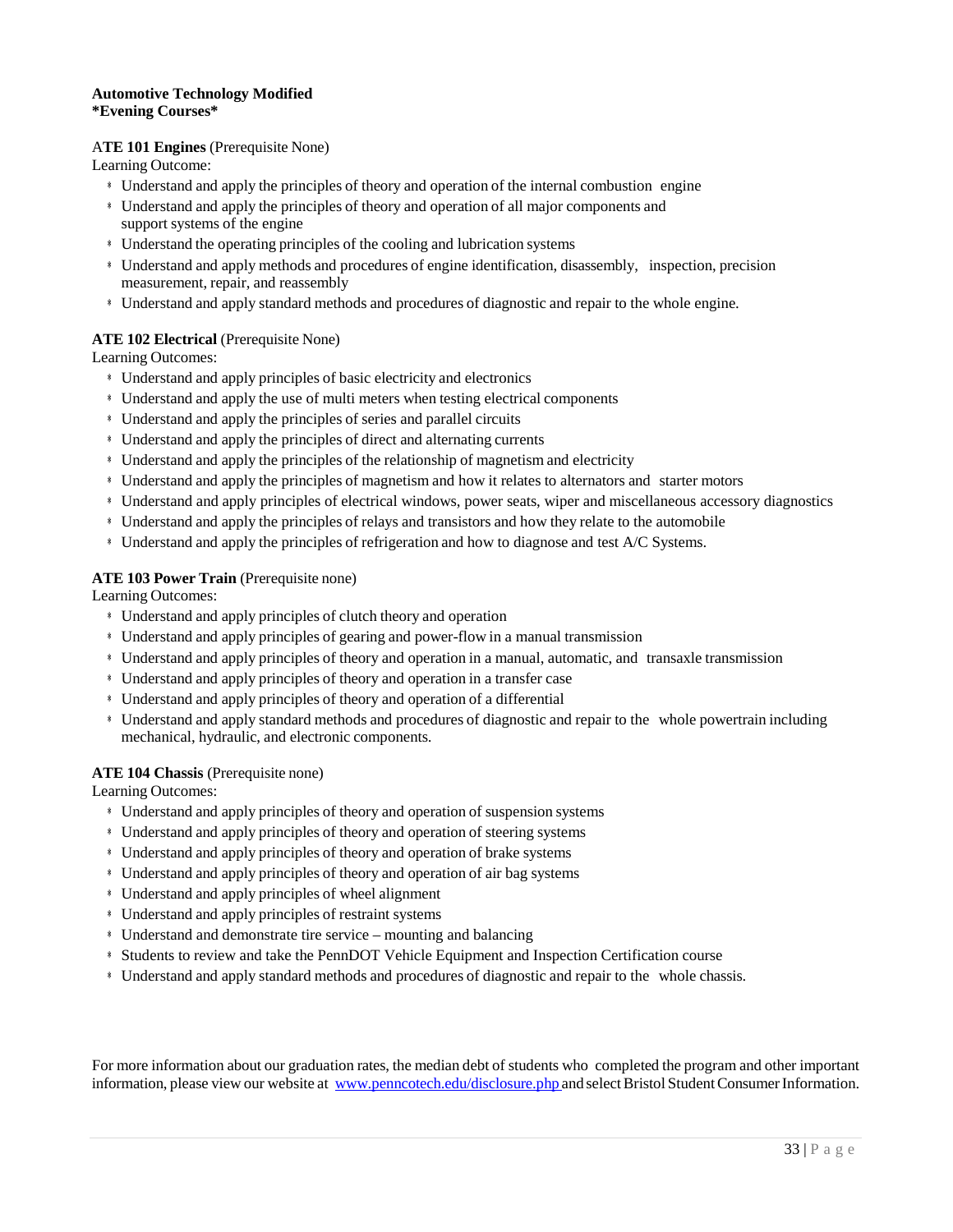#### **ATE 105 Computerized Engine Management** (ATE 102)

Learning Outcome:

- <sup>∗</sup> Understand and apply principles of theory and operation of computerized engine management systems
- <sup>∗</sup> Understand and apply principles of theory and operation of sensors
- <sup>∗</sup> Understand and apply principles of theory and operation of fuel delivery and fuel injection systems
- <sup>∗</sup> Understand and apply principles of theory and operation of ignition systems
- <sup>∗</sup> Understand and apply principles of theory and operation of emission systems
- <sup>∗</sup> Understand and apply the principles of ignition coils and ignition circuits, and testing
- <sup>∗</sup> Students to review and take the PennDOT Emissions Inspector Certification course
- <sup>∗</sup> Understand and apply standard methods and procedures of diagnosis and repair of drivability issues.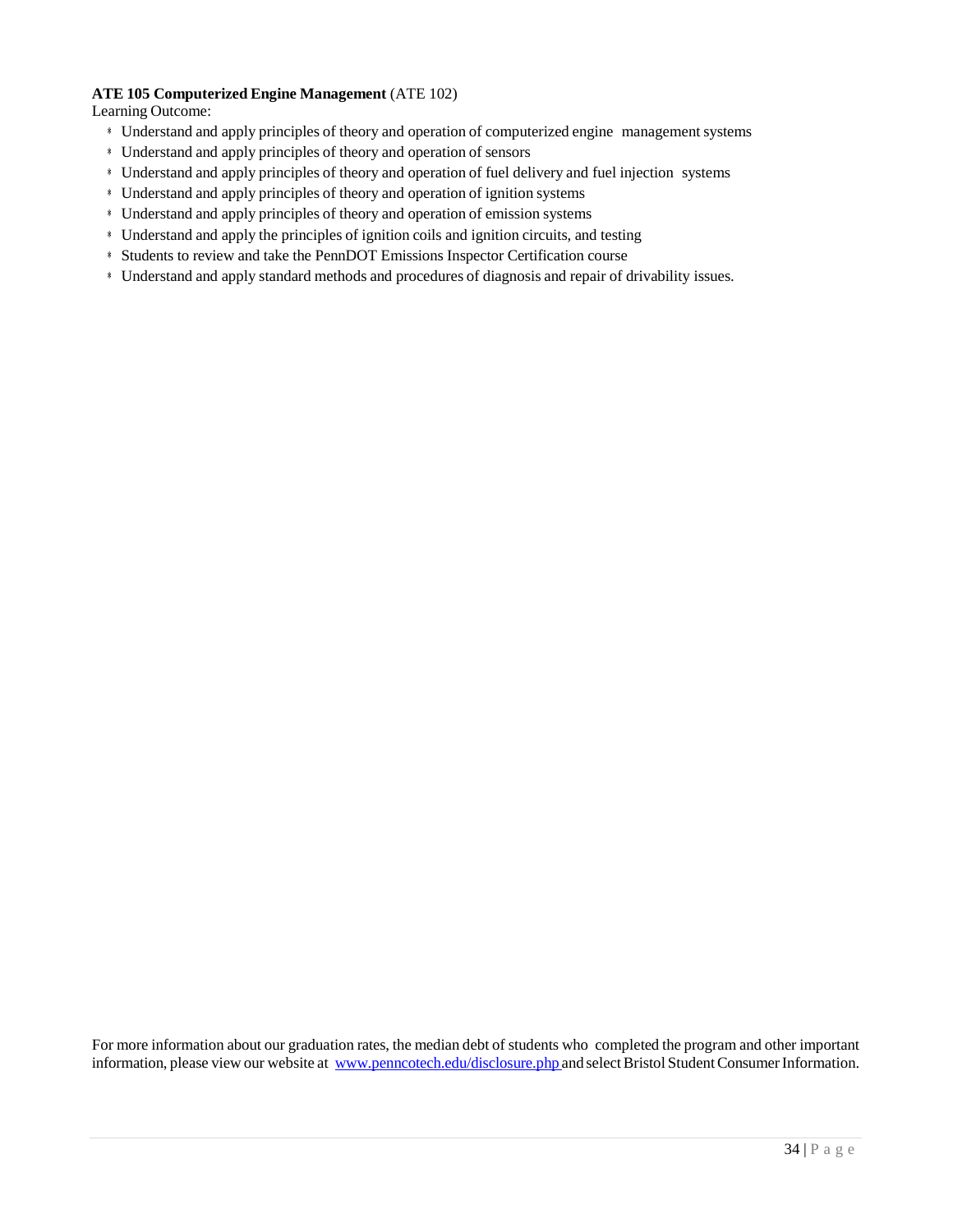#### **Applied General Education Day Courses for the Associate in Specialized Technology Degree Program – (1800 clock hour)**

#### **GEN 100 Automotive Math Skills** (*Prerequisite None*)

Learning Outcomes:

- <sup>∗</sup> Understand how to solve general automotive math problems
- <sup>∗</sup> Understand the electrical properties of voltage, current, resistance, and power in electrical circuits
- <sup>∗</sup> Understand the operation of a series and of parallel circuit
- <sup>∗</sup> Apply Ohm's Law and Watt's Law to calculations in series and parallel circuits.

#### **GEN 101 Computer Applications** (*Prerequisite None*)

Learning Outcomes:

- <sup>∗</sup> Understand how to create automotive shop orders in Mitchell Manager Plus
- <sup>∗</sup> Understand how to create technical lists to be used with shop orders in Mitchell Manager Plus
- <sup>∗</sup> Understand how to look up technical information and specifications in Mitchell Pro Demand
- <sup>∗</sup> Understand how to create effective employment documents under the direction of Career Services.

#### **GEN 102 Applied English Fundamentals** *(Prerequisite None)*

Learning Outcomes:

- <sup>∗</sup> Understand the basic parts of speech
- <sup>∗</sup> Understand how the basic parts of speech are used to create effective sentences
- <sup>∗</sup> Understand basic technical vocabulary related to automotive electrical circuits
- <sup>∗</sup> Apply concepts involved in technical vocabulary to the analysis of automotive electrical diagrams and schematics.

#### **GEN 103 Fundamentals: Technical Writing (***Prerequisite None*)

<sup>∗</sup> Apply technical content in the form of a paper by writing effective sentences and paragraphs from a gained understanding of fundamental concepts in the automotive industry.

#### **GEN 104 Chassis: Technical Writing (***Prerequisite None*)

<sup>∗</sup> Apply technical content in the form of a paper by writing effective sentences and paragraphs from a gained understanding of an automobiles chassis system.

#### **GEN 105 Electrical: Technical Writing (***Prerequisite None*)

<sup>∗</sup> Apply technical content in the form of a paper by writing effective sentences and paragraphs from a gained understanding of an automobiles electrical system.

#### **GEN 107 Computerized Engine Management: Technical Writing (***Prerequisite None*)

<sup>∗</sup> Apply technical content in the form of a paper by writing effective sentences and paragraphs from a gained understanding of computerized engine management concepts in the automotive industry.

#### **GEN 108 Diagnoses and Repair: Technical Writing (***Prerequisite None*)

<sup>∗</sup> Apply technical content in the form of a paper by writing effective sentences and paragraphs from a gained understanding of trouble shooting, repair and inspection techniques in the automotive industry.

#### **GEN 112 Powertrain: Technical Writing (***Prerequisite None*)

<sup>∗</sup> Apply technical content in the form of a paper by writing effective sentences and paragraphs from a gained understanding of the power train assembly.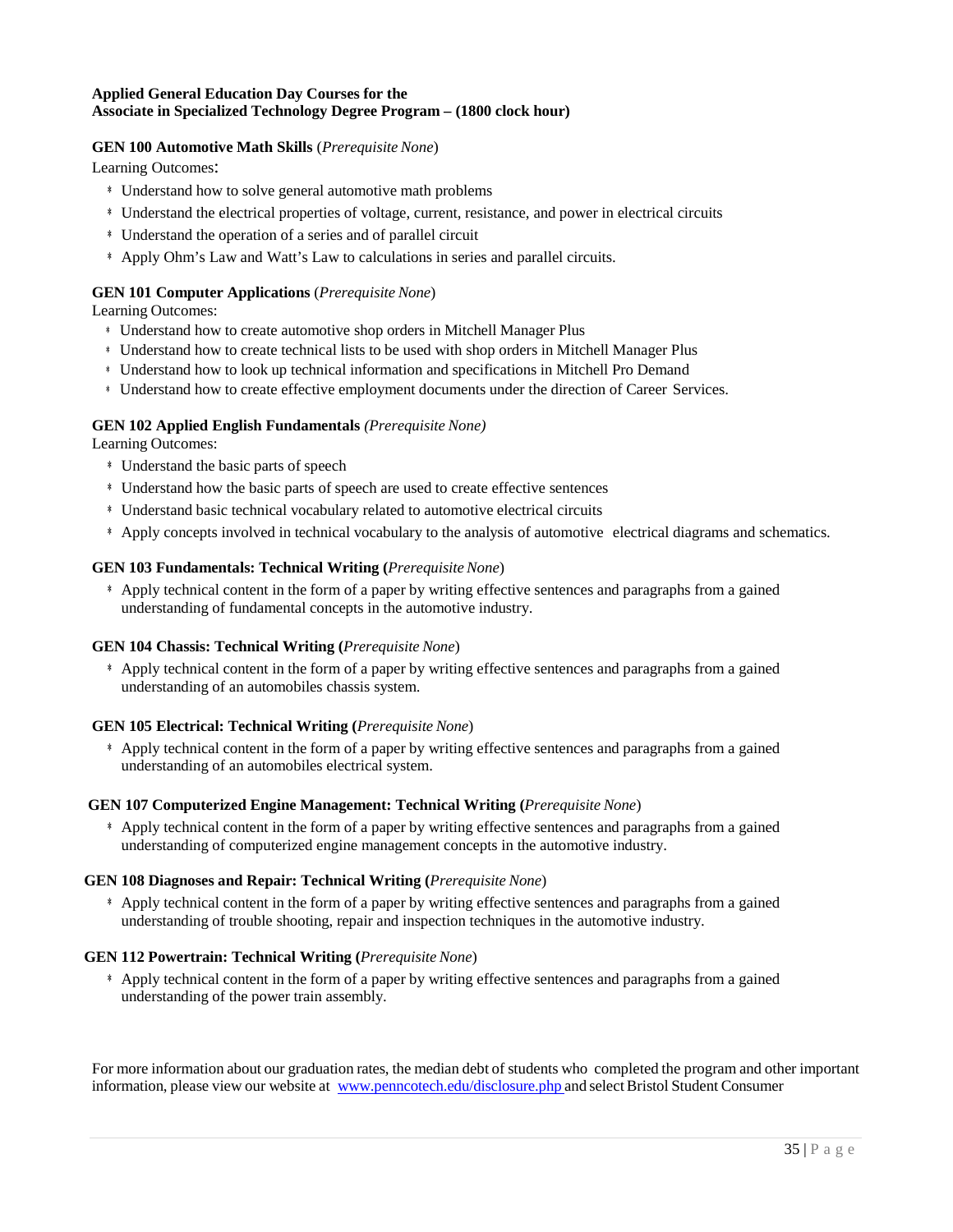#### **Collision Repair Day Courses**

#### **CR 100 Collision Repair** Major/Minor (Prerequisite None)

Learning Outcomes:

- <sup>∗</sup> Understand and apply industry standards of shop safety and safe handling of hand, power, electric, and air tools
- <sup>∗</sup> Understand and apply principles of welding technologies
- <sup>∗</sup> Understand and apply principles of metallurgy and working sheet metal
- <sup>∗</sup> Understand and apply industry standards of application with body fillers and repair of plastic panels, and grit scale
- <sup>∗</sup> Understand and apply standard methods and procedures of assessment and repair to different metals and plastic used in the automotive industry
- <sup>∗</sup> Understand and apply safe handling procedures of tools and equipment used in the Autobody industry
- <sup>∗</sup> Understand and apply principles of frame measuring and pulling procedures
- <sup>∗</sup> Understand and apply principles body structure, assessment and repair
- <sup>∗</sup> Understand and apply principles of panel replacement
- <sup>∗</sup> Understand and apply principles of panel alignment, remove/replace panels and align.

#### **CR 101 Preparation and Paint** (Prerequisite CR 100)

Learning Outcomes:

- <sup>∗</sup> Understand and apply industry standards of shop safety, equipment, and safe handling of tools
- <sup>∗</sup> Understand and apply principles of operation and up-keep of HVLP spray guns
- <sup>∗</sup> Understand and demonstrate a working knowledge of different types of primers, paints, body filler, and putty
- <sup>∗</sup> Understand and apply principles of paint removal and procedures of sanding, taping, and masking a car
- <sup>∗</sup> Understand and apply principles of paint booth maintenance
- <sup>∗</sup> Understand and apply standard methods and procedures of assessment and repair necessary for surface preparation before priming and painting
- <sup>∗</sup> Understand and apply principles of the paint spray gun
- <sup>∗</sup> Understand and apply principles of paint chemistry for tinting, blending and mixing paint
- <sup>∗</sup> Understand and apply fundamentalsteps of buffing, pin-striping, decal overlaying, and final detailing for vehicle delivery.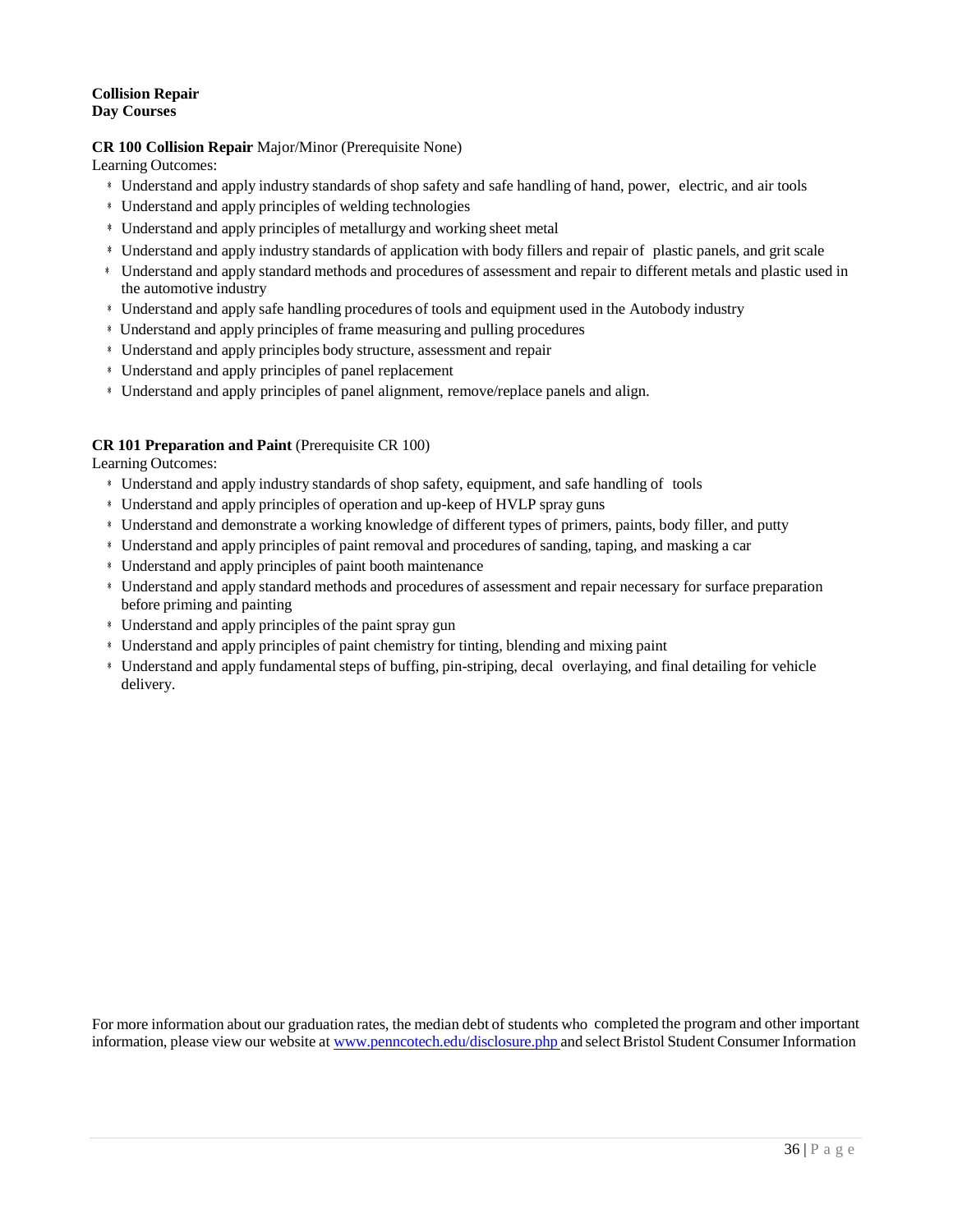#### **Collision Repair** - **Modified**

 **\* Evening Courses\*** 

#### **ABE 101 Basic Body Repair** (Prerequisite None)

LearningOutcomes:

- <sup>∗</sup> Understand and apply industry standards of shop safety and safe handling of hand, power, electric, and air tools
- <sup>∗</sup> Understand and apply principles of welding technologies
- <sup>∗</sup> Understand and apply principles of plasma cutting
- <sup>∗</sup> Understand and apply principles of oxyacetylene cutting
- <sup>∗</sup> Understand and apply principles of metallurgy and working sheet metal
- <sup>∗</sup> Understand and apply industry standards of application with body fillers and repair of plastic panels, and grit scale
- <sup>∗</sup> Understand and apply standard methods and procedures of assessment and repair to different metals and plastic used in the automotive industry.

#### **ABE 102 Major Body Repair** (Prerequisite None)

LearningOutcomes:

- <sup>∗</sup> Understand and apply safe handling procedures of tools and equipment used in the Auto body industry
- <sup>∗</sup> Understand and apply fundamental principles of theory and operation of engine cooling and exhaust systems
- <sup>∗</sup> Understand and apply fundamental principles of theory and operation of air conditioning systems
- ∗ Understand and apply principles of suspension
- <sup>∗</sup> Understand and apply principles of brake systems
- <sup>∗</sup> Understand and apply principles of frame measuring and pulling procedures
- <sup>∗</sup> Understand and apply principles body structure, assessment and repair
- <sup>∗</sup> Understand and apply principles of panel replacement
- <sup>∗</sup> Understand and apply principles of panel alignment, remove/replace panels and align
- <sup>∗</sup> Understand and apply standard methods and procedures of assessment and repair to a vehicles major structure, drive train, suspension system, cooling, air conditioning, and brake systems.

#### **ABE 103 Surface Preparation** (Prerequisite None)

LearningOutcomes:

- <sup>∗</sup> Understand and apply industry standards of shop safety, equipment, and safe handling of tools
- <sup>∗</sup> Understand and apply principles of operation and up-keep of HVLP spray guns
- <sup>∗</sup> Understand and demonstrate a working knowledge of different types of primers, paints, body filler, and putty
- <sup>∗</sup> Understand principles of booth maintenance
- <sup>∗</sup> Understand and apply principles of paint removal and procedures of sanding, taping, and masking a car
- <sup>∗</sup> Understand and apply standard methods and procedures of assessment and repair necessary for surface preparation before priming and painting.

#### **ABE 104 Refinishing, Painting** (Prerequisite None)

Learning Outcomes:

- <sup>∗</sup> Understand and apply principles of booth maintenance
- <sup>∗</sup> Understand and apply principles of the paint spray gun
- <sup>∗</sup> Understand and apply principles of paint chemistry for tinting, blending and mixing paint
- <sup>∗</sup> Understand and apply fundamentalsteps of buffing, pin-striping, decal overlaying, and final detailing for vehicle delivery.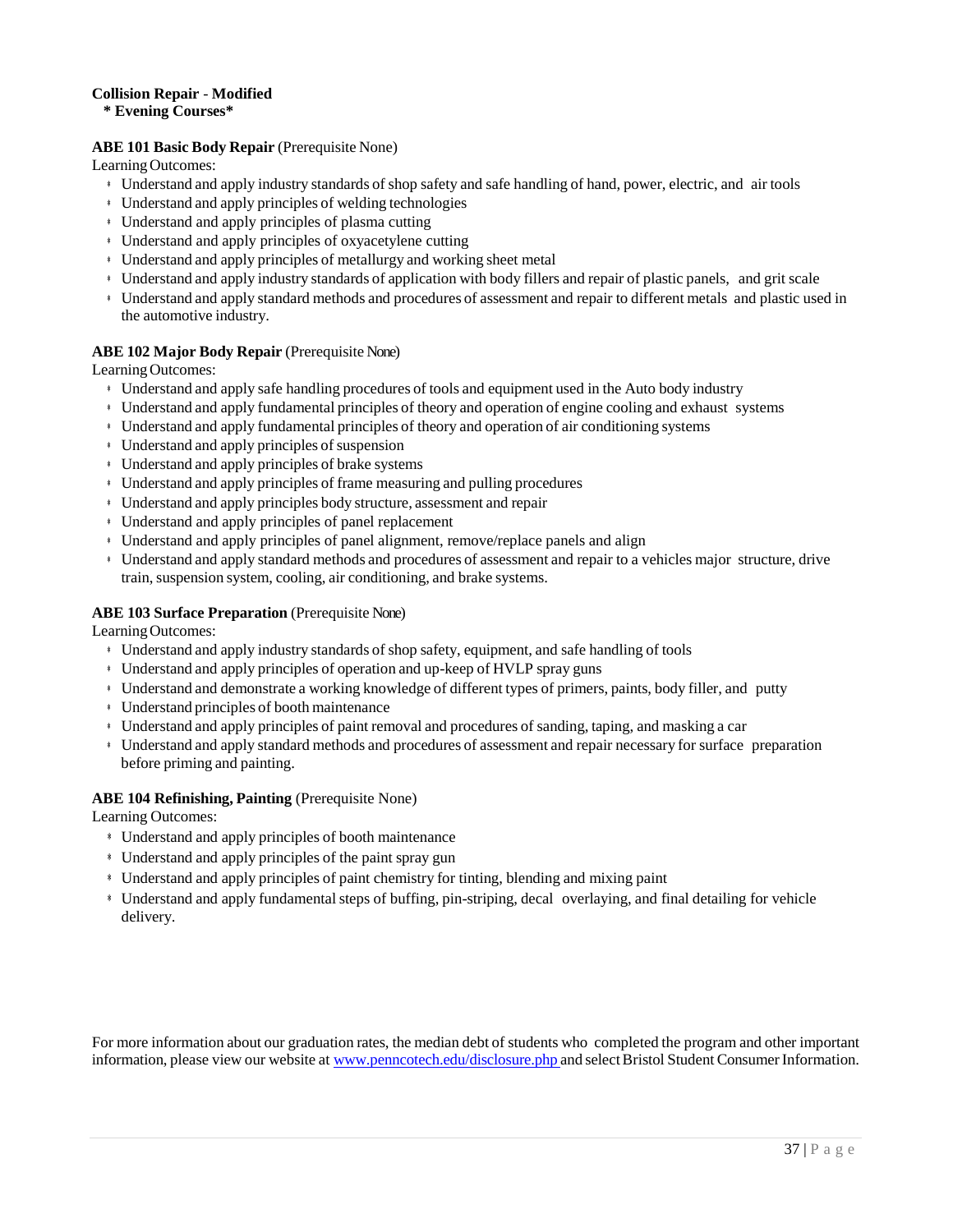#### **Electrician Day and Evening Courses**

#### **ELC 101 Electricity Fundamentals** (Prerequisite None)

Learning Outcomes:

- <sup>∗</sup> Understand and apply principles of electrical safety and safe handling of tools and equipment
- <sup>∗</sup> Understand and apply foundational principles and theory of electricity
- <sup>∗</sup> Understand and apply a working knowledge of series, parallel and combination circuits
- <sup>∗</sup> Understand and apply a working knowledge of electrical measuring instruments
- <sup>∗</sup> Understand and apply principles of theory and operation of alternators, DC motors and DC generators
- <sup>∗</sup> Understand and apply principles of resistance, inductive and capacitive loads
- <sup>∗</sup> Understand and apply principles of single and three phase transformers.

#### **ELC 102 Residential Wiring & Electrical Grounds** (Prerequisite ELC 101)

Learning Outcomes:

- <sup>∗</sup> Understand and apply principles of residential electrical installations and service entrance equipment
- <sup>∗</sup> Understand and apply principles of residential branch circuit analysis and installation
- <sup>∗</sup> Understand and apply industry standard methods of wiring, splicing, grounding, lighting, structured cabling, and electrical installation of residential appliances
- <sup>∗</sup> Understand and apply principles of the National Electric Code.

#### **ELC 103 Commercial Electrical Application** (Prerequisite ELC 101)

Learning Outcomes:

- <sup>∗</sup> Understand and apply principles of commercial electrical plans and specifications
- <sup>∗</sup> Understand and apply industry standard methods of wiring, splicing, grounding, and luminaires
- <sup>∗</sup> Understand and apply principles of commercial branch circuit analysis and installation
- <sup>∗</sup> Understand and apply principles of load calculations for branch circuits and feeders
- <sup>∗</sup> Understand apply standard methods of troubleshooting and installation of commercial electrical appliances and equipment.
- <sup>∗</sup> Understand and apply both relay and motor control logic for three phase and single-phase motor systems.
- <sup>∗</sup> Understand and apply basic conduit bending and installation for both PVC and EMT type conduit, also learn how to cut and thread RMC type conduit.
- <sup>∗</sup> Students will be given the opportunity to attend OSHA 10 training classes, upon completion and passing a final exam the student will receive an OSHA 10 certification card.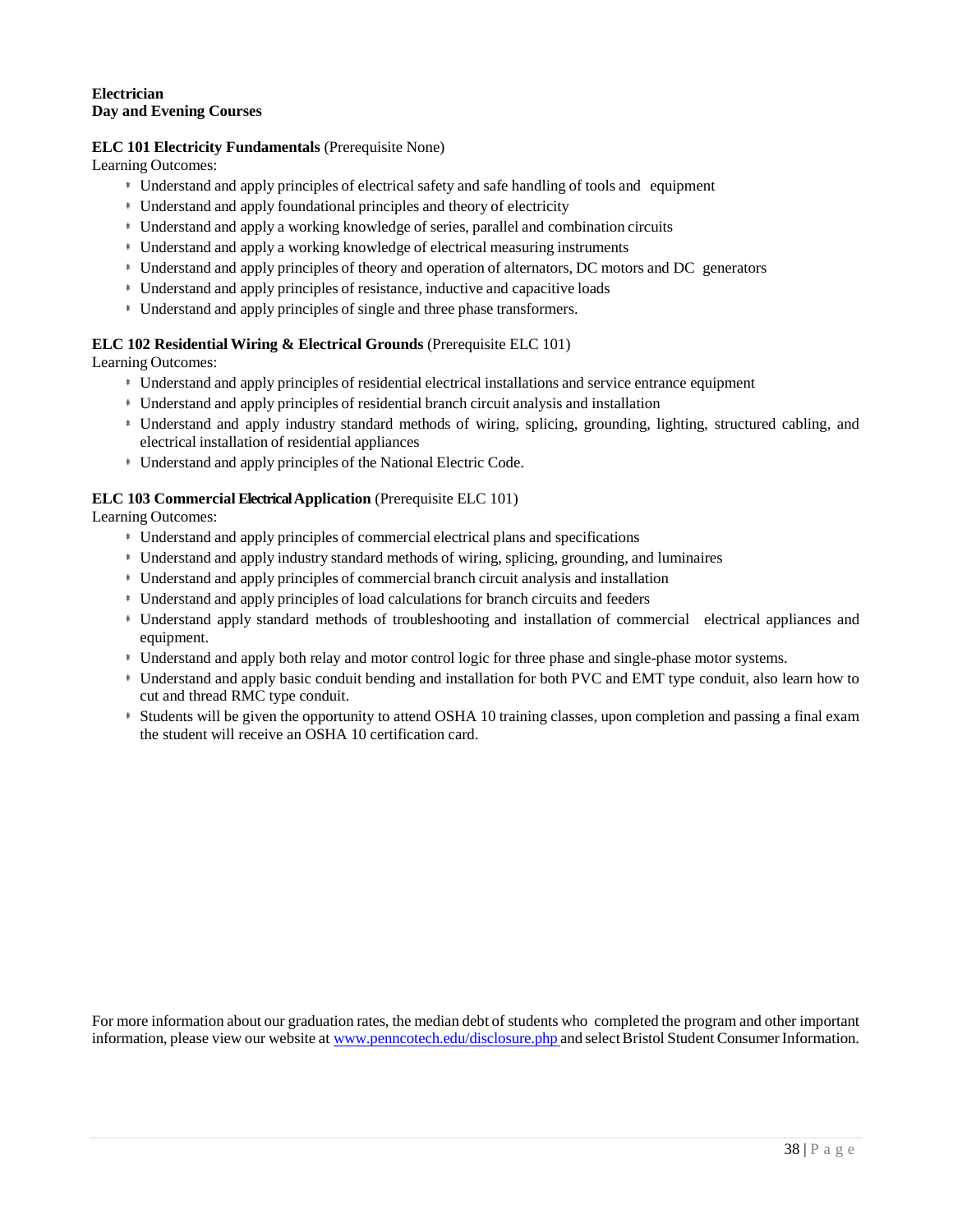#### **Heating, Ventilation, Air Conditioning & Refrigeration Day Courses**

#### **ARD 101 Fundamentals** (Prerequisite None)

Learning Outcomes:

- <sup>∗</sup> Understand foundational theories of heat transfer and temp/pressure relationships
- <sup>∗</sup> Understand foundational theories of thermodynamics
- <sup>∗</sup> Understand and demonstrate Shop Safety and Tools used in the industry
- <sup>∗</sup> Understand and demonstrate the use of refrigerants and components used with in the refrigeration cycle
- <sup>∗</sup> Understand and apply field skills of brazing, soldering, tubing and fittings
- <sup>∗</sup> Understand how electricity, controls, and wiring schematics are used in the field.

#### **ARD 102 Commercial Refrigeration** (Prerequisite ARD 101)

Learning Outcomes:

- <sup>∗</sup> Understand and apply industry methods of service to Compressors/Controls, Condensers/Controls, Metering Devices/Applications, and Evaporators/Product Control
- <sup>∗</sup> Understand and apply advanced skills of motor wiring and interpretation of electrical schematics
- <sup>∗</sup> Understand and apply industry methods of maintenance and servicing of Ice Machines
- <sup>∗</sup> Understand and apply industry methods of service to Chillers and Cooling Towers.

#### **ARD 103 Air Conditioning** (Prerequisite ARD 101)

Learning Outcomes:

- <sup>∗</sup> Understand practical applications of Psychometrics and the Psychometric Chart
- <sup>∗</sup> Understand and apply heat loss and heat gain for residential load calculations
- <sup>∗</sup> Understand and apply principles of air flow and balancing duct systems
- <sup>∗</sup> Understand and apply residential duct design
- <sup>∗</sup> Understand and apply the cycle of refrigeration to residential and commercial air conditioning
- <sup>∗</sup> Understand and apply theory of air to air and ground source heat pumps
- <sup>∗</sup> Understand and apply procedures of installation, troubleshooting, and repairs to residential and commercial air conditioning.

#### **ARD 104 Heating Systems** (Prerequisite ARD 101)

Learning Outcomes:

- <sup>∗</sup> Understand the combustion theory, properties of liquid and gases fuels, the proper fuel mixture
- <sup>∗</sup> Understand what elements are required to establish a flame, products of combustion
- <sup>∗</sup> Understand and apply skills of electrical schematics and componentsthat apply to the heating industry
- <sup>∗</sup> Understand the theories of Hydronics through gas and oil low pressure boilers
- <sup>∗</sup> Understand and apply industry fundamentals of solar heating.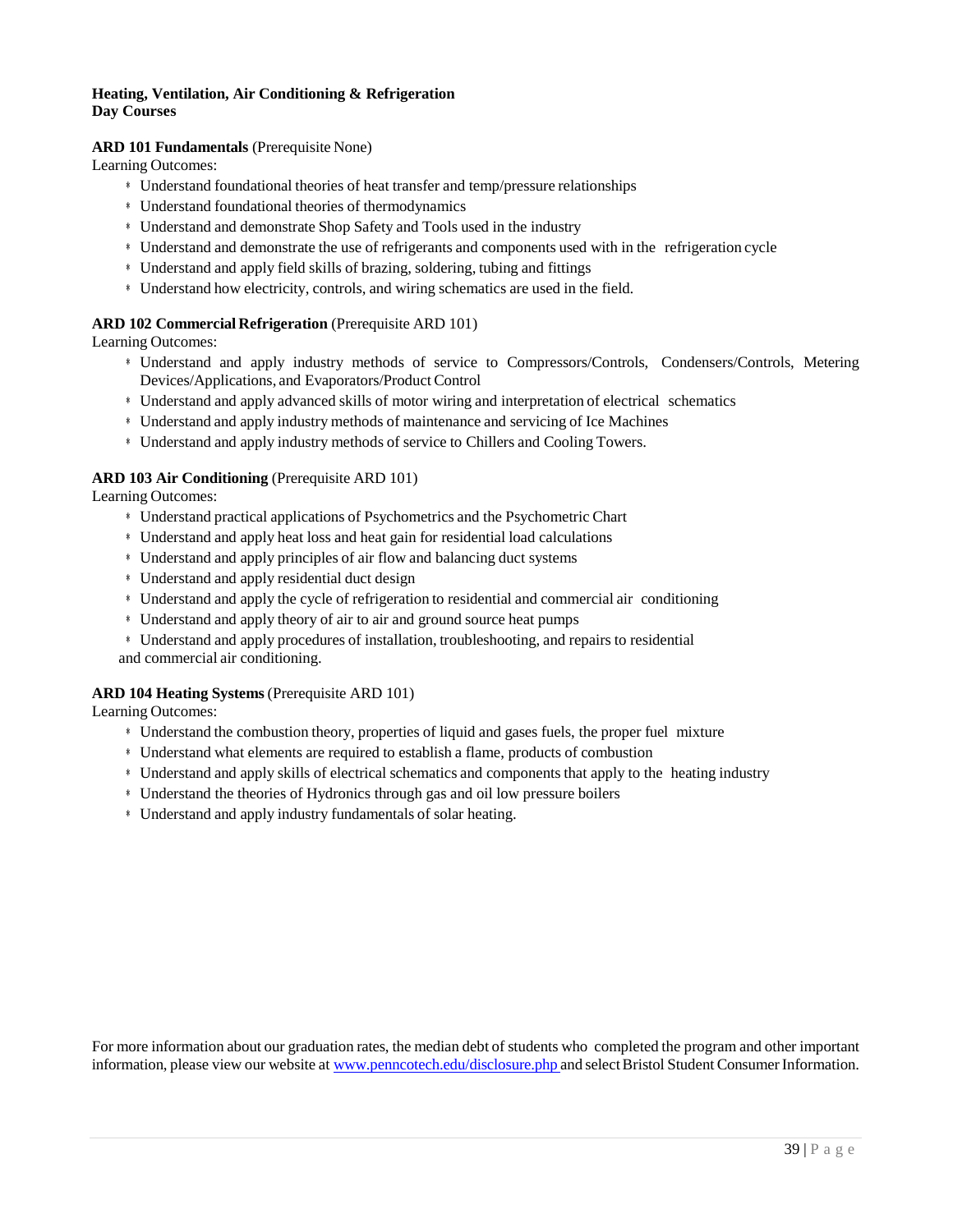#### **Heating, Ventilation, Air Conditioning & Refrigeration (Modified\*) Evening Courses**

#### **ARE 101 Fundamentals** (Prerequisite None)

Learning Outcomes:

- <sup>∗</sup> Understand foundational theories of heat transfer and temp/pressure relationships
- <sup>∗</sup> Understand foundational theories of thermodynamics
- <sup>∗</sup> Understand and demonstrate Shop Safety and Tools used in the industry
- <sup>∗</sup> Understand and demonstrate the use of refrigerants and components used with in the refrigeration cycle
- <sup>∗</sup> Understand and apply field skills of brazing, soldering, tubing and fittings
- <sup>∗</sup> Understand how electricity, controls, and wiring schematics are used in the field.

#### **ARE 102 Commercial Refrigeration** (Prerequisite ARE 101)

Learning Outcomes:

- <sup>∗</sup> Understand and apply industry methods of service to Compressors/Controls, Condensers/Controls, Metering Devices/Applications, and Evaporators/Product Control
- <sup>∗</sup> Understand and apply advanced skills of motor wiring and interpretation of electrical schematics
- <sup>∗</sup> Understand and apply industry methods of maintenance and servicing of Ice Machines
- <sup>∗</sup> Understand and apply industry methods of service to Chillers and Cooling Towers.

#### **ARE 103 Air Conditioning** (Prerequisite ARE 101)

Learning Outcomes:

- <sup>∗</sup> Understand practical applications of Psychometrics and the Psychometric Chart
- <sup>∗</sup> Understand and apply heat loss and heat gain for residential load calculations
- <sup>∗</sup> Understand and apply principles of air flow and balancing duct systems
- <sup>∗</sup> Understand and apply residential duct design
- <sup>∗</sup> Understand and apply the cycle of refrigeration to residential and commercial air conditioning
- <sup>∗</sup> Understand and apply procedures of installation, troubleshooting, and repairs to residential
- and commercial air conditioning
- <sup>∗</sup> Understand and apply theory of air to air and ground source heat pumps.

#### **ARE 104 Heating Systems** (Prerequisite ARE 101)

Learning Outcomes:

- <sup>∗</sup> Understand the combustion theory, properties of liquid and gases fuels, the proper fuel mixture
- <sup>∗</sup> Understand what elements are required to establish a flame, products of combustion
- <sup>∗</sup> Understand and apply skills of electrical schematics and componentsthat apply to the heating industry
- <sup>∗</sup> Understand and apply industry fundamentals of solar heating
- <sup>∗</sup> Understand the theories of Hydronics through gas and oil low pressure boilers.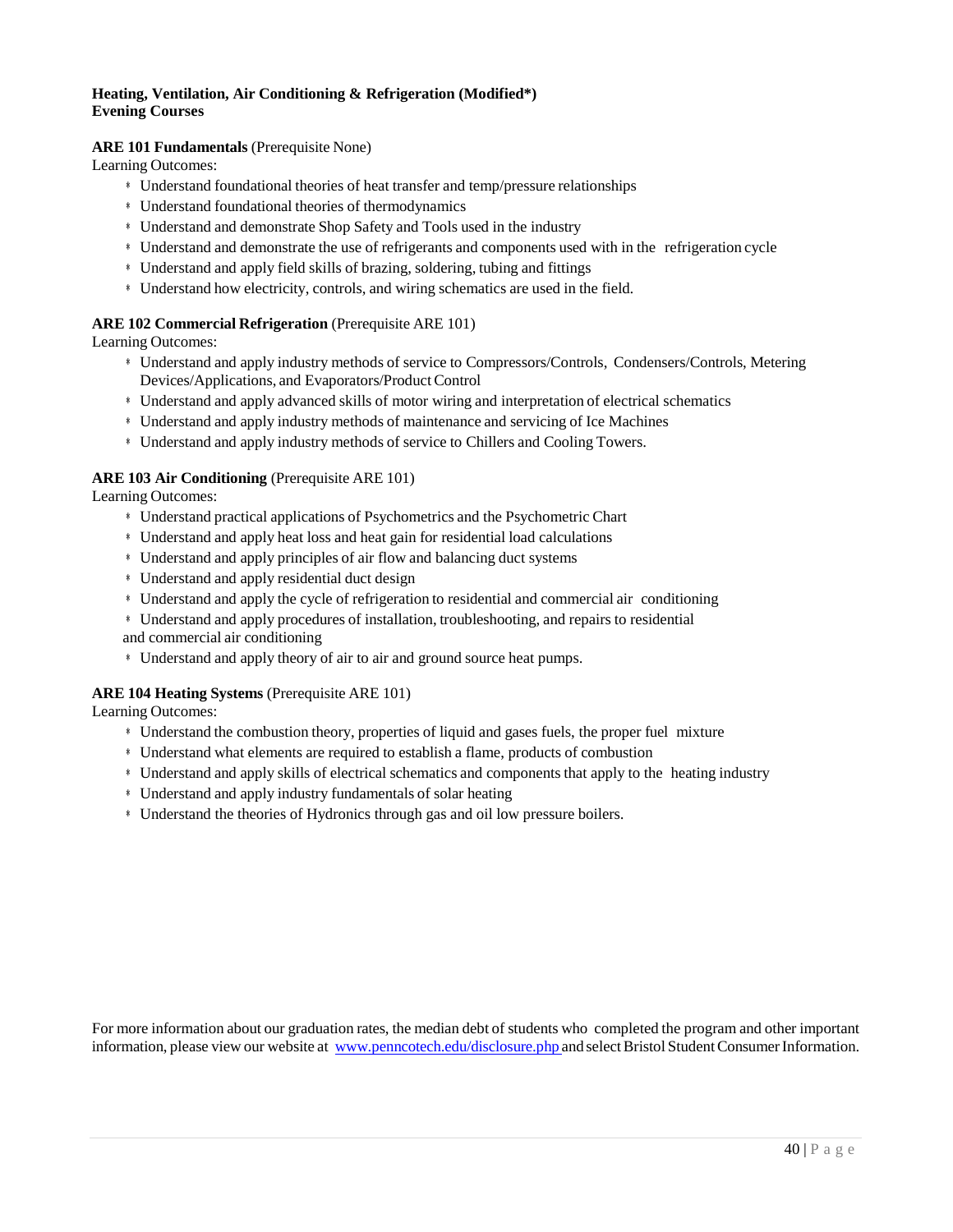#### **Medical Assistant Day and Evening Courses**

#### **MAA 101** (Prerequisite None)

Learning Outcomes:

- \* Understand and demonstrate a working knowledge of Microsoft office
- \* Understand and apply a working knowledge of financial procedures in the medical office
- \* Understand fundamental principles of risk management involved with the profession of medical administrative assisting
- \* Understand and apply fundamental terms associated with communication utilizing technologies and correct terminology associated with the field of medical administrative assisting
- \* Understand and apply principles of the safe handling and disposal procedures of biohazardous materials.

#### **MAA 102** (Prerequisite MAA 101)

#### Learning Outcomes:

- \* Understand and demonstrate a working knowledge of general patient care
- \* Understand apply fundamental principles of communication utilizing technologies and correct terminology associated with the field of medical assisting
- \* Understand and be familiarized with medical law and ethics
- \* Understand and demonstrate a working knowledge of phlebotomy
- \* Understand and demonstrate a working knowledge of EKG monitoring
- \*Understand and apply overall knowledge and skills associated with the expectations of a Certified Clinical Medical Assistant.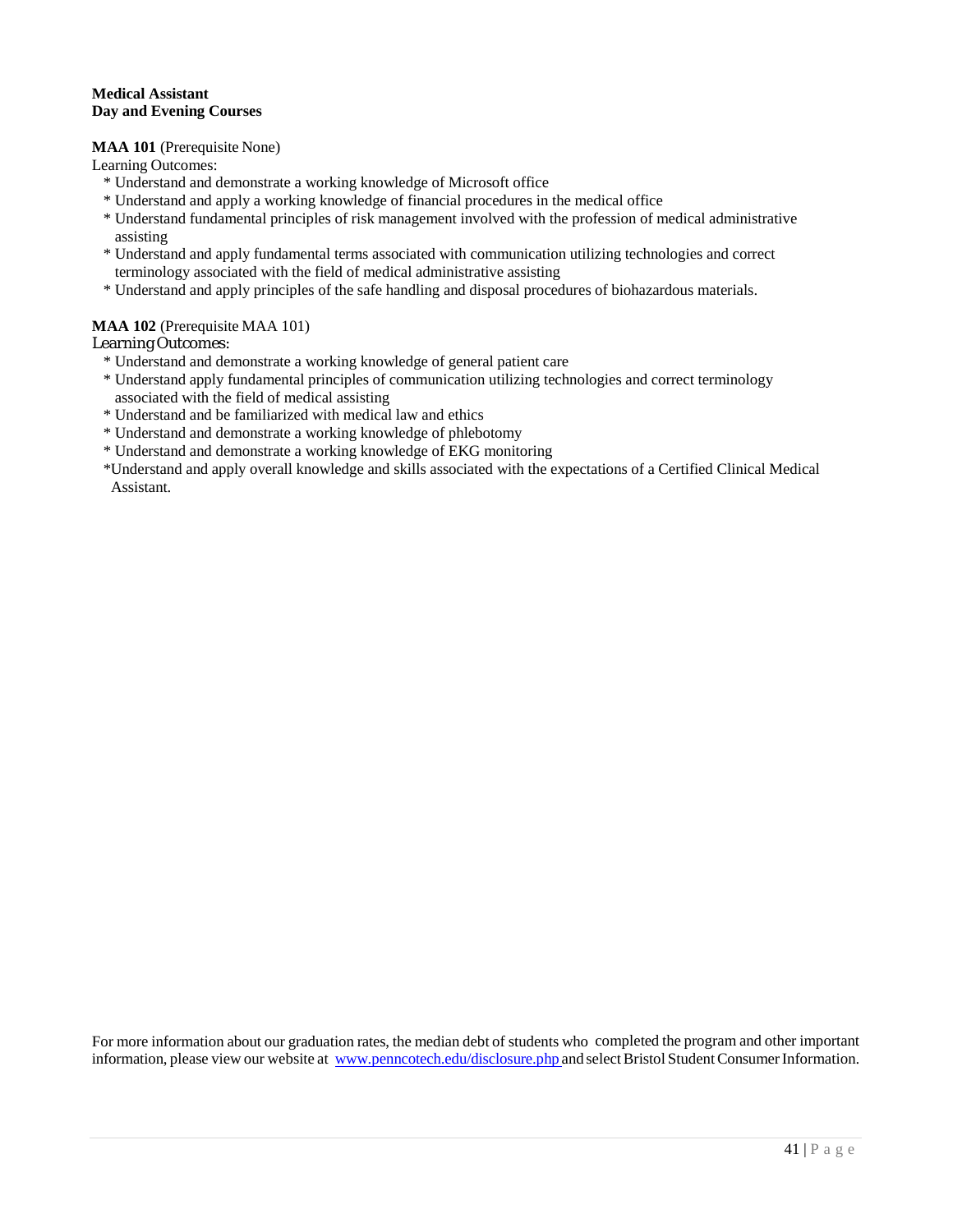#### **Pharmacy Technician Day Courses**

#### **PT 101** (Prerequisite None)

#### **Learning Outcomes:**

- <sup>∗</sup> Understand the role the CPhT plays in the pharmacy profession
- <sup>∗</sup> Understand pharmacy jurisprudence and its significance to the pharmacy profession
- <sup>∗</sup> Understand pharmaceutical calculations and business application principles
- <sup>∗</sup> Understand the relationship between anatomy/physiology(A/P) and pharmacy and the A/P related to the Skin, Muscle, Skeletal, Central Nervous and Sensory Systems
- <sup>∗</sup> Understand the actions and pharmacology of selected drug classes
- <sup>∗</sup> Learn the brand and generic names of 100 commonly dispensed medication
- <sup>∗</sup> Understand hospital drug delivery, interpreting hospital orders, filling unit dose cassettes, parenteral dosage administration and requirements for repackaging medications
- <sup>∗</sup> Understand prescription processing fundamentals to include interpreting prescriptions, typing labels and filling and dispensing prescriptions.

#### **PT 102** (Prerequisite PT 101)

#### **Learning Outcomes:**

- <sup>∗</sup> Understand the anatomy/physiology of the endocrine, cardiovascular, digestive, respiratory, urinary and reproductive systems
- <sup>∗</sup> Understand the actions and pharmacology of selected drugs classes
- <sup>∗</sup> Understand the automation delivery systems, pharmacy computer applications, material management, and prescription reimbursements procedures
- <sup>∗</sup> Understand the duties and responsibilities of pharmacy technicians working in the hospital practice setting to include common used hospital injectable medications
- <sup>∗</sup> Understand the processes of sterile and non-sterile compounding
- <sup>∗</sup> Understand pharmaceutical calculationsinvolved in compounding sterile and non-sterile preparations
- <sup>∗</sup> Prepare for the National Certification Exam.

#### **PT 999** (Prerequisite PT 101 & 102)

Six weeks (180 hours) of on the job experience without pay and direct supervision of qualified management personnel is required of each student. The internship will be completed at a pharmacy, hospital, or other appropriate healthcare facility. A written evaluation of each student's performance must be completed by the appropriate person at the internship site.

**Note:** Internship sites may not be available immediately following completion of Term 2. Some sites may require various information on interns including criminal background checks, drug screening and immunization history. The school does not guarantee a specific internship site and hours of operation at site may not match instructional school hours.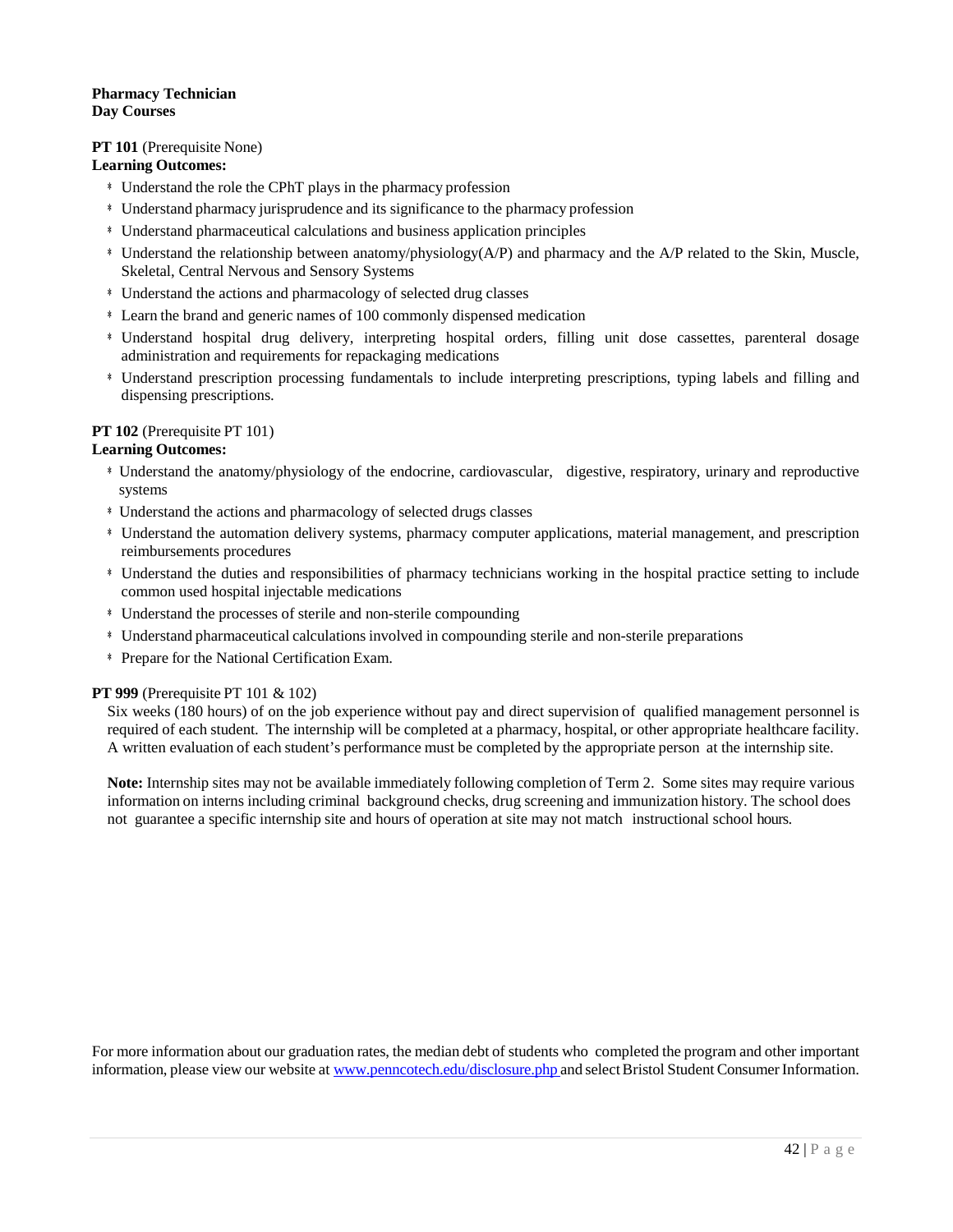#### **Plumbing and Heating Technology Day Courses**

#### **ARD 101 Fundamentals**(Prerequisite None)

LearningOutcomes:

- <sup>∗</sup> Understand foundational theories of heat transfer and temp/pressure relationships
- ∗ Understand foundational theories of thermodynamics
- <sup>∗</sup> Understand and demonstrate Shop Safety and Tools used in the industry
- <sup>∗</sup> Understand and demonstrate the use of refrigerants and components used with in the refrigeration cycle
- <sup>∗</sup> Understand and apply field skills of brazing, soldering, tubing and fittings
- <sup>∗</sup> Understand how electricity, controls, and wiring schematics are used in the field.

#### **ARD 104 Heating Systems**(Prerequisite ARD 101)

LearningOutcomes:

- <sup>∗</sup> Understand the combustion theory, properties of liquid and gases fuels, the proper fuel mixture
- <sup>∗</sup> Understand what elements are required to establish a flame, products of combustion
- Understand and apply skills of electrical schematics and components that apply to the heating industry
- <sup>∗</sup> Understand and apply industry fundamentals of solar heating
- <sup>∗</sup> Understand the theories of Hydronics through gas and oil low pressure boilers.

#### **PLM 101 Plumbing** (Prerequisite None)

LearningOutcomes:

- \* Understand and apply industry standards and service to plumbing systems in accordance with the National Plumbing Code
- **\*** Understand principles of operation of drain waist-vent systems and water supply systems
- **\*** Understand and apply a working knowledge of pipe fitting used in various plumbing systems
- **\*** Understand and apply industry methods of pipe installation and connections used in the plumbing industry
- **\*** Understand and apply industry methods of service to general appliances including water heaters, sinks, toilets, sanitary drainage systems, potable water supply, and storm water drainage systems
- \* Understand and demonstrate principles of lead, oakum and cast iron pipe joints.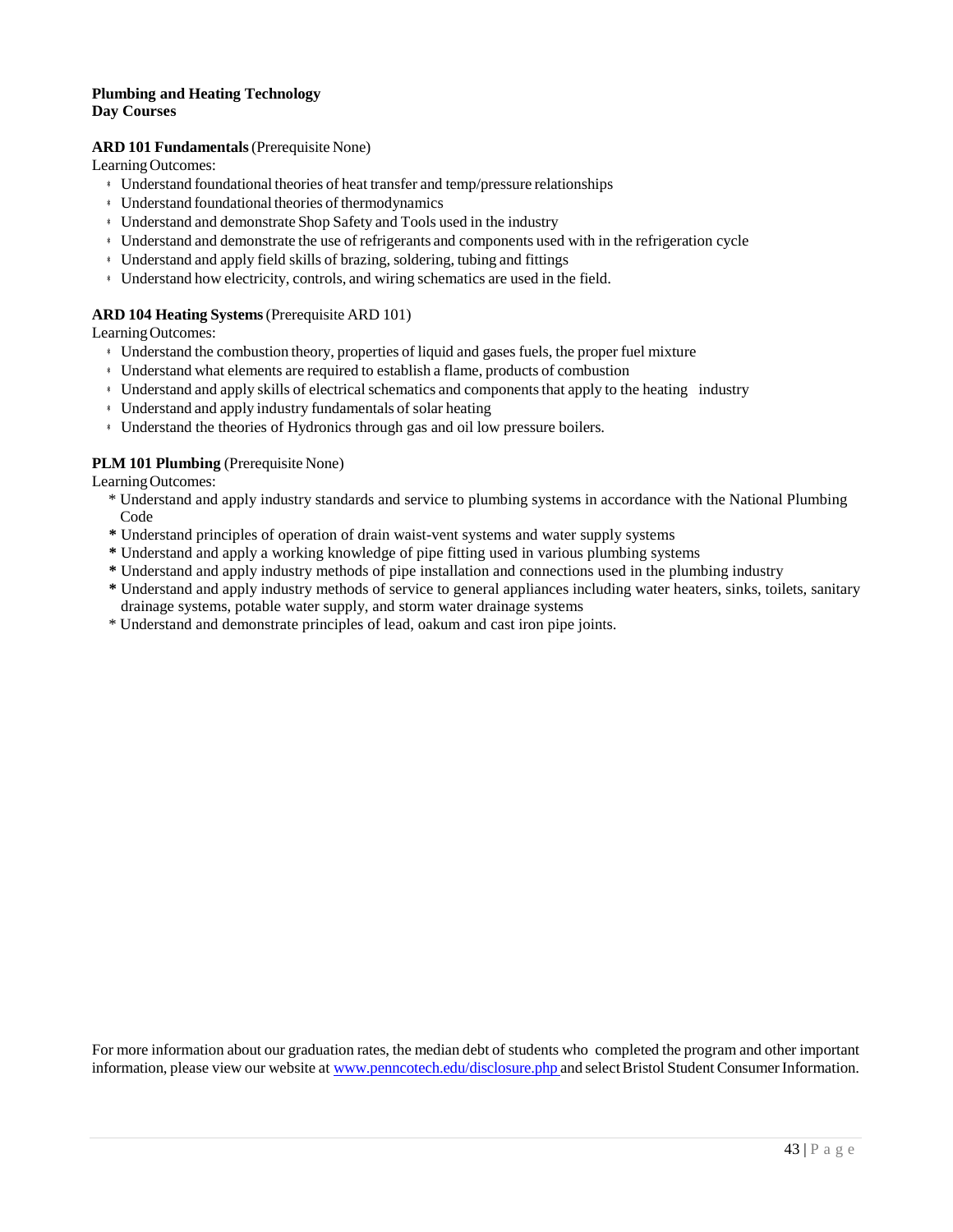#### **Welding Day Course**

#### **WLD 101 Welding Fundamentals** (Prerequisite None)

In this Term students will be introduced to and learn about personal protection, shop safety and complete an OSHA 10 course covering these topics. They will be introduced to the tools of the welding field and their proper usage. An introduction to two types of welding used in the field, Stick Welding and MIG welding and how to maintain the equipment. Electrical principles of welding, welding symbols and to properly read and understand blueprints. They will receive their first introduction to industry specific types, terms, joints and designs of welding and the various positions required to properly weld. Also covered will be the many careers and positions that a successful welder may pursue and how to become certified in the welding industry. Student will be introduced to our Learning Resource System and use this information to complete a written research project. On page 19 of this catalog you will find the major equipment used in this program.

Learning Outcomes:

- <sup>∗</sup> Understand and demonstrate Shop Safety.
- <sup>∗</sup> Understand, identify and properly utilize the tools/equipment in the welding industry.
- <sup>∗</sup> Understand Alloy identification.
- <sup>∗</sup> Understand and identify Welding symbols.
- <sup>∗</sup> Demonstrate the ability to properly read blue prints.
- <sup>∗</sup> Understand and identify the electrical principles of welding.
- <sup>∗</sup> Understand and able to identify the development of welding processes, welding processes and the occupational opportunities in the welding industry.
- <sup>∗</sup> Understand and able to demonstrate proper stick welding.
- <sup>∗</sup> Understand and able to demonstrate proper MIG Welding.
- <sup>∗</sup> Understand and able to identify the industry specific types, terms, joints and designs of welds.
- <sup>∗</sup> Internet Research Project.

#### **WLD 102 Advanced Welding** (Prerequisite WLD 101)

This Term takes the skill set the student has developed with both Stick welding and MIG welding and builds upon that by introducing additional welding positions taking the student from understanding the basic welding types to demonstrating an entry-level competency. They will also be introduced to more advanced types of welding and their application. Students will demonstrate their ability to perform multiple weld types in various positions. Using blueprinting and project planning skills students will build projects in the welding lab using the skills they have learned throughout the program. While not a requirement for Graduation, students will be introduced to the American Welding Society (AWS) certification process. On page 19 of this catalog you will find the major equipment used in this program.

#### Learning Outcomes:

- <sup>∗</sup> Understand and identify the components of Oxyacetylene Welding (OAW)
- <sup>∗</sup> Understand and identify the components of Shielded Metal Arc Welding (SMAW)
- <sup>∗</sup> Understand and identify the types of welding positions for SMAW.
- <sup>∗</sup> Understand and identify the components of Gas Tungsten Arc Welding (GTAW)
- <sup>∗</sup> Demonstrate an ability to perform overhead welding
- <sup>∗</sup> Demonstrate the ability to perform horizontal welding
- <sup>∗</sup> Demonstrate the ability to properly perform TIG welding.
- <sup>∗</sup> Understand the process to take the certified welder's exam.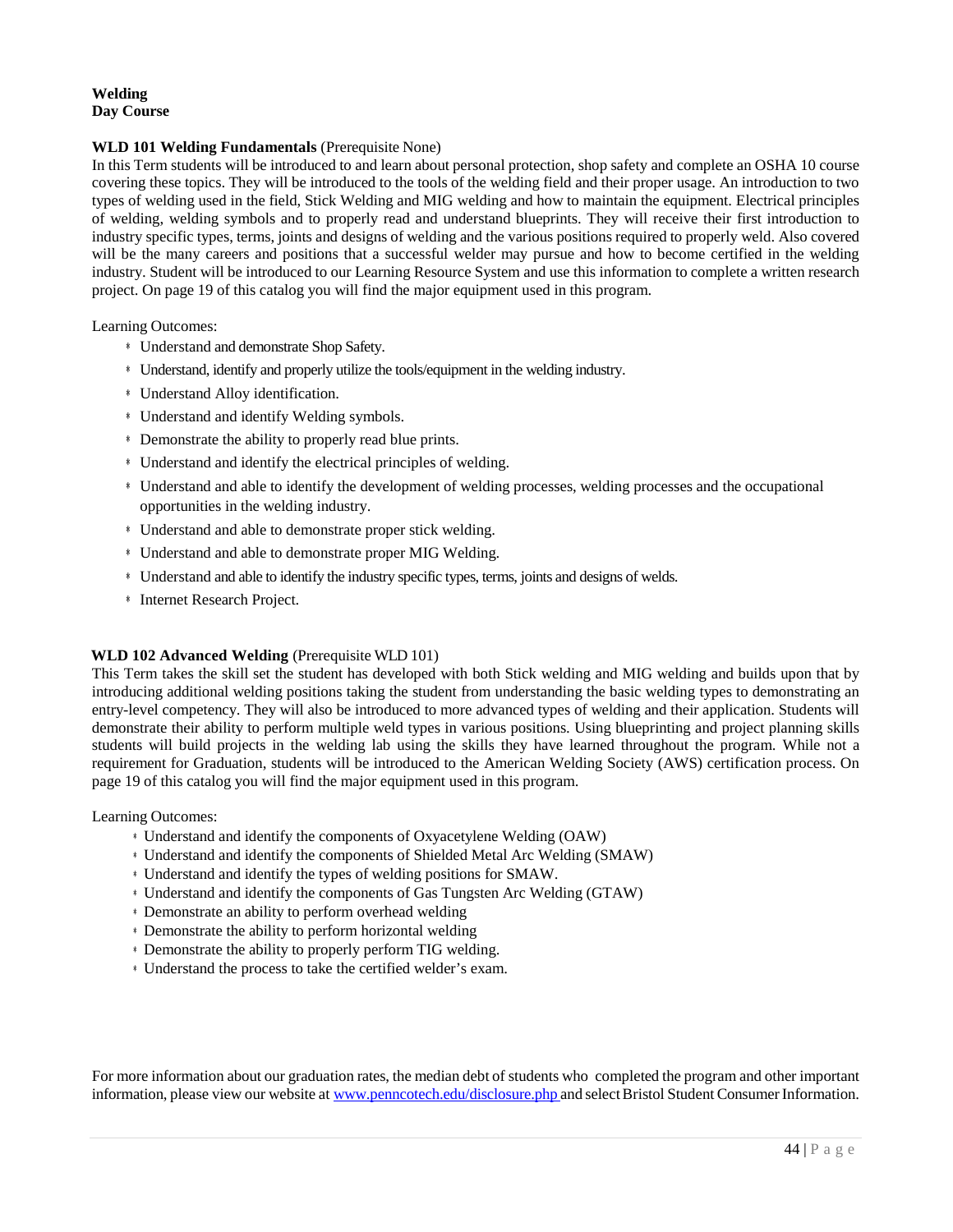### *School Directory*

<span id="page-47-0"></span>

|                                                                                |                                                                   | Denool Du celor y                            |                                                                                               |  |  |  |
|--------------------------------------------------------------------------------|-------------------------------------------------------------------|----------------------------------------------|-----------------------------------------------------------------------------------------------|--|--|--|
| <b>School Administration:</b>                                                  |                                                                   |                                              |                                                                                               |  |  |  |
| John Hobyak, Jr.                                                               | <b>Chief Executive Officer</b>                                    |                                              |                                                                                               |  |  |  |
| Michael Hobyak                                                                 | <b>President</b>                                                  |                                              |                                                                                               |  |  |  |
| Jason Hobyak                                                                   | <b>Vice President</b>                                             |                                              |                                                                                               |  |  |  |
| Colon Hobyak                                                                   | <b>Operations Executive</b>                                       |                                              |                                                                                               |  |  |  |
| Chris Ryan                                                                     |                                                                   | <b>Executive Director of Business Admin</b>  |                                                                                               |  |  |  |
| Karl Mancuso                                                                   |                                                                   | <b>Executive Director of Admissions</b>      |                                                                                               |  |  |  |
| Gene Bomgardner                                                                | <b>Executive Director of IT</b>                                   |                                              |                                                                                               |  |  |  |
| Debbie Keifrider                                                               |                                                                   | <b>Executive Director of Financial Aid</b>   |                                                                                               |  |  |  |
| Teresa Gallagher                                                               |                                                                   | <b>Executive Director of Human Resources</b> |                                                                                               |  |  |  |
| Deb White                                                                      |                                                                   | <b>Executive Director of Marketing</b>       |                                                                                               |  |  |  |
| <b>Alfred Parcells</b>                                                         | <b>School Director</b>                                            |                                              |                                                                                               |  |  |  |
| <b>Hakiem Coles</b>                                                            | <b>Director of Education</b>                                      |                                              |                                                                                               |  |  |  |
| TBA                                                                            |                                                                   | <b>Evening Education Supervisor</b>          |                                                                                               |  |  |  |
| TBA                                                                            |                                                                   | <b>Director of Student Services</b>          |                                                                                               |  |  |  |
| Teresa Scheerer                                                                | <b>Director of Career Services</b>                                |                                              |                                                                                               |  |  |  |
| Sondra Koob                                                                    | <b>Director of Registrars</b>                                     |                                              |                                                                                               |  |  |  |
| <b>Jack Carduff</b>                                                            | <b>Director of Maintenance</b>                                    |                                              |                                                                                               |  |  |  |
| Mark Raccagno                                                                  | Librarian                                                         |                                              |                                                                                               |  |  |  |
| <b>Admissions Representatives:</b>                                             |                                                                   |                                              |                                                                                               |  |  |  |
| <b>Chad Thomas</b>                                                             |                                                                   | <b>Assistant Director of Admissions</b>      |                                                                                               |  |  |  |
| Traci Coakley                                                                  | <b>Matt Newman</b>                                                | John Slavin                                  | Chase Kilmer                                                                                  |  |  |  |
| FA Coordinating Mgr. Pattie Himes<br><b>Career Service Administrators: TBA</b> | Financial Aid Administrators: Assistant Director-Angela Eberhardt | Jessica Funsten                              | Brianna Stoner                                                                                |  |  |  |
| <b>General Administration:</b><br>Marissa Mcllhenn                             |                                                                   | <b>Christine Galasso</b>                     |                                                                                               |  |  |  |
| <b>Faculty:</b>                                                                |                                                                   |                                              |                                                                                               |  |  |  |
| Auto Tech                                                                      | <b>Collision Repair</b>                                           | <b>Electrician</b>                           | <b>General Education</b>                                                                      |  |  |  |
| Nick DiTaranto                                                                 | Lew Wolcott                                                       | Brain Amoroso                                | Mark Raccagno                                                                                 |  |  |  |
| Greg Badessa                                                                   | Michael Navarra                                                   | Eric Ruszin                                  |                                                                                               |  |  |  |
| Rand Feldman                                                                   |                                                                   | Tim Swanson                                  |                                                                                               |  |  |  |
| Joseph Bain                                                                    |                                                                   | David Curran                                 |                                                                                               |  |  |  |
| John Doyle                                                                     |                                                                   | <b>Thomas Sawitsky</b>                       |                                                                                               |  |  |  |
| Bernard Petrocelli                                                             |                                                                   | William Branchide                            |                                                                                               |  |  |  |
| <b>Tom Diamond</b>                                                             |                                                                   |                                              |                                                                                               |  |  |  |
| HVAC&R/Plumbing                                                                | <b>Medical Assistant</b>                                          | <b>Pharmacy</b>                              | Welding                                                                                       |  |  |  |
| John Testa                                                                     | Kristen McKay                                                     | Michelle Miller                              | <b>Tanner Costello</b>                                                                        |  |  |  |
| Dave Engel                                                                     | Katelyn Gregerson                                                 |                                              |                                                                                               |  |  |  |
| Joe Donnelly                                                                   | Leslie Brown                                                      |                                              |                                                                                               |  |  |  |
| Nick Povio                                                                     |                                                                   |                                              |                                                                                               |  |  |  |
| <b>Martin Slemmer</b>                                                          |                                                                   |                                              |                                                                                               |  |  |  |
| Jordan Barksdale                                                               |                                                                   |                                              |                                                                                               |  |  |  |
| Thomas Rodriguez                                                               |                                                                   |                                              |                                                                                               |  |  |  |
| Dontae Wilkerson                                                               |                                                                   |                                              |                                                                                               |  |  |  |
|                                                                                |                                                                   |                                              |                                                                                               |  |  |  |
| Staff:                                                                         |                                                                   |                                              |                                                                                               |  |  |  |
|                                                                                | Angela Nemeth - Corporate Office Business Manager                 |                                              | Cathy Gonzalez - Assistant Director of Financial Aid                                          |  |  |  |
| Matthew Love - IT Tech                                                         |                                                                   |                                              | Vincent Coppola - Cafeteria Manager                                                           |  |  |  |
| Amanda Cottrell - Registrar<br>Victor Hom - Student Loan Coordinator           |                                                                   |                                              | Carmelita Donnelly - Business Office Administrator<br>Sean Costello - Business Office Manager |  |  |  |
|                                                                                |                                                                   |                                              |                                                                                               |  |  |  |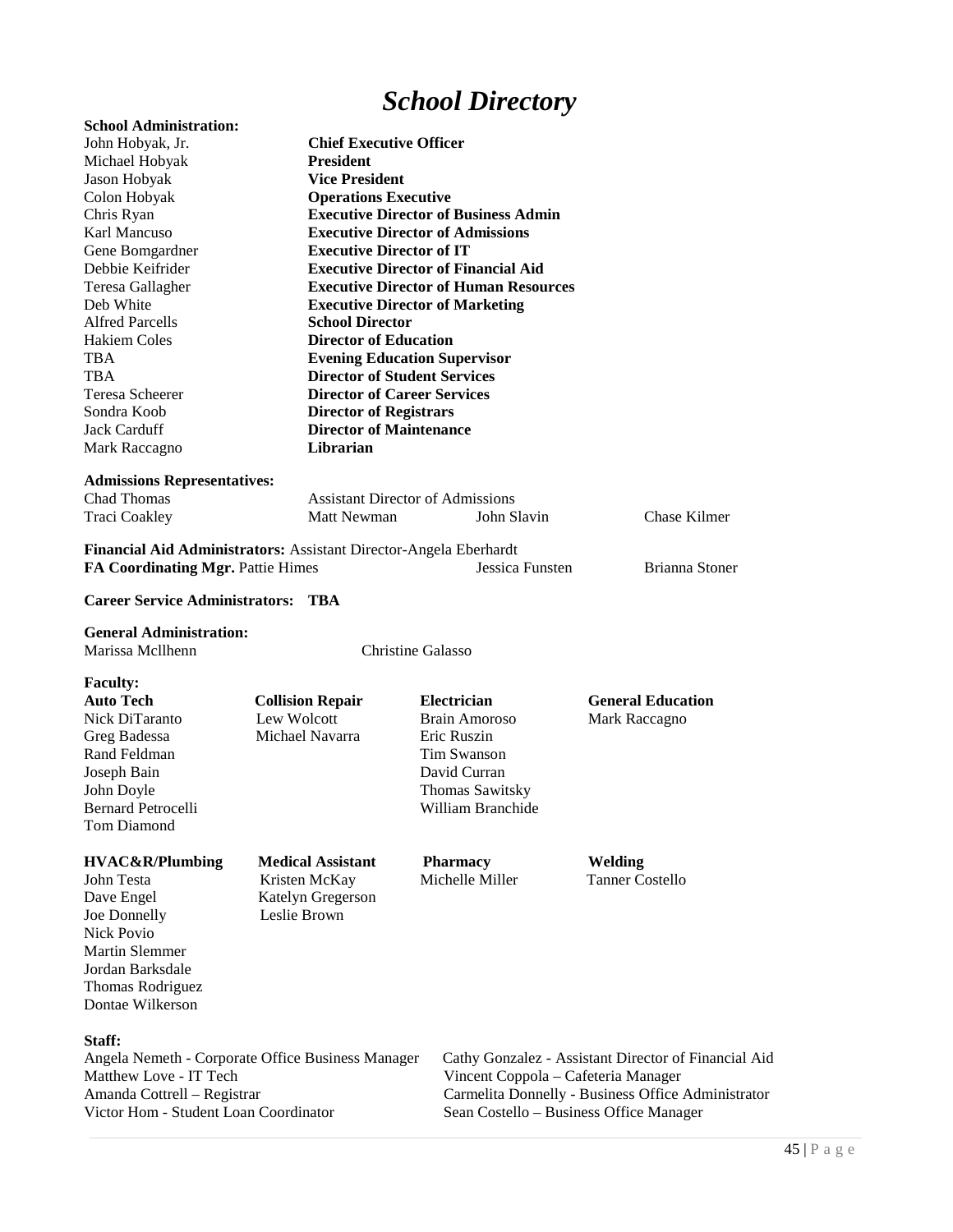### *2022 Pennco Tech Holidays Bristol Campus*

<span id="page-48-0"></span>

| <b>January 1, 2022</b>      | <b>Saturday</b> | New Year's Day                                       | <b>No Classes</b>                                         |
|-----------------------------|-----------------|------------------------------------------------------|-----------------------------------------------------------|
| <b>January 17, 2022</b>     | <b>Monday</b>   | Martin L. King Jr. Day                               | <b>No day Classes/Night</b><br><b>Classes Rescheduled</b> |
| May 30, 2022                | <b>Monday</b>   | <b>Memorial Day</b>                                  | <b>No Day Classes/Night</b><br><b>Classes Rescheduled</b> |
| <b>July 4, 2022</b>         | <b>Monday</b>   | <b>Independence Day</b>                              | <b>No Day Classes/Night</b><br><b>Classes Reschedule</b>  |
| September 5, 2022 Monday    |                 | <b>Labor Day</b>                                     | <b>No Day Classes/Night</b><br><b>Classes Rescheduled</b> |
| November 23, 2022 Wednesday |                 | <b>Thanksgiving Eve</b>                              | Day Classes will be held<br>/Night Classes Rescheduled    |
| November 24, 2022 Thursday  |                 | <b>Thanksgiving Day</b>                              | No Day Classes/Night<br><b>Classes Rescheduled</b>        |
| November 25, 2022 Friday    |                 | Day after Thanksgiving                               | <b>No Day Classes</b>                                     |
| December 25, 2022 Sunday    |                 | <b>Christmas Day</b>                                 |                                                           |
| December 26, 2022 Monday    |                 | <b>Christmas Day Celebrated No Day Classes/Night</b> | <b>Classes Rescheduled</b>                                |
| <b>January 1, 2023</b>      | <b>Sunday</b>   | <b>New Year's Day</b>                                |                                                           |
| <b>January 2, 2023</b>      | <b>Monday</b>   | New Year's Day Celebrated No Day Classes/Night       | <b>Classes Rescheduled</b>                                |

7/1/2021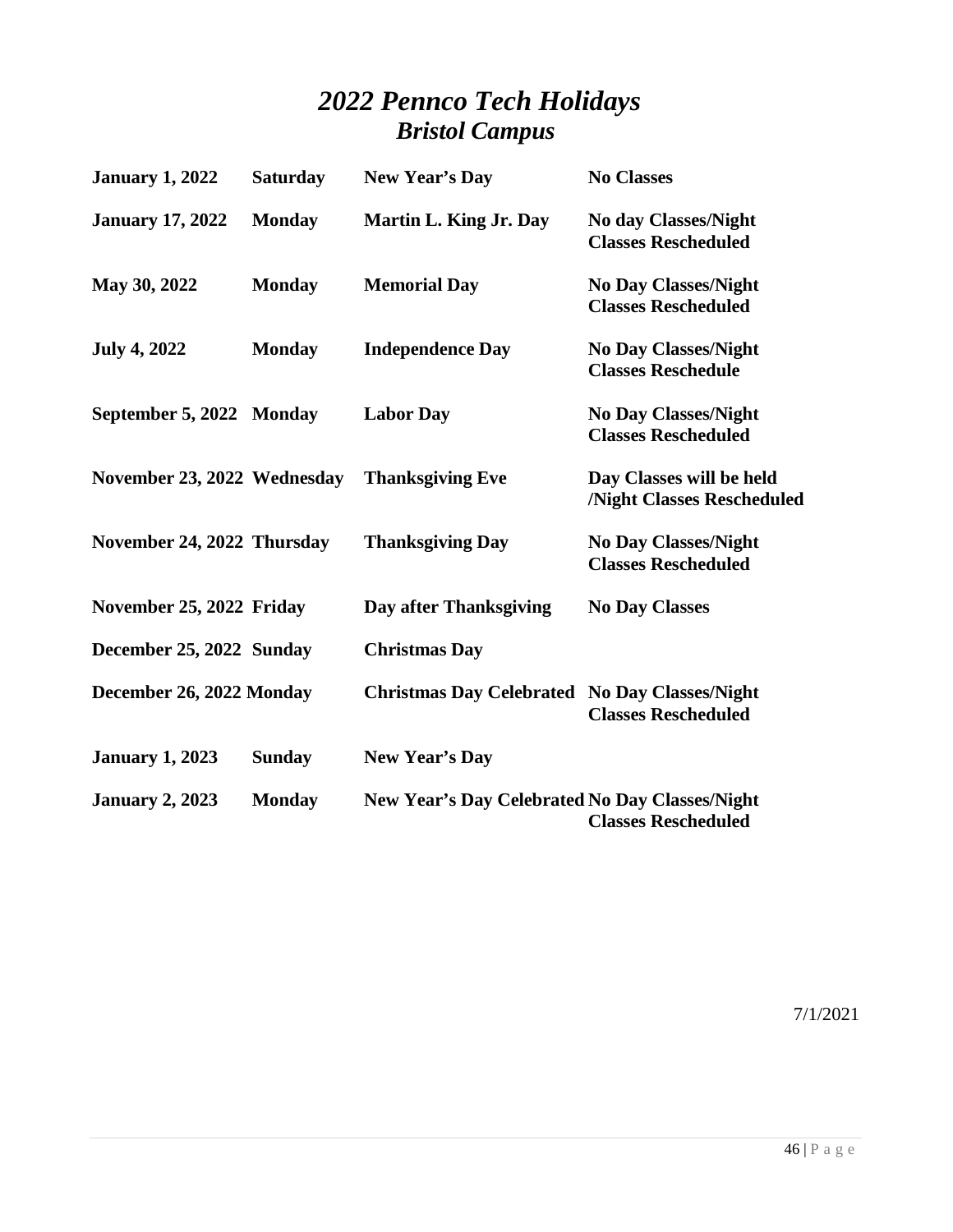### *2023 Pennco Tech Holidays Bristol Campus*

<span id="page-49-0"></span>

| <b>January 2, 2023</b>   | <b>Monday</b>   | New Year's                    | <b>No Day Classes/Night</b><br><b>Classes Rescheduled</b>       |
|--------------------------|-----------------|-------------------------------|-----------------------------------------------------------------|
| <b>January 16, 2023</b>  | <b>Monday</b>   | <b>Martin Luther King Day</b> | <b>No Day Classes/Night</b><br><b>Classes Rescheduled</b>       |
| May 29, 2023             | <b>Monday</b>   | <b>Memorial Day</b>           | <b>No Day Classes/Night</b><br><b>Classes Rescheduled</b>       |
| <b>July 3, 2023</b>      | <b>Monday</b>   | <b>Closed</b>                 | <b>No Day Classes/Night</b><br><b>Classes Rescheduled</b>       |
| <b>July 4, 2023</b>      | <b>Tuesday</b>  | <b>Independence Day</b>       | <b>No Classes</b>                                               |
| September 4, 2023        | <b>Monday</b>   | <b>Labor Day</b>              | <b>No Day Classes/Night</b><br><b>Classes Rescheduled</b>       |
| <b>November 22, 2023</b> | Wednesday       | <b>Thanksgiving Eve</b>       | Day Classes will be<br>held/Night Classes<br><b>Rescheduled</b> |
| <b>November 23, 2023</b> | <b>Thursday</b> | <b>Thanksgiving Day</b>       | <b>No Day Classes/Night</b><br><b>Classes Rescheduled</b>       |
| <b>November 24, 2023</b> | Friday          | Day after Thanksgiving        | <b>No Classes Scheduled</b>                                     |
| <b>December 25, 2023</b> | <b>Monday</b>   | <b>Christmas</b>              | <b>No Day Classes/Night</b><br><b>Classes Rescheduled</b>       |
| <b>January 1, 2024</b>   | <b>Monday</b>   | New Year's                    | <b>No Day Classes/Night</b><br><b>Classes Rescheduled</b>       |

**11/11/2021**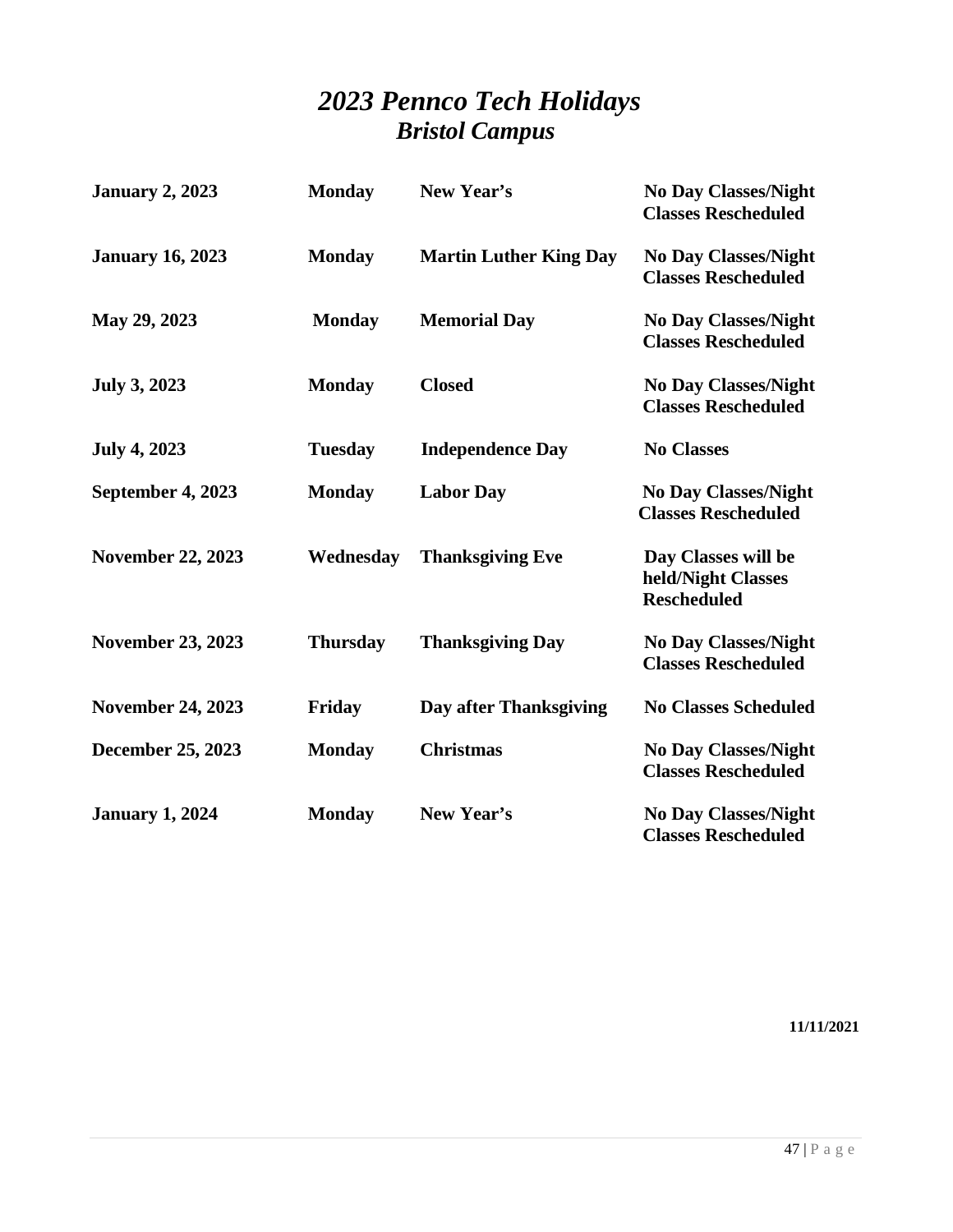### *Bristol Tuition*

<span id="page-50-0"></span>

| <b>Automotive Technology Day</b> |      |              |       |                 |          |          |                      |
|----------------------------------|------|--------------|-------|-----------------|----------|----------|----------------------|
| Week                             | Term | <b>Hours</b> | Hrs/W | Week Sch        | Reg Fee  | Tuition  | Books/Tools/Tech Fee |
| 52                               |      | .800         | 34    | $M-F-7:30-3:00$ | \$100.00 | \$30,995 | \$1,660              |

#### Automotive Technology Modified Evening

| Week | erm | س<br>Hours | Hrs/W | Week Sch        | Fee<br>Reg | Tuition  | Books/Tools/Tech Fee |
|------|-----|------------|-------|-----------------|------------|----------|----------------------|
| 100  |     | 1200       |       | M.W.T6:00-10:00 | \$100.00   | \$21.995 | \$1,640              |

Collision Repair - Day

| Week | erm | Hours | W<br>Hrs/ | Week Sch                | <b>Reg</b><br><b>Fee</b> | Tuition  | Books/Tools/Tech Fee |
|------|-----|-------|-----------|-------------------------|--------------------------|----------|----------------------|
| 28   | ∼   | 960   | 34        | 3:00<br>':30-.<br>M-F-7 | \$100.00                 | \$17,000 | \$1,605              |

#### Collision Repair Modified Evening

| Week | erm | Hours | Hrs/W                | Week.<br><b>Sch</b> | Reg<br><b>Fee</b> | —<br>uition  | Books/Tools/Tech Fee |
|------|-----|-------|----------------------|---------------------|-------------------|--------------|----------------------|
| -80  |     | 960   | 1 <sub>0</sub><br>14 | T6:00-10:00<br>M.W. | \$100.00          | 000.<br>\$17 | \$1,605              |

#### Electrician-Day

| Week | erm | Hours | ⁄Л<br>-Irs/ | Week<br>Sch                    | Keg<br><b>Fee</b> | $\mathbf{r}$<br>"uition | Books/Tools/Tech Fee |
|------|-----|-------|-------------|--------------------------------|-------------------|-------------------------|----------------------|
| 26   | -   | 900   | 34          | $-3:00$<br>$:30-$<br>M-F<br>∼– | \$100.00          | \$18,500                | \$1,560              |

#### Electrician-Evening

| Week                     | erm | Hours | W<br>Hrs/    | Week Sch                | Keg<br>Fee | Tuition  | Books/Tools/Tech Fee |
|--------------------------|-----|-------|--------------|-------------------------|------------|----------|----------------------|
| $\overline{\phantom{a}}$ |     | 900   | $\sim$<br>-- | T6:00-10:00<br>W.<br>M. | \$100.00   | \$18,500 | \$1,540              |

#### Heating, Ventilation, Air Conditioning & Refrigeration (Day)

| Week           | erm | Hours | Hrs/W | Week<br>Sch                | Reg<br>Fee | Tuition  | Books/Tools/Tech Fee |
|----------------|-----|-------|-------|----------------------------|------------|----------|----------------------|
| $\Omega$<br>J. |     | 1200  | 34    | -3:00<br>1:30-.<br>$M-F-7$ | \$100.00   | \$23,316 | \$1,540              |

#### Heating, Ventilation, Air Conditioning &Refrigeration (Modified Eve)

| Week | erm | Hours | /W<br>Hrs/                       | Week<br>Sch               | Fee<br>Reg | Tuition  | Books/Tools/Tech Fee |
|------|-----|-------|----------------------------------|---------------------------|------------|----------|----------------------|
| 80   |     | 960   | 1 <sub>0</sub><br>$\overline{1}$ | $T6:00-10:00$<br>M.<br>W. | \$100.00   | \$20,285 | \$1,540              |

#### Medical Assistant - Day

| Week | Term | Hours | Hrs/W | Week Sch        | Reg Fee  | Tuition  | Books/Tools/Tech Fee |
|------|------|-------|-------|-----------------|----------|----------|----------------------|
| 18   | ∼    | 600   | 34    | $M-F-7:30-3:00$ | \$100.00 | \$10,550 | \$915                |

#### Medical Assistant - Evening

| Week | erm | Hours | ΛW<br>-irs/  | Week,<br>Sch           | Reg<br>Fee | $\sim$<br>uition | Tools/Tech Fee<br>BOOKS/ |
|------|-----|-------|--------------|------------------------|------------|------------------|--------------------------|
| 50   | ∼   | 600   | $\sim$<br>-- | T6:00-10:00<br>W<br>M. | \$100.00   | \$10,550         | \$915                    |

#### Pharmacy Technician

| Week | erm | Hours | /W<br>:Hrs | Week<br><sub>Sch</sub>      | Reg<br>Fee | $\sim$<br>uition | ∽<br>Tech<br>BOOKS/<br>Fee<br>Tools/ |
|------|-----|-------|------------|-----------------------------|------------|------------------|--------------------------------------|
| 26   |     | 900   | 34         | 3:00<br>$:30-$<br>M-l<br>٠. | \$100.00   | \$12,500         | \$695                                |

#### Plumbing & Heating Technology

| Week | erm | Hours | $-$<br>ЛW<br>Hrs/ | Week<br><b>Sch</b>      | Reg<br><b>Fee</b> | $\mathbf{r}$<br>`uition       | /Tools/Tech Fee<br>Books/ |
|------|-----|-------|-------------------|-------------------------|-------------------|-------------------------------|---------------------------|
| 26   | -   | 900   | 34                | -3:00<br>':30-<br>M-F-1 | \$100.00          | .900<br>ተ<br>$\mathfrak{g}_1$ | \$1840                    |

#### Welding

| Week | —<br>erm | Hours | /W<br>$\text{Tr}$ s/ | Week Sch               | Keg<br>Fee | $\mathbf{r}$<br>uition | Books/Tools/Tech Fee |
|------|----------|-------|----------------------|------------------------|------------|------------------------|----------------------|
| 26   | ∼        | 900   | 34                   | $-3:00$<br>-30-<br>M-F | \$100.00   | \$18.500               | \$1125               |
|      |          |       |                      |                        |            |                        | 71000                |